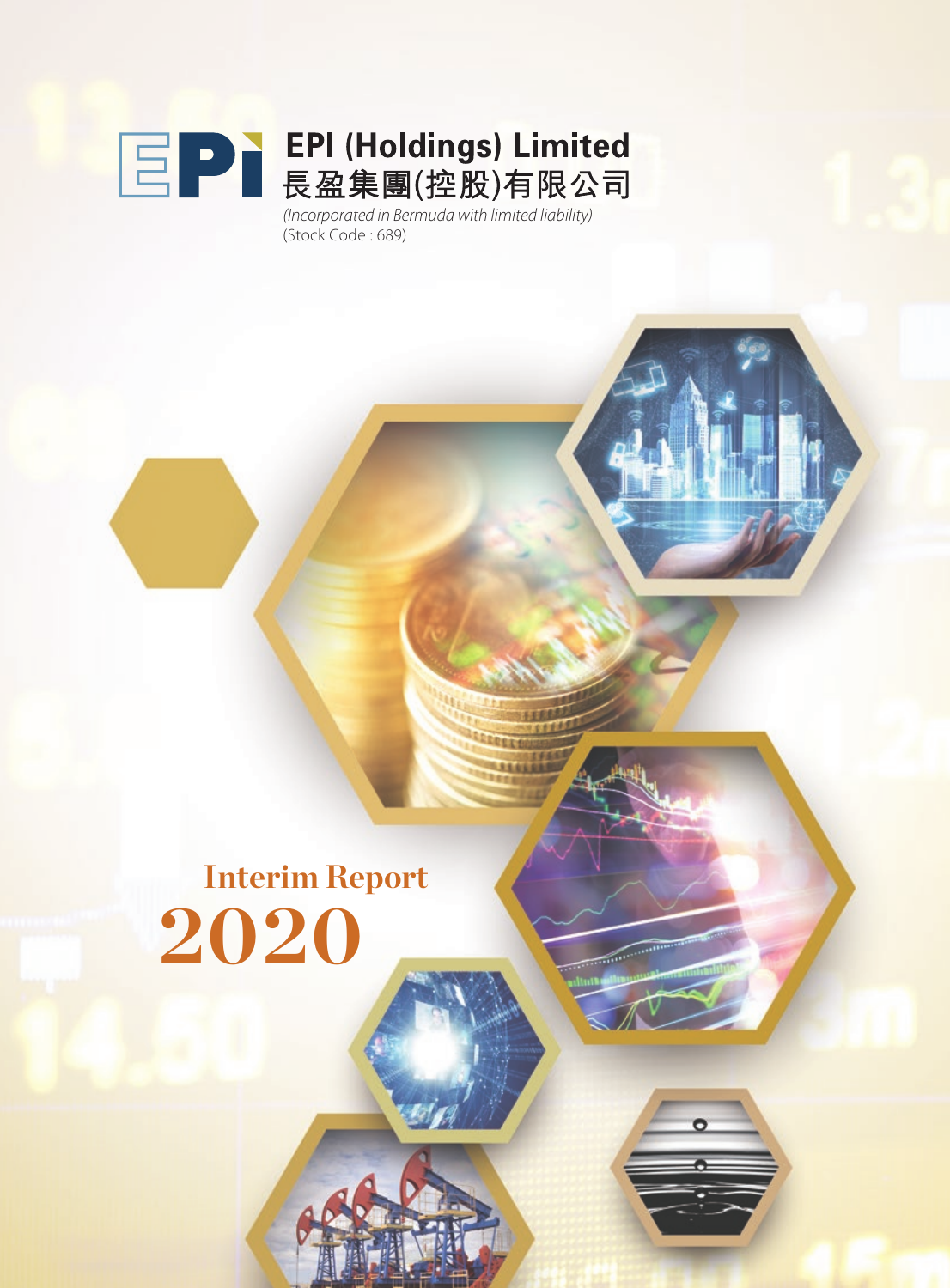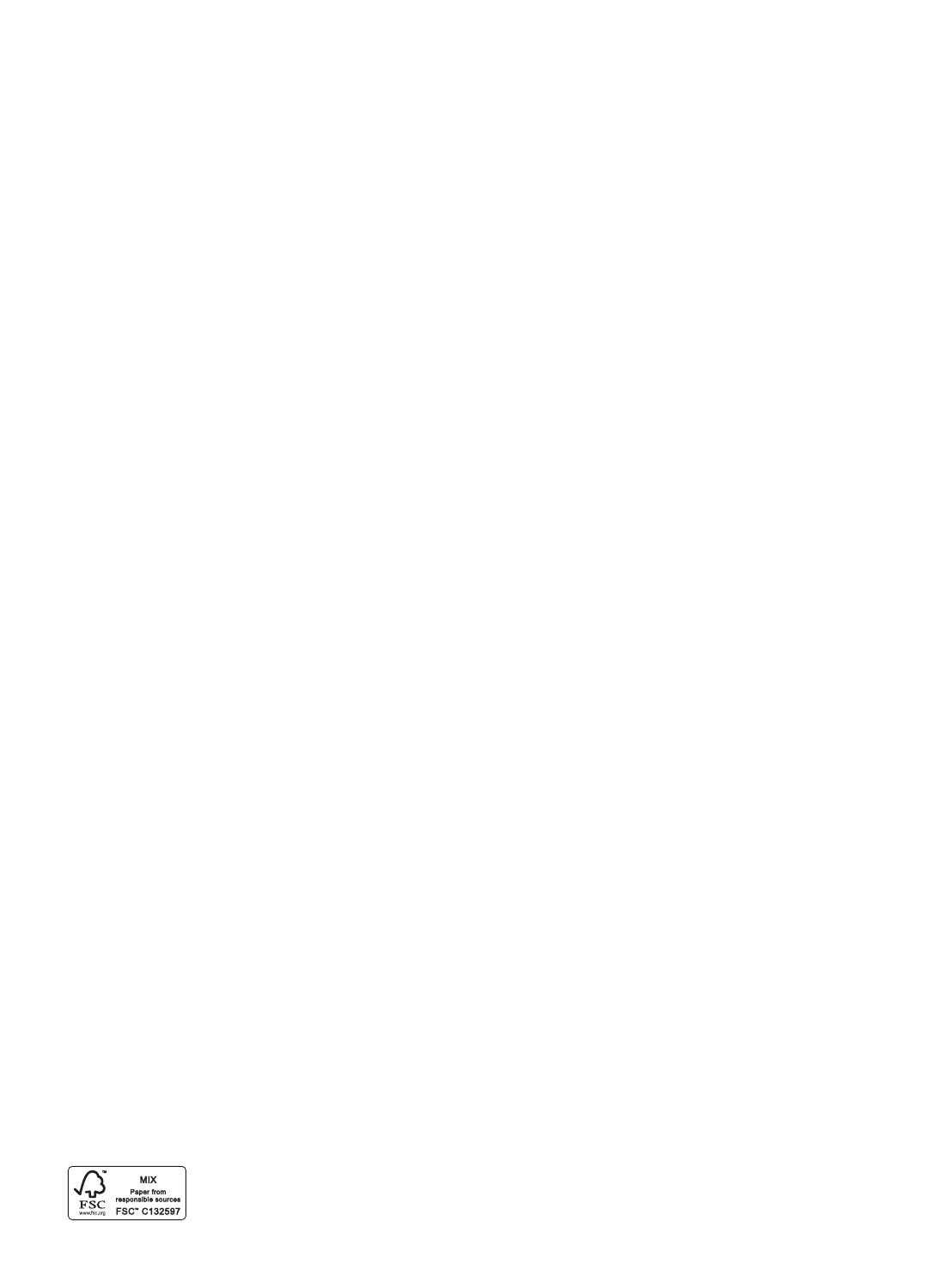### **Contents**

- 3 Corporate Information
- 4 Management Discussion and Outlook
- 16 Condensed Consolidated Statement of Profit or Loss and Other Comprehensive Income
- 17 Condensed Consolidated Statement of Financial Position
- 18 Condensed Consolidated Statement of Changes in Equity
- 19 Condensed Consolidated Statement of Cash Flows
- 20 Notes to the Condensed Consolidated Financial **Statements**
- 39 Other Information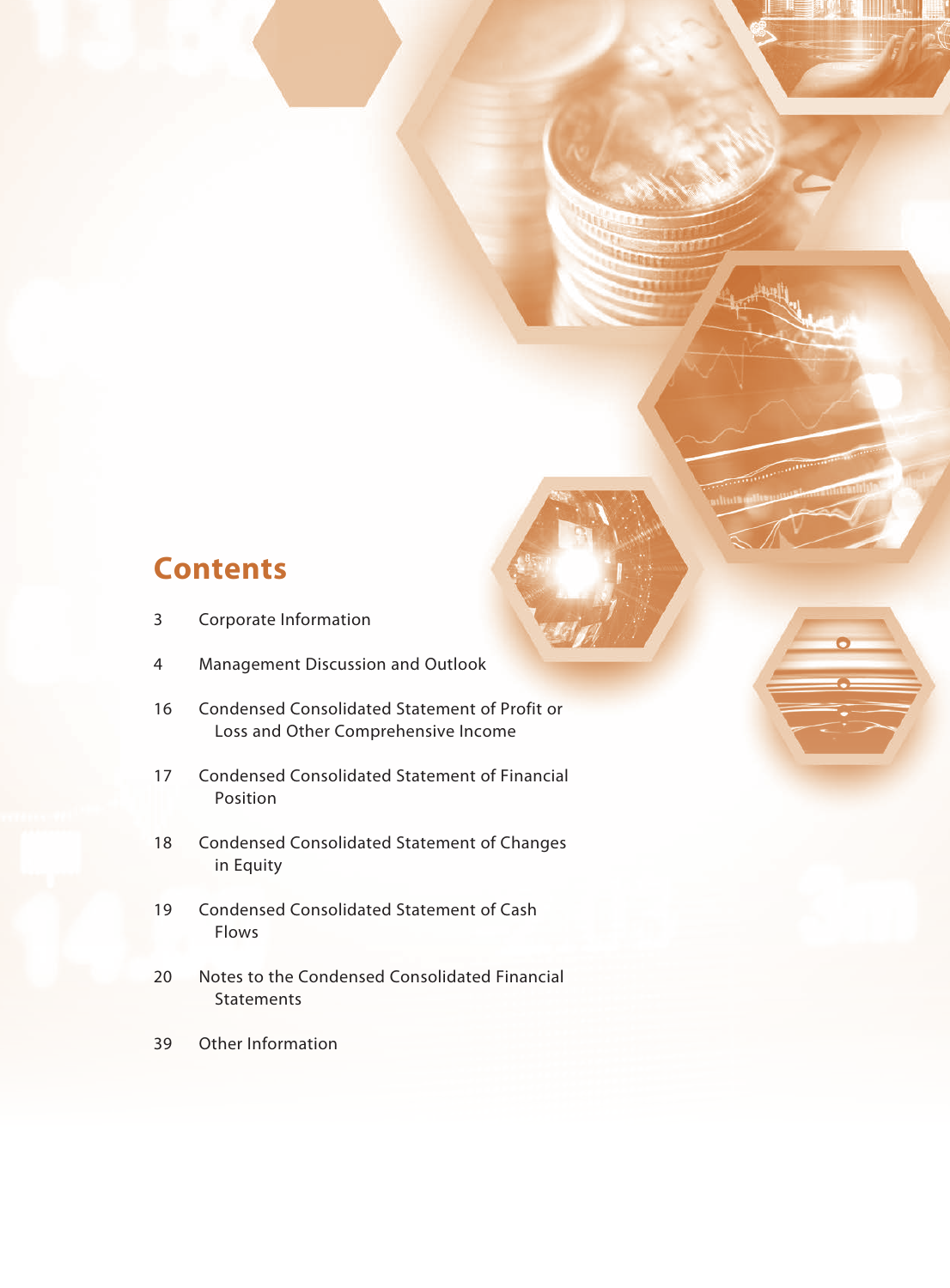### **Abbreviations**

In this interim report, the following abbreviations have the following meanings unless otherwise specified:

| "ARS"                                                                  | Argentina Peso                                                                                                       |
|------------------------------------------------------------------------|----------------------------------------------------------------------------------------------------------------------|
| "Board"                                                                | Board of Directors of the Company                                                                                    |
| "Company"                                                              | EPI (Holdings) Limited                                                                                               |
| "Directors"                                                            | directors of the Company                                                                                             |
| "Group"                                                                | the Company and its subsidiaries                                                                                     |
| "Listing Rules"                                                        | Rules Governing the Listing of Securities on the Stock Exchange                                                      |
| "Model Code"                                                           | Model Code for Securities Transactions by Directors of Listed Issuers set out<br>in Appendix 10 to the Listing Rules |
| "PRC"                                                                  | People's Republic of China                                                                                           |
| "RMB"                                                                  | Renminbi                                                                                                             |
| "SFO"                                                                  | Securities and Futures Ordinance (Chapter 571 of the Laws of Hong Kong)                                              |
| "Stock Exchange"                                                       | The Stock Exchange of Hong Kong Limited                                                                              |
| "HK\$" and "HK cent(s)"                                                | Hong Kong dollars and cent(s)                                                                                        |
| "US\$"                                                                 | <b>United States dollars</b>                                                                                         |
| $^{\prime\prime}$ <sup>0</sup> /0 <sup><math>\prime\prime</math></sup> | per cent.                                                                                                            |

*The Chinese version of this interim report is a translation of the English version and is for reference only. In case of any discrepancies or inconsistencies between the English version and the Chinese version, the English version shall prevail.*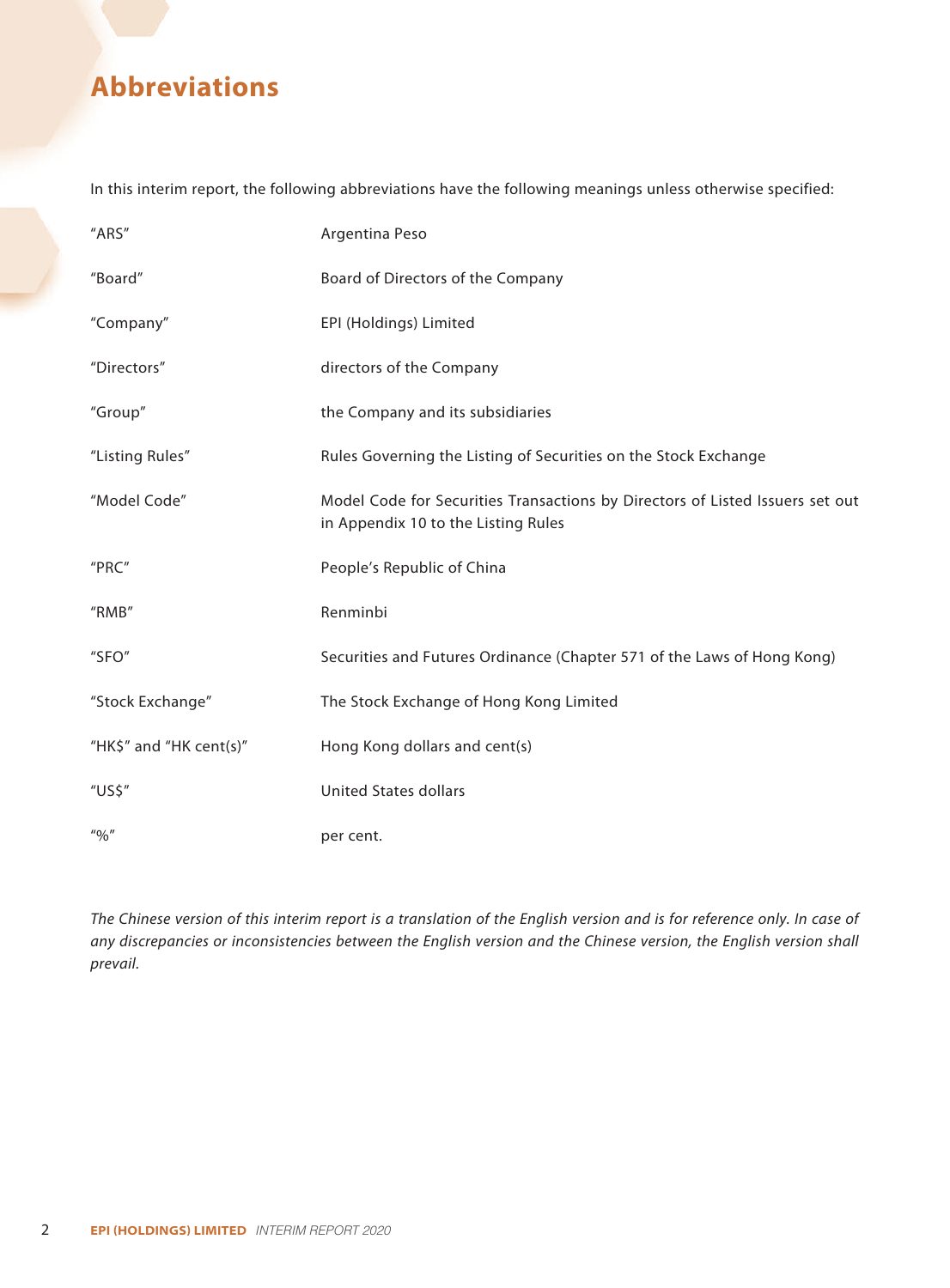### **Corporate Information**

#### **BOARD OF DIRECTORS**

**Executive Directors** Mr. Sue Ka Lok Mr. Yiu Chun Kong Mr. Chan Shui Yuen

#### **Independent Non-executive Directors**

Mr. Pun Chi Ping Ms. Leung Pik Har, Christine Mr. Kwong Tin Lap

#### **AUDIT COMMITTEE**

Mr. Pun Chi Ping *(Chairman)* Ms. Leung Pik Har, Christine Mr. Kwong Tin Lap

#### **REMUNERATION COMMITTEE**

Mr. Pun Chi Ping *(Chairman)* Ms. Leung Pik Har, Christine Mr. Kwong Tin Lap

#### **NOMINATION COMMITTEE**

Ms. Leung Pik Har, Christine *(Chairlady)* Mr. Pun Chi Ping Mr. Kwong Tin Lap

#### **CORPORATE GOVERNANCE COMMITTEE**

Mr. Kwong Tin Lap *(Chairman)* Mr. Sue Ka Lok Mr. Chan Shui Yuen

#### **COMPANY SECRETARY**

Mr. Chan Shui Yuen

#### **REGISTERED OFFICE**

Clarendon House 2 Church Street Hamilton HM11 Bermuda

#### **PRINCIPAL PLACE OF BUSINESS IN HONG KONG**

Room 3203, 32nd Floor China Resources Building 26 Harbour Road Wanchai, Hong Kong

#### **PRINCIPAL BANKERS**

The Hongkong and Shanghai Banking Corporation Limited Hang Seng Bank Limited Bank of Communications Co., Ltd., Hong Kong Branch China CITIC Bank International Limited

#### **LEGAL ADVISERS**

Reed Smith Richards Butler Stevenson, Wong & Co.

#### **AUDITOR**

Deloitte Touche Tohmatsu *Certified Public Accountants* Registered Public Interest Entity Auditors

#### **PRINCIPAL SHARE REGISTRAR AND TRANSFER OFFICE**

MUFG Fund Services (Bermuda) Limited 4th floor North Cedar House 41 Cedar Avenue Hamilton HM12 Bermuda

#### **HONG KONG BRANCH SHARE REGISTRAR AND TRANSFER OFFICE**

Tricor Tengis Limited Level 54, Hopewell Centre 183 Queen's Road East Hong Kong

#### **TRADING OF SHARES**

The Stock Exchange of Hong Kong Limited (Stock Code: 689)

#### **WEBSITE**

http://www.epiholdings.com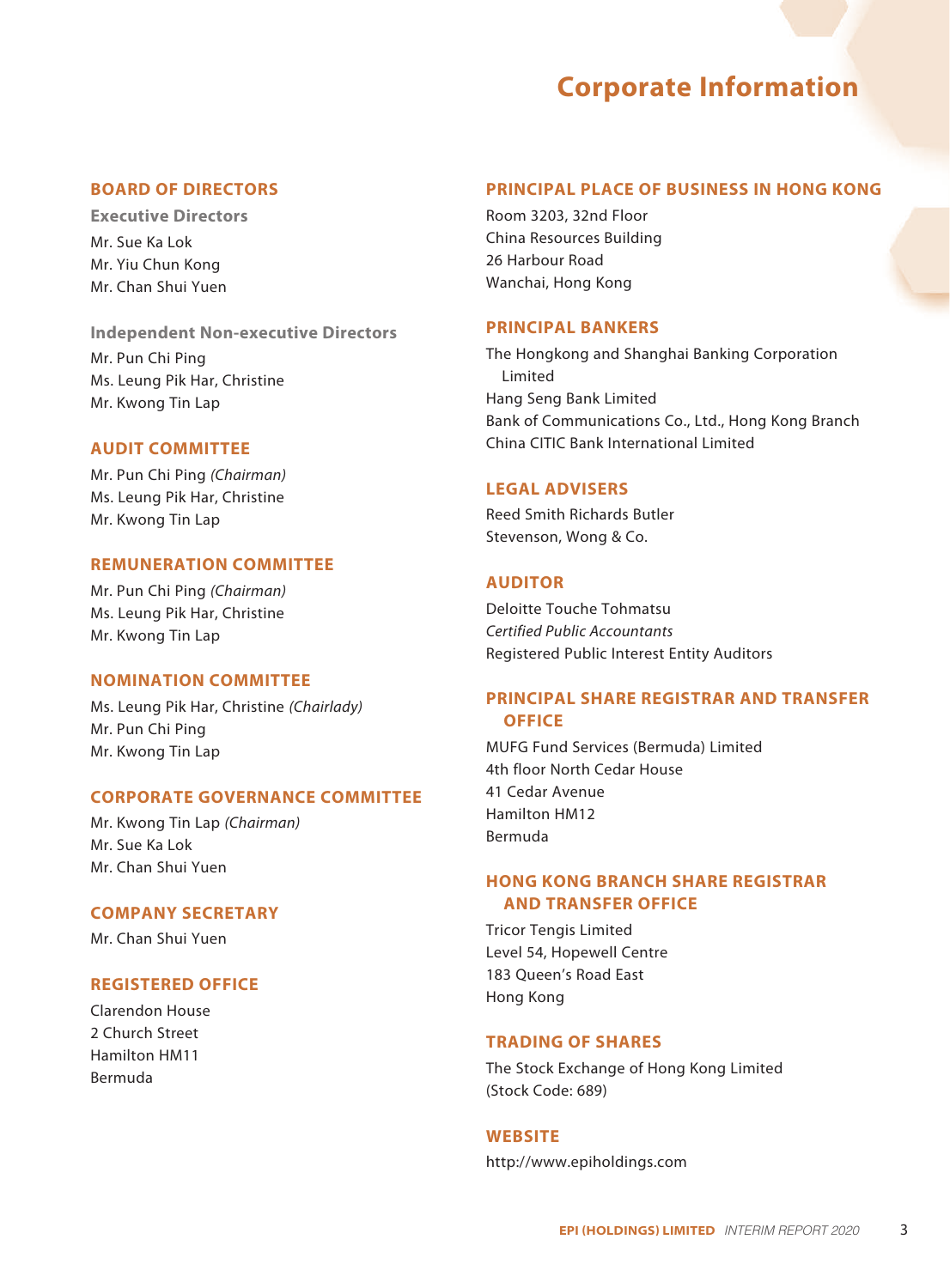#### **BUSINESS REVIEW**

For the six months ended 30 June 2020 ("HY2020"), the Group continued to principally engage in the business of petroleum exploration and production, money lending and investment in securities.

The health crises brought by the global outbreak of COVID-19 have posed great threats to many nations and their economies, and have caused significant uncertainties in the global and local investment markets and volatilities of international oil prices. During HY2020, the fluctuations of international oil prices were further escalated owing to the non-consensus between major oil producing countries on their production cut, and different counter measures adopted by major oil buying countries on their inventory level. Against this macroeconomic backdrop, coupled with the continuous disputes between China and the United States that extend from the trade to technology sector, and the social events that took place in Hong Kong, the Group has been operating under some unprecedented market conditions.

During the interim period, the Group has adopted a prudent approach in managing its businesses and managed to report a profit attributable to owners of the Company of HK\$2,217,000 (30 June 2019: loss of HK\$39,258,000), mainly due to the reversal of expected credit loss on loan and interest receivables of HK\$15,136,000 (30 June 2019: provision of expected credit loss of HK\$5,130,000), the decrease in net loss on financial assets at fair value through profit or loss to HK\$11,901,000 (30 June 2019: HK\$19,588,000), and the absence of impairment loss of the Group's oil and gas properties in Argentina (30 June 2019: impairment loss of HK\$14,126,000). Basic earnings per share were HK0.04 cent, in contrast to the loss per share of HK0.75 cent in the previous interim period. For HY2020, the Group's revenue declined by 37% to HK\$19,861,000 (30 June 2019: HK\$31,293,000) mainly due to the drop in revenue of the petroleum and money lending businesses.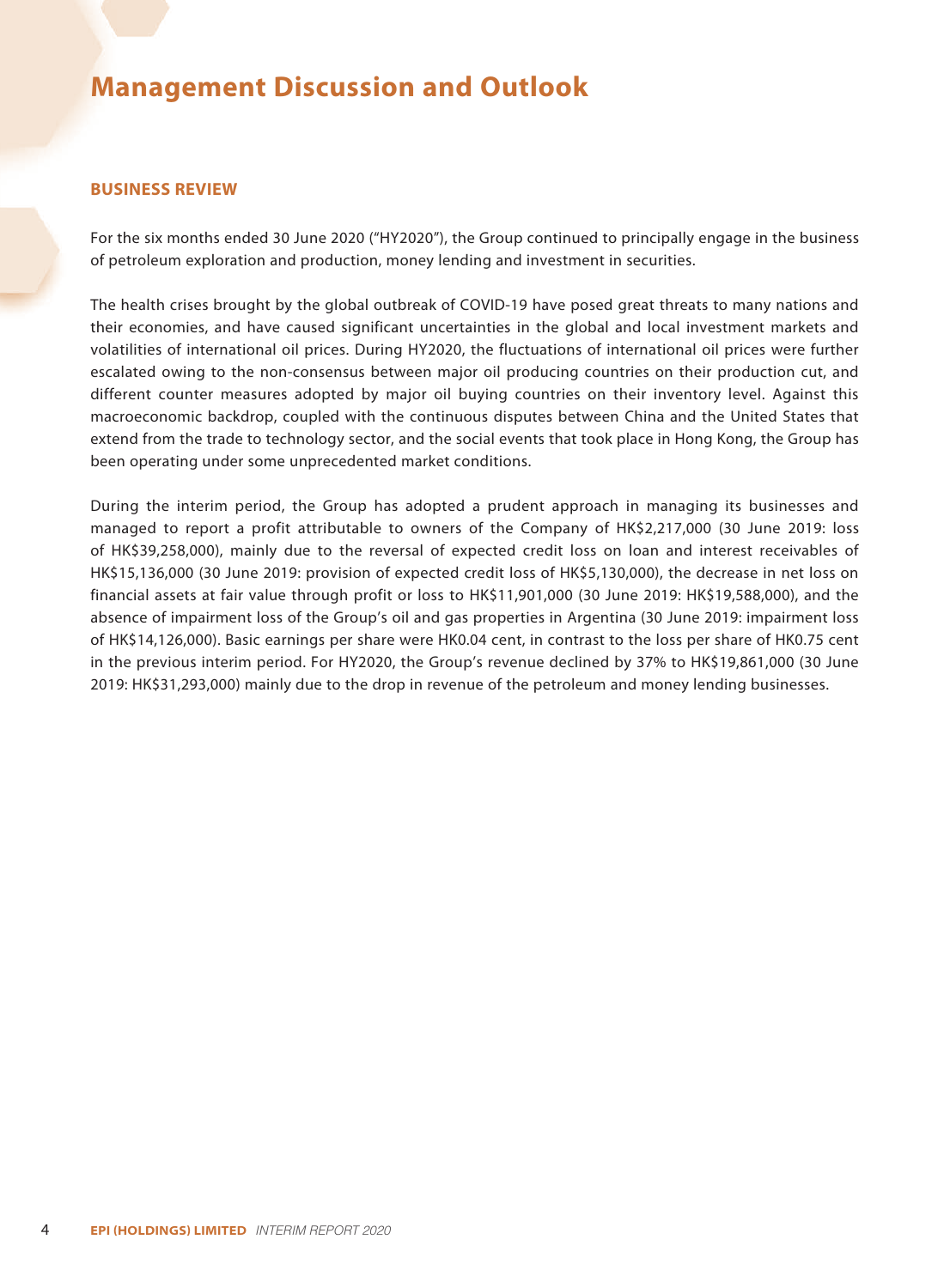#### **Petroleum Exploration and Production**

During HY2020, the Group continued to engage in petroleum exploration and production in the Chañares Herrados area (the "CHE Concession") located in the Cuyana Basin, Mendoza Province of Argentina. Chañares Energía S.A. ("Chañares") is the concessionaire of the CHE Concession.

On 2 December 2010, Southstart Limited ("Southstart"), a wholly owned subsidiary of the Company, and Chañares entered into a joint venture agreement ("2010 JV Agreement"). Pursuant to the 2010 JV Agreement, among others, EP Energy S.A. ("EP Energy"), a wholly owned subsidiary of the Company, had the right to drill and invest in the CHE Concession and was entitled to share 72% of the hydrocarbon production from the wells drilled by EP Energy in the current and future years until the end of the CHE Concession.

On 5 June 2012, EP Energy, Have Result Investments Limited ("Have Result"), a wholly owned subsidiary of the Company, and Chañares entered into an operation agreement (the "Operation Agreement"). Pursuant to the Operation Agreement, among others, Chañares agreed to release EP Energy from the investment commitment in the 2010 JV Agreement, whereas EP Energy retains the right to drill and invest in the CHE Concession during the life of the CHE Concession. The Operation Agreement confirmed that Have Result is entitled to 51% interest on the production of five oil wells and EP Energy is entitled to 72% interest on the production of the other five oil wells.

For HY2020, the Group's petroleum exploration and production business generated a revenue of HK\$5,669,000 (30 June 2019: HK\$12,581,000) and recorded an operating loss before provision of impairment loss of HK\$2,252,000 (30 June 2019: HK\$3,865,000). The decrease in the operation's revenue was the combined effect of the reduction in oil production by about 43% which mainly due to the reasons as explained below, and the drop in average crude oil selling price offered by YPF Sociedad Anonima ("YPF S.A."), an Argentina state-owned oil company and the major buyer of the operation's output, from an average of US\$52.1 per barrel in the last interim period to US\$44.5 per barrel in the current interim period, which largely followed the downward trend of international oil prices since March 2020.

As disclosed in the Company's announcement dated 7 April 2020, as a result of the situation brought by the outbreak of COVID-19, and the measures adopted by the national and provincial authorities in Argentina, there was a drastic reduction on the demand for fuels. Accordingly, YPF S.A. had been forced to stop and/ or reduce production at their refineries and to temporarily suspend the purchase of crude oil, which thereby led to the decision of Chañares to suspend the operations in the Chañares Herrados concession area (the "Chañares Concession") since mid April 2020, and henceforth the decrease of oil production from the CHE Concession which forms part of the Chañares Concession.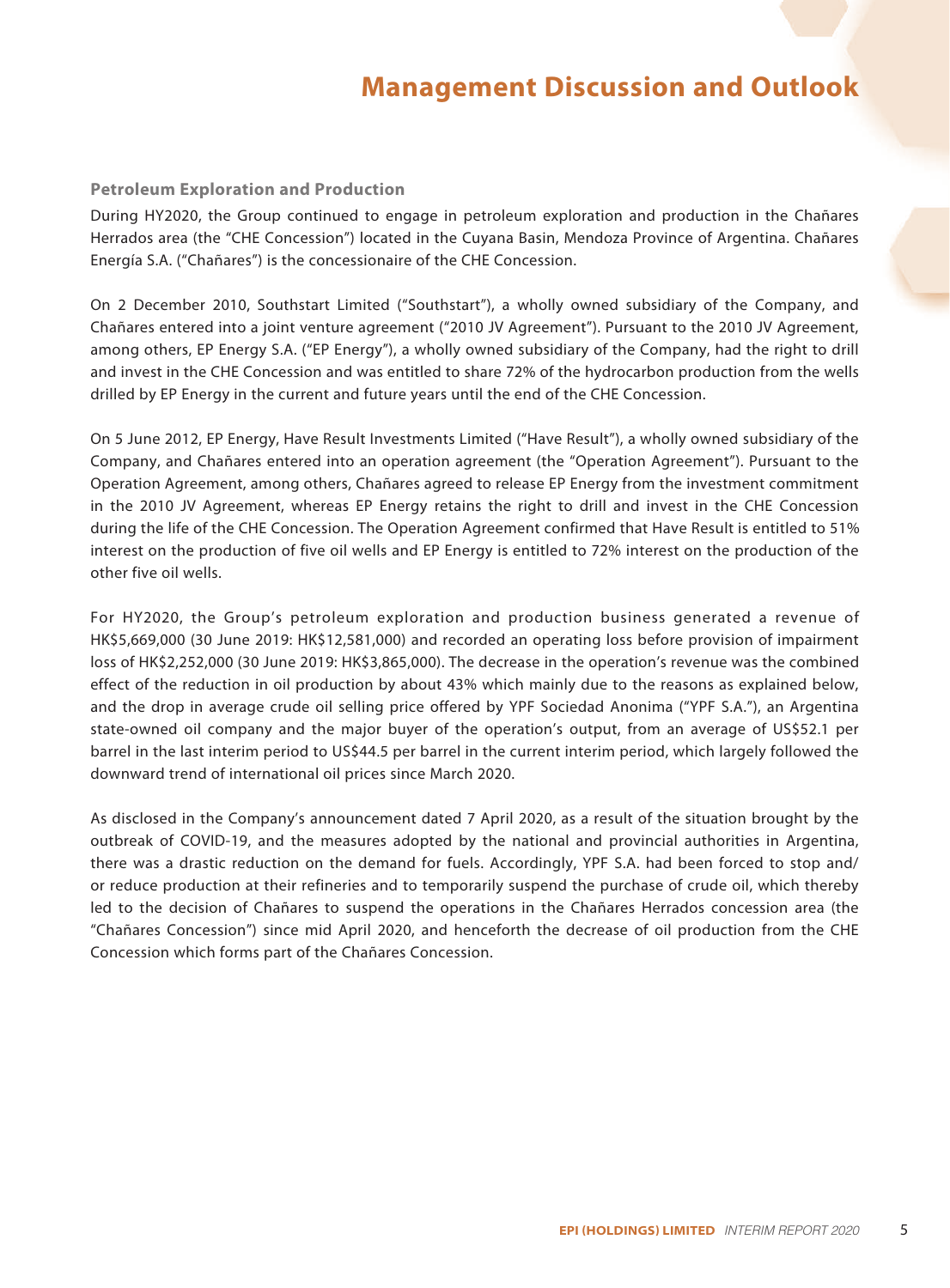In early July 2020, following the ease off of the pandemic, the Hydrocarbons Department of Mendoza Province advised the Group that YPF S.A. would restart the purchase of crude oil during July 2020, and as advised by Chañares recently, YPF S.A. has resumed the purchase of crude oil after mid July 2020 and the oil production in the Chañares Concession, including the CHE Concession, has recommenced accordingly.

As disclosed in the Company's circular dated 12 March 2020, the Executive of the Province of Mendoza had issued a decree in respect of the termination of the CHE Concession as Chañares had not fulfilled its investment commitment, subsequently, the Chañares Concession, of which the CHE Concession area forms part, has been made available for other investors to bid under the Bidding Process. The Group understands that before the successful bidder takes over the Chañares Concession, Chañares can continue to operate in the CHE Concession and pay the same fees, royalties and other payments to the government under the same contractual conditions previously granted and should be able to extract and sell oil and should continue to pay fees, royalties and other payments, which logically are only payable in a context where the concessionaire is allowed to extract and sell oil. Accordingly, Chañares has continued to send to the Group the daily production reports which contain daily production and sales quantity, and monthly reports which contain production and sales quantity, selling price, sales revenue and operating expenses for calculating the profit sharing between the Group and Chañares under the Operation Agreement (except for the period when Chañares suspended the operation of the Chañares Concession referred to above). It is expected that the Group will continue to be entitled to its share of production under the Operation Agreement up until the Chañares Concession is delivered to the successful bidder under the Bidding Process.

As disclosed in the Company's circular dated 12 March 2020, after due evaluation of the data and information relating to the Chañares Concession (of which the CHE Concession area forms part), the Company intends, through its indirect wholly owned subsidiary, to submit a bid offer for the Chañares Concession under the Bidding Process. Further, as referred to in the Company's announcements dated 27 March 2020 and 30 June 2020, for various reasons, the shareholders' meeting to approve the submission of the bid offer and the timeline of the Bidding Process have been delayed. Further announcements on the shareholders' meeting and the Bidding Process will be made by the Company as and when appropriate.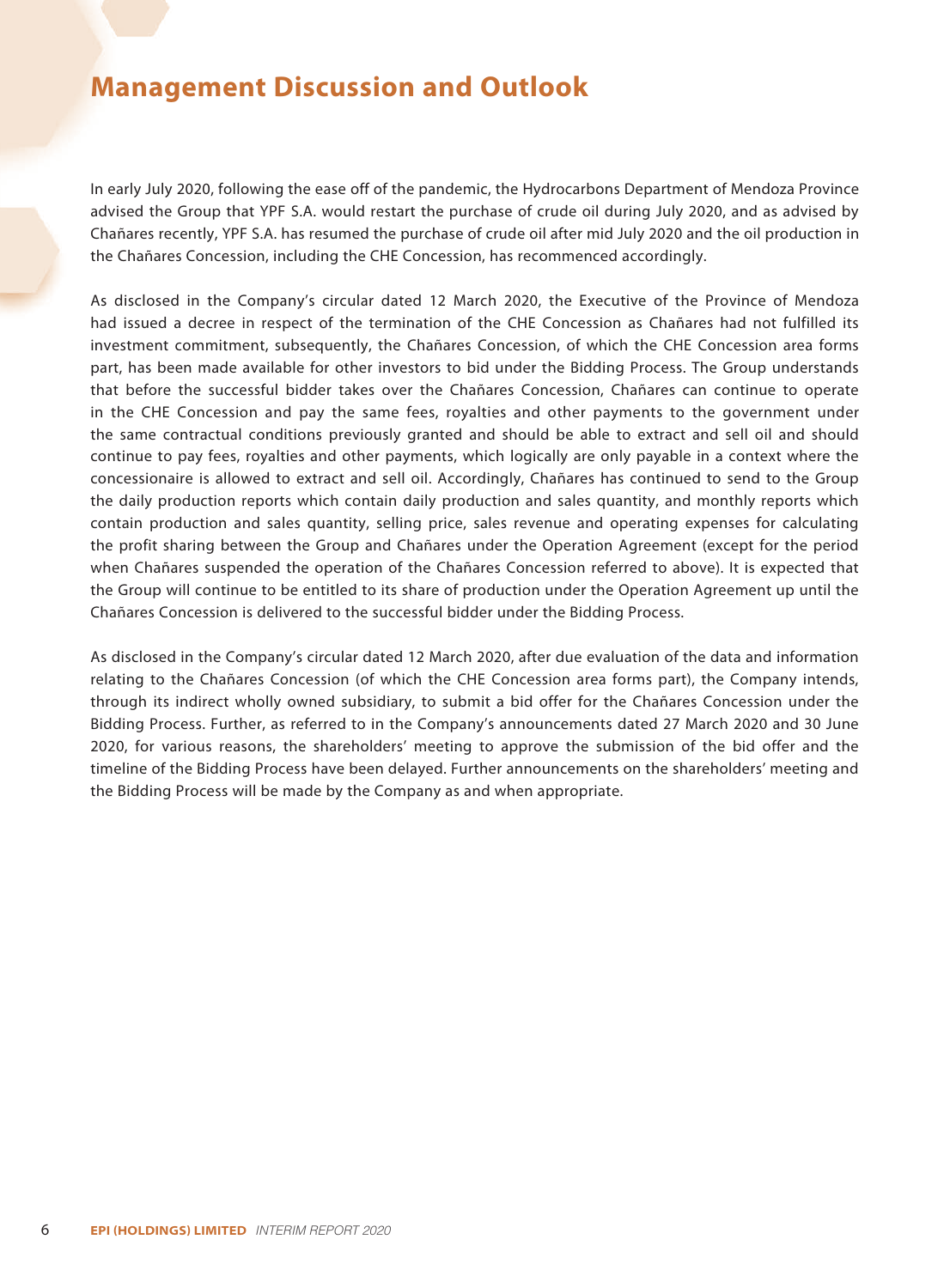#### **Money Lending**

For HY2020, the Group's money lending business reported a decrease in revenue and operating profit (before reversal or provision of expected credit loss) by 37% to HK\$8,845,000 (30 June 2019: HK\$13,942,000) and 36% to HK\$8,874,000 (30 June 2019: HK\$13,967,000) respectively. Such decreases were mainly due to the lower average amount of loans advanced to borrowers during the current interim period. Before granting loans to potential borrowers, the management performs internal credit assessment process to assess the borrowers' credit quality individually and defines the credit limits granted to the borrowers. The credit limits granted to the borrowers are reviewed by the management regularly. The management has adopted a prudent approach in managing the money lending business during the interim period. For the period under review, a reversal of expected credit loss of HK\$15,136,000 (30 June 2019: provision of expected credit loss of HK\$5,130,000) was recognised which represented mainly the recovery from certain credit-impaired loans during the interim period. At the period end, the balance of impairment allowance was HK\$53,619,000 (31 December 2019: HK\$68,755,000), which primarily represented the credit risk involved in collectability of certain credit-impaired loans determined under the Group's loan impairment policy, and have considered factors including the credit history of the borrowers, the realisation value of collaterals pledged to the Group, and the prevailing economic conditions. The Group has taken various actions for recovery of certain credit-impaired loans.

At 30 June 2020, the loans portfolio held by the Group amounted to HK\$157,532,000 (after expected credit loss allowance of HK\$53,619,000) (31 December 2019: HK\$185,688,000 (after expected credit loss allowance of HK\$68,755,000)) with details as follows:

|                              |                     | Approximate weighting to the carrying<br>amount of the Group's loan portfolio |            |                                 |                 |
|------------------------------|---------------------|-------------------------------------------------------------------------------|------------|---------------------------------|-----------------|
| <b>Category of borrowers</b> | <b>Secured</b><br>% | <b>Unsecured</b><br>%                                                         | Total<br>% | Interest rate<br>per annum<br>% | <b>Maturity</b> |
|                              |                     |                                                                               |            |                                 |                 |
| Corporate                    | 36.04               |                                                                               | 36.04      | $10 - 18$                       | Within one year |
| Individual                   | 61.42               | 2.54                                                                          | 63.96      | $10 - 18$                       | Within one year |
|                              | 97.46               | 2.54                                                                          | 100.00     |                                 |                 |

# **Approximate weighting to the carrying**

At 30 June 2020, 97.46% (31 December 2019: 85.42%) of the carrying amount of the loan portfolio was collateral loans with the remaining 2.54% (31 December 2019: 14.58%) being unsecured.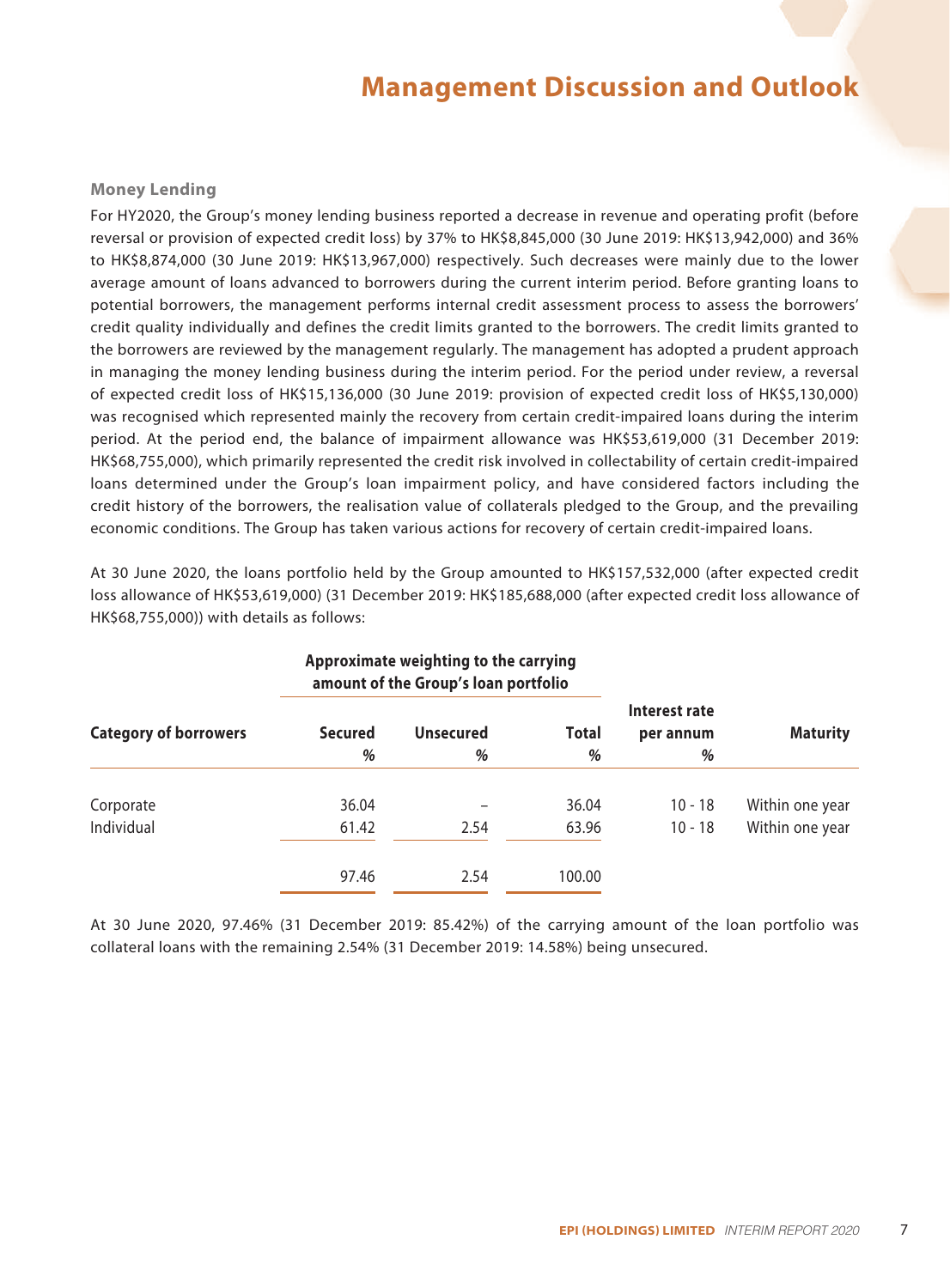#### **Investment in Securities**

The Group generally acquires securities listed on the Stock Exchange or other recognised stock exchanges and over-the-counter markets with good liquidity that can facilitate swift execution of securities transactions. For making investment or divestment decision on securities of individual target company, references will usually be made to the latest financial information, news and announcements issued by the target company, investment analysis reports that the Company has access to, as well as industry or macro-economic news. When deciding on acquiring securities to be held for long-term purpose, particular emphasis will be placed on the past financial performance of the target company including its sales and profit growth, financial healthiness, dividend policy, business prospect, industry and macro-economic outlook. When deciding on acquiring securities to be held other than for long-term purpose, in addition to the factors mentioned, references will also be made to prevailing market sentiments on different sectors of the investment markets. In terms of return, for long-term securities investments, the Company mainly emphasises on return of investment in form of capital appreciation and dividend/interest income. For securities investment other than for long-term holding, the Company mainly emphasises on return of investment in form of trading gains.

At 30 June 2020, the Group's securities investments comprised a financial asset at fair value through profit or loss ("FVTPL") portfolio valued at HK\$25,634,000 (31 December 2019: HK\$37,059,000), comprising equity securities listed in Hong Kong, and debt instrument at fair value through other comprehensive income ("FVTOCI") portfolio (constituted by non-current and current portions) valued at HK\$148,284,000 (31 December 2019: HK\$141,826,000), comprising debt securities listed in Hong Kong or overseas. As a whole, the Group's securities investments recorded a revenue of HK\$5,347,000 (30 June 2019: HK\$4,770,000) and a loss of HK\$7,342,000 (30 June 2019: HK\$14,834,000).

#### *Financial assets at FVTPL*

At 30 June 2020, the Group held a financial asset at FVTPL portfolio amounting to HK\$25,634,000 (31 December 2019: HK\$37,059,000) measured at market/fair value. For HY2020, no revenue was generated from the portfolio (30 June 2019: HK\$306,000, representing dividends from equity securities of HK\$138,000 and interest income from debt securities of HK\$168,000). The Group recognised a net loss on financial assets at FVTPL of HK\$11,901,000 for the period, which comprised net unrealised loss and net realised loss of HK\$7,353,000 and HK\$4,548,000 respectively (30 June 2019: HK\$19,588,000, which comprised net unrealised loss and net realised loss of HK\$19,232,000 and HK\$356,000 respectively).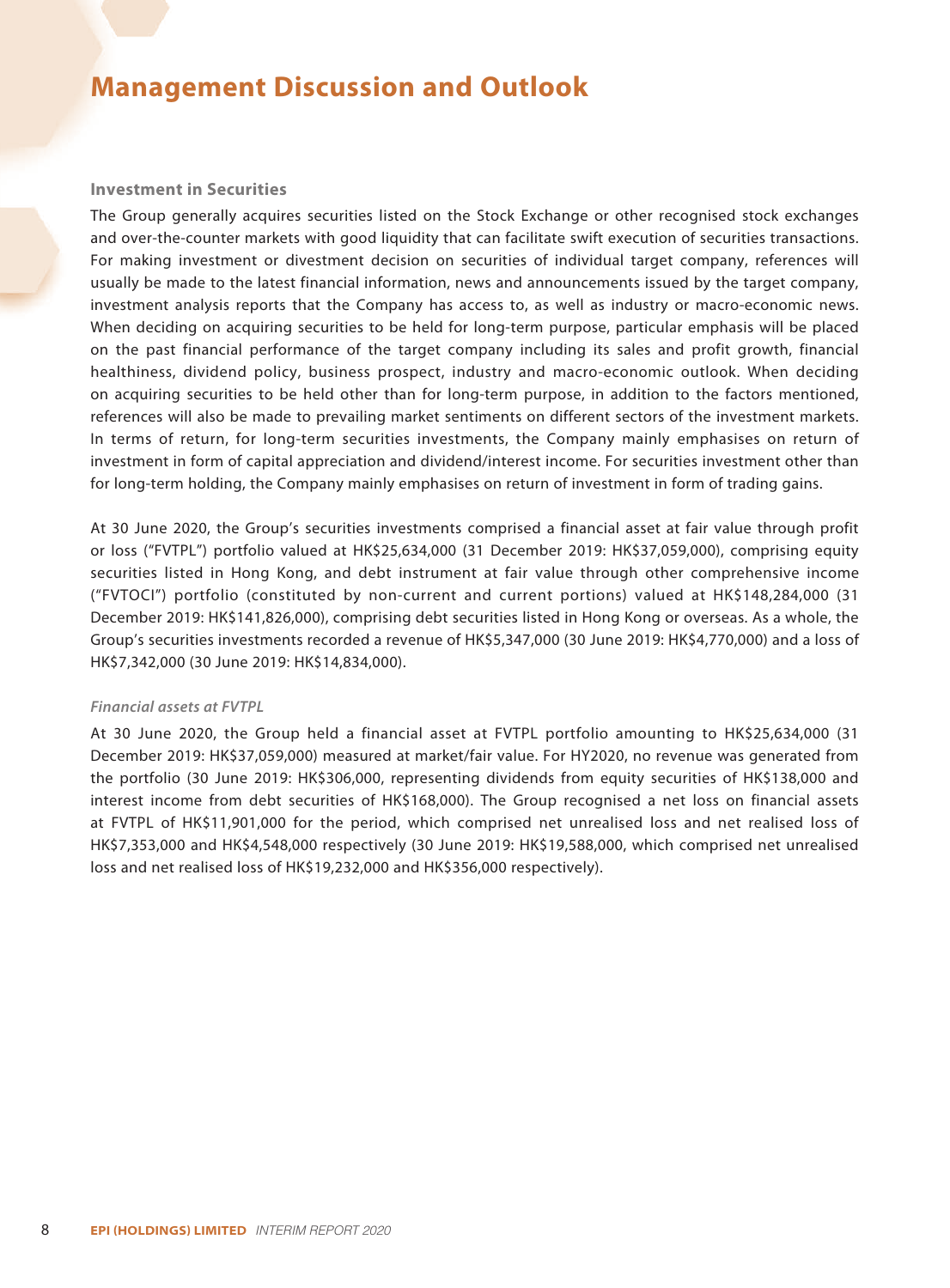The realised loss recorded during the period represented loss on disposal of equity securities in open market and the unrealised loss represented the decrease in market value of those equity securities held by the Group at the period end. The losses incurred were largely resulting from the volatile conditions of the Hong Kong stock market subsisting during the interim period, which in turn related to the outbreak of COVID-19, the continuous trade disputes between China and the United States, the social events took place in Hong Kong, and the declining financial performance of some of the investee companies. The Group has adopted a prudent and disciplined approach in managing its financial asset at FVTPL portfolio in view of the significant market volatilities during the interim period.

At 30 June 2020, the Group invested in different categories of companies and their weightings to the market/ fair value of the Group's financial asset at FVTPL portfolio of HK\$25,634,000 are as below:

|                              | Approximate<br>weighting to the |  |  |  |  |
|------------------------------|---------------------------------|--|--|--|--|
|                              | market/fair value               |  |  |  |  |
|                              | of the Group's                  |  |  |  |  |
|                              | financial asset at              |  |  |  |  |
| <b>Category of companies</b> | <b>FVTPL portfolio</b>          |  |  |  |  |
|                              | $\%$                            |  |  |  |  |
| Conglomerate                 | 3.86                            |  |  |  |  |
| Pharmaceutical               | 35.32                           |  |  |  |  |
| Property                     | 53.02                           |  |  |  |  |
| Others                       | 7.80                            |  |  |  |  |
|                              | 100.00                          |  |  |  |  |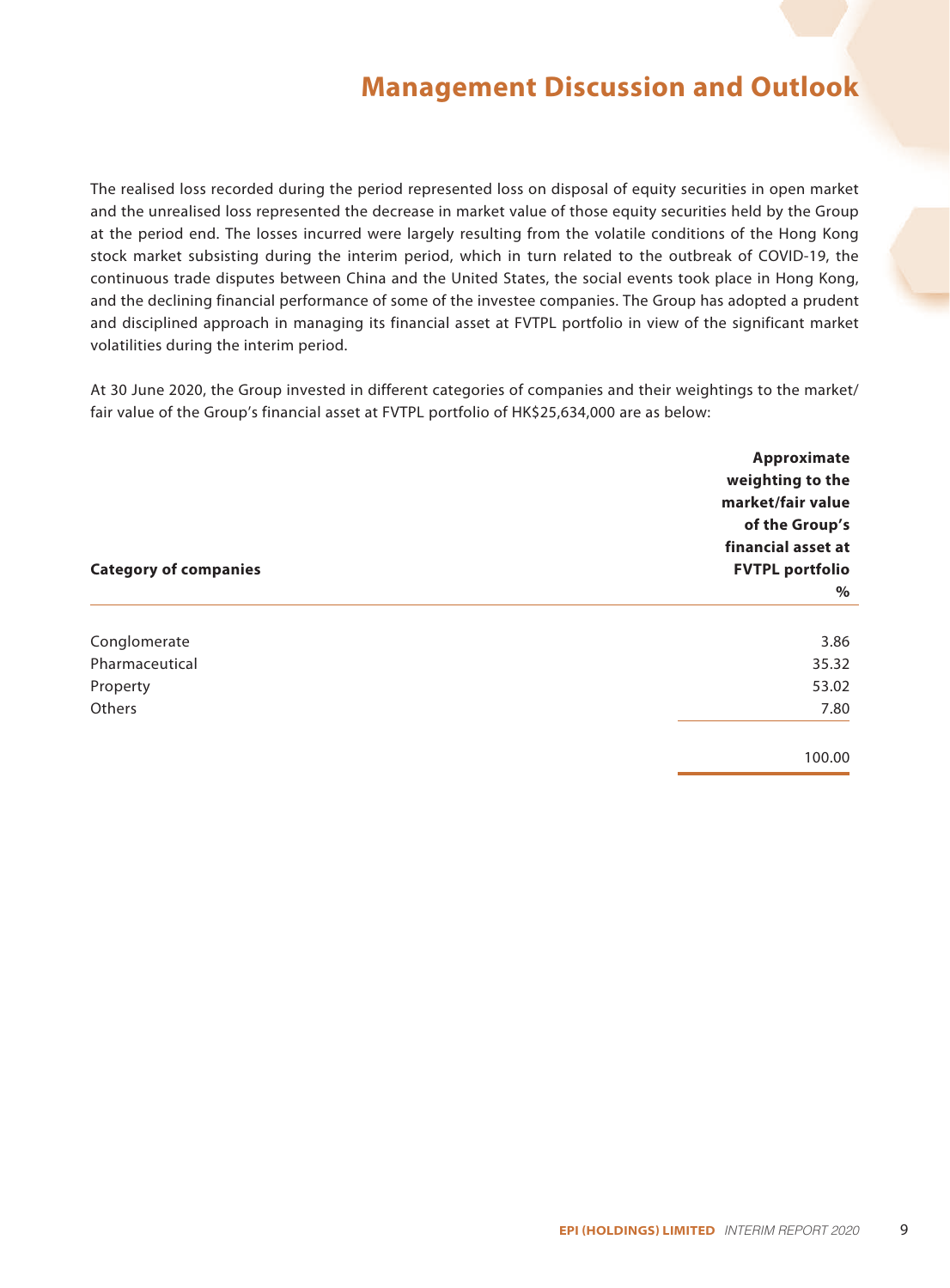At 30 June 2020, the weightings of the Group's top three and other investments to the market/fair value of the Group's financial asset at FVTPL portfolio of HK\$25,634,000 (together with other information) are as below:

| Investee<br>company's<br>name and<br>its principal<br>activities <sup>#</sup>                                                                                                                                                                       | Approximate<br>weighting to<br>the market/<br>fair value of<br>the Group's<br>financial<br>asset<br>at FVTPL<br>portfolio<br>$\%$ | Approximate<br>weighting to<br>the carrying<br>amount of<br>the<br>Group's total<br>assets at<br>30 June<br>2020<br>% | $%$ of<br>shareholding<br>interest<br>% | <b>Acquisition</b><br>costs<br><b>HK\$'000</b> | *Acquisition<br>costs during<br>the period/<br>carrying<br>amount at<br>1 January<br>2020<br><b>HK\$'000</b> | Market/fair<br>value at<br>30 June<br>2020<br><b>HK\$'000</b> | Accumulated<br>unrealised<br>loss<br>recognised<br>up to<br>30 June<br>2020<br><b>HK\$'000</b> | <b>Unrealised</b><br>loss<br>recognised<br>during the<br>six months<br>ended<br>30 June<br>2020<br><b>HK\$'000</b> | *Investee<br>company's<br>financial<br>performance                                                                                                                                                                                            | <sup>#</sup> Future prospects of the<br>investee company                                                                                                                                                                                                                                                                                                                                           |
|-----------------------------------------------------------------------------------------------------------------------------------------------------------------------------------------------------------------------------------------------------|-----------------------------------------------------------------------------------------------------------------------------------|-----------------------------------------------------------------------------------------------------------------------|-----------------------------------------|------------------------------------------------|--------------------------------------------------------------------------------------------------------------|---------------------------------------------------------------|------------------------------------------------------------------------------------------------|--------------------------------------------------------------------------------------------------------------------|-----------------------------------------------------------------------------------------------------------------------------------------------------------------------------------------------------------------------------------------------|----------------------------------------------------------------------------------------------------------------------------------------------------------------------------------------------------------------------------------------------------------------------------------------------------------------------------------------------------------------------------------------------------|
| <b>Emperor</b><br>International<br><b>Holdings Limited</b><br>(HKEX stock code:<br>163)                                                                                                                                                             |                                                                                                                                   |                                                                                                                       |                                         | A                                              | B                                                                                                            | C                                                             | $D = C - A$                                                                                    | $E = C - B$                                                                                                        |                                                                                                                                                                                                                                               |                                                                                                                                                                                                                                                                                                                                                                                                    |
| Lease of<br>properties,<br>properties<br>development and<br>hotel and hotel<br>related operations                                                                                                                                                   | 36.39                                                                                                                             | 2.00                                                                                                                  | 0.20                                    | 17,667                                         | 12,508                                                                                                       | 9,327                                                         | (8, 340)                                                                                       |                                                                                                                    | (3,181) For the year ended<br>31 March 2020,<br>revenue decreased<br>by 46% to<br>HK\$2,365,382,000<br>and its results<br>experienced a<br>turnaround and<br>recorded loss<br>for the year of<br>HK\$3,543,362,000<br>as compared to<br>2019. | The investee company continues<br>to acquire commercial buildings<br>that have great potential,<br>improve its investment property<br>portfolio by undertaking urban<br>renewal projects, and structure<br>enhancement and tenants remix<br>programs, with a view to secure<br>sufficient land bank for future<br>developments.                                                                    |
| Austar<br>Lifesciences<br>Limited<br>(HKEX stock code:<br>6118)<br>Technology-<br>based application<br>solution provider<br>in the life-science<br>industry focusing<br>on pharmaceutical,<br>biologics, bulk<br>pharmaceutical<br>chemical sectors | 34.29                                                                                                                             | 1.88                                                                                                                  | 0.41                                    | 10,021                                         | 10,231                                                                                                       | 8,791                                                         | (1, 230)                                                                                       | (1,440)                                                                                                            | For the six months<br>ended 30 June<br>2020, revenue<br>increased by 8% to<br>RMB517,985,000<br>and profit for the<br>period increased<br>by 201% to<br>RMB12,482,000 as<br>compared to the<br>same period in                                 | Due to the increasing demands<br>for improvements in public health<br>management capability, and the<br>urgent need of a COVID-19 vaccine,<br>the growth of sales will be able<br>to maintain good momentum<br>for a long period in the PRC. The<br>investee company will pour more<br>significant investments onto the<br>life sciences and biopharmaceutical<br>sectors to bring in more orders. |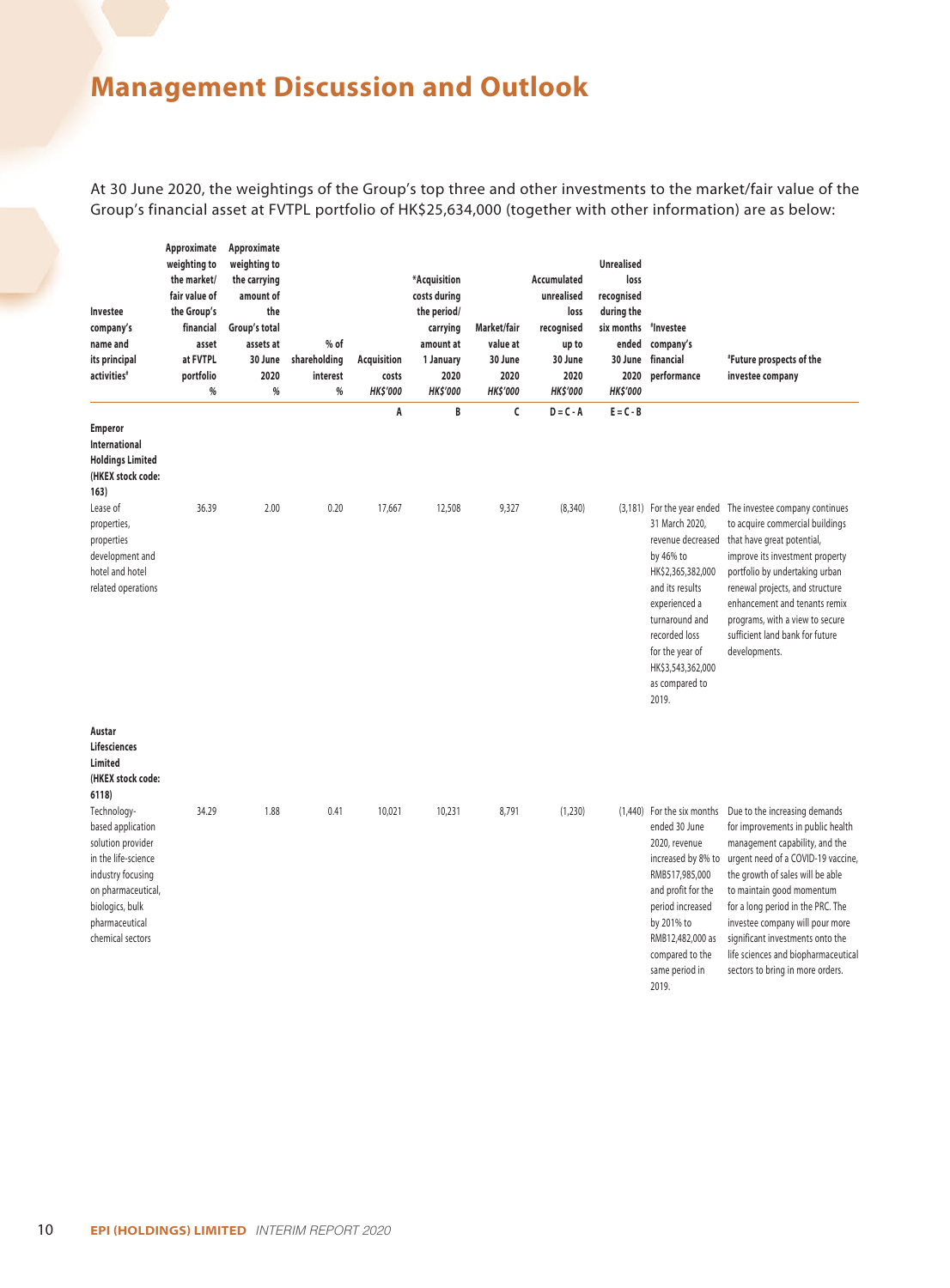| Investee<br>company's<br>name and<br>its principal<br>activities <sup>#</sup>                                                                               | Approximate<br>weighting to<br>the market/<br>fair value of<br>the Group's<br>financial<br>asset<br>at FVTPL<br>portfolio<br>% | Approximate<br>weighting to<br>the carrying<br>amount of<br>the<br>Group's total<br>assets at<br>30 June<br>2020<br>% | $%$ of<br>shareholding<br>interest<br>% | <b>Acquisition</b><br>costs<br><b>HK\$'000</b> | *Acquisition<br>costs during<br>the period/<br>carrying<br>amount at<br>1 January<br>2020<br><b>HK\$'000</b> | Market/fair<br>value at<br>30 June<br>2020<br><b>HK\$'000</b> | Accumulated<br>unrealised<br>loss<br>recognised<br>up to<br>30 June<br>2020<br><b>HK\$'000</b> | <b>Unrealised</b><br>loss<br>recognised<br>during the<br>six months<br>ended<br>30 June<br>2020<br><b>HK\$'000</b> | <i>*</i> Investee<br>company's<br>financial<br>performance                                                                                                                                                                      | <sup>*</sup> Future prospects of the<br>investee company                                                                                                                                                                                                                             |
|-------------------------------------------------------------------------------------------------------------------------------------------------------------|--------------------------------------------------------------------------------------------------------------------------------|-----------------------------------------------------------------------------------------------------------------------|-----------------------------------------|------------------------------------------------|--------------------------------------------------------------------------------------------------------------|---------------------------------------------------------------|------------------------------------------------------------------------------------------------|--------------------------------------------------------------------------------------------------------------------|---------------------------------------------------------------------------------------------------------------------------------------------------------------------------------------------------------------------------------|--------------------------------------------------------------------------------------------------------------------------------------------------------------------------------------------------------------------------------------------------------------------------------------|
| <b>Eminence</b><br><b>Enterprise Limited</b>                                                                                                                |                                                                                                                                |                                                                                                                       |                                         | A                                              | B                                                                                                            | C                                                             | $D = C - A$                                                                                    | $E = C - B$                                                                                                        |                                                                                                                                                                                                                                 |                                                                                                                                                                                                                                                                                      |
| (HKEX stock code:<br>616)<br>Property<br>development,<br>property<br>investment<br>comprising<br>the ownership<br>and rental of<br>investment<br>properties | 16.63                                                                                                                          | 0.91                                                                                                                  | 1.12                                    | 5,023                                          | 5,023                                                                                                        | 4,264                                                         | (759)                                                                                          | (759)                                                                                                              | For the year<br>ended 31 March<br>2020, revenue<br>increased by 30%<br>to HK\$80,682,000<br>while its results<br>experienced a<br>turnaround and<br>recorded loss<br>for the year of<br>HK\$206,192,000 as<br>compared to 2019. | The investee company will continue<br>to identify appropriate investment<br>and divestment opportunities that<br>fit its objective and investment<br>criteria, and will continue to seek<br>opportunities to replenish its<br>property portfolio as an ongoing<br>business exercise. |
| Others                                                                                                                                                      | 12.69                                                                                                                          | 0.70                                                                                                                  | N/A                                     | 23,045                                         | 5,225                                                                                                        | 3,252                                                         | (19, 793)                                                                                      | $(1,973) -$                                                                                                        |                                                                                                                                                                                                                                 |                                                                                                                                                                                                                                                                                      |
|                                                                                                                                                             | 100.00                                                                                                                         | 5.49                                                                                                                  |                                         | 55,756                                         | 32,987                                                                                                       | 25,634                                                        | (30, 122)                                                                                      | (7, 353)                                                                                                           |                                                                                                                                                                                                                                 |                                                                                                                                                                                                                                                                                      |

Extracted from published financial information of the investee companies.

The amount represented the costs of the securities acquired during the six months ended 30 June 2020 and/or the carrying amount of the securities brought forward from the prior financial year after accounting for additional acquisition and/or disposal of the securities (if any) during the current interim period.

#### *Debt instruments at FVTOCI*

At 30 June 2020, the Group's debt instrument at FVTOCI portfolio (constituted by non-current and current portions) of HK\$148,284,000 (31 December 2019: HK\$141,826,000) was measured at market/fair value. During HY2020, the Group's debt instrument at FVTOCI portfolio generated total revenue amounting to HK\$5,347,000 (30 June 2019: HK\$4,464,000) representing interest income from debt securities. According to the maturity of the debt instruments, part of the debt instruments at FVTOCI of HK\$19,351,000 (31 December 2019: HK\$18,804,000) was classified as current assets.

During the period under review, the Group invested HK\$7,903,000 for acquiring debt securities issued by a property company.

At the period end, a net fair value loss on debt instruments at FVTOCI amounting to HK\$1,260,000 was recognised as other comprehensive expense (30 June 2019: net fair value gain of HK\$7,802,000 recognised as other comprehensive income). Such fair value loss was to a certain extent caused by the negative investment sentiments resulting from the outbreak of COVID-19, whilst there were no material fundamental changes in the financial parameters of the debt instruments.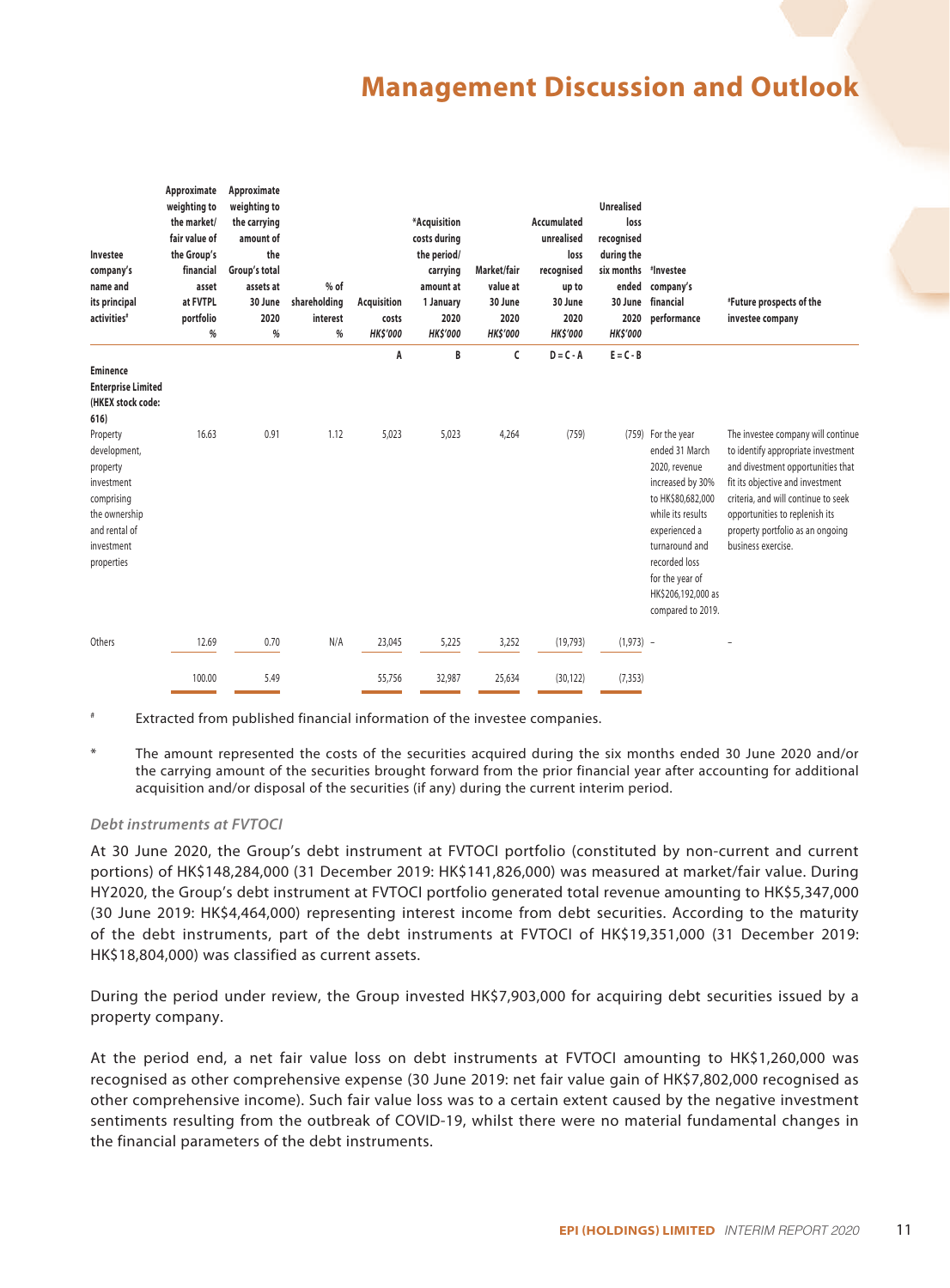At 30 June 2020, the Group invested in debt securities issued by an aircraft leasing company and eight property companies and their respective weightings to the market/fair value of the Group's debt instruments at FVTOCI portfolio of HK\$148,284,000 (together with other information) are as below:

| <b>Category of companies</b>                    | Approximate<br>weighting to<br>the market/<br>fair value<br>of the Group's<br>debt<br>instrument<br>at FVTOCI<br>portfolio<br>$\%$ | Approximate<br>weighting<br>to the carrying<br>amount of<br>the Group's<br>total assets at<br>30 June 2020<br>$\%$ | <b>Yield to</b><br>maturity on<br>acquisition<br>date<br>$\%$ | Acquisition<br>costs<br><b>HK\$'000</b> | *Acquisition<br>costs during<br>the period/<br>carrying<br>amount at<br>January 2020<br><b>HK\$'000</b> | Market/fair<br>value at<br>30 June 2020<br><b>HK\$'000</b> | Accumulated<br>fair value loss<br>recognised<br>up to<br>30 June 2020<br><b>HK\$'000</b> | Fair value loss<br>recognised<br>during the<br>six months<br>ended<br>30 June 2020<br><b>HK\$'000</b> |
|-------------------------------------------------|------------------------------------------------------------------------------------------------------------------------------------|--------------------------------------------------------------------------------------------------------------------|---------------------------------------------------------------|-----------------------------------------|---------------------------------------------------------------------------------------------------------|------------------------------------------------------------|------------------------------------------------------------------------------------------|-------------------------------------------------------------------------------------------------------|
|                                                 |                                                                                                                                    |                                                                                                                    |                                                               | A                                       | B                                                                                                       | C                                                          | $D = C - A$                                                                              | $E = C - B$                                                                                           |
| Debt securities listed in Hong Kong or overseas |                                                                                                                                    |                                                                                                                    |                                                               |                                         |                                                                                                         |                                                            |                                                                                          |                                                                                                       |
| Aircraft leasing                                | 9.32                                                                                                                               | 2.96                                                                                                               | 4.93                                                          | 15,444                                  | 14,744                                                                                                  | 13,819                                                     | (1,625)                                                                                  | (925)                                                                                                 |
| Property                                        | 90.68                                                                                                                              | 28.79                                                                                                              | $5.26 - 12.50$                                                | 135,987                                 | 134,985                                                                                                 | 134,465                                                    | (1,522)                                                                                  | (520)                                                                                                 |
|                                                 | 100.00                                                                                                                             | 31.75                                                                                                              |                                                               | 151,431                                 | 149,729                                                                                                 | 148,284                                                    | (3, 147)                                                                                 | (1,445)                                                                                               |

The amount represented the costs of the securities acquired during the six months ended 30 June 2020 and/or the carrying amount of the securities brought forward from the prior financial year after accounting for additional acquisition and/or disposal of the securities (if any) during the current interim period.

The yield to maturity on acquisition of the debt securities which were held by the Group at the period end ranging from 4.93% to 12.50% per annum.

#### **Overall Results**

For HY2020, the Group reported a profit attributable to owners of the Company of HK\$2,217,000 (30 June 2019: loss of HK\$39,258,000) that was mainly due to the reversal of expected credit loss on loan and interest receivables of HK\$15,136,000, though partly offset by the net loss on financial assets at FVTPL of HK\$11,901,000, and the increase in other expenses that mainly related to the professional fees incurred for the evaluation and preparation of documentations for the Bidding Process of the Chañares Concession. The Group recorded a comprehensive expense attributable to owners of the Company of HK\$705,000 (30 June 2019: HK\$32,121,000) that mainly due to the fair value loss recognised on debt instruments at FVTOCI and the exchange loss on translation of foreign operations.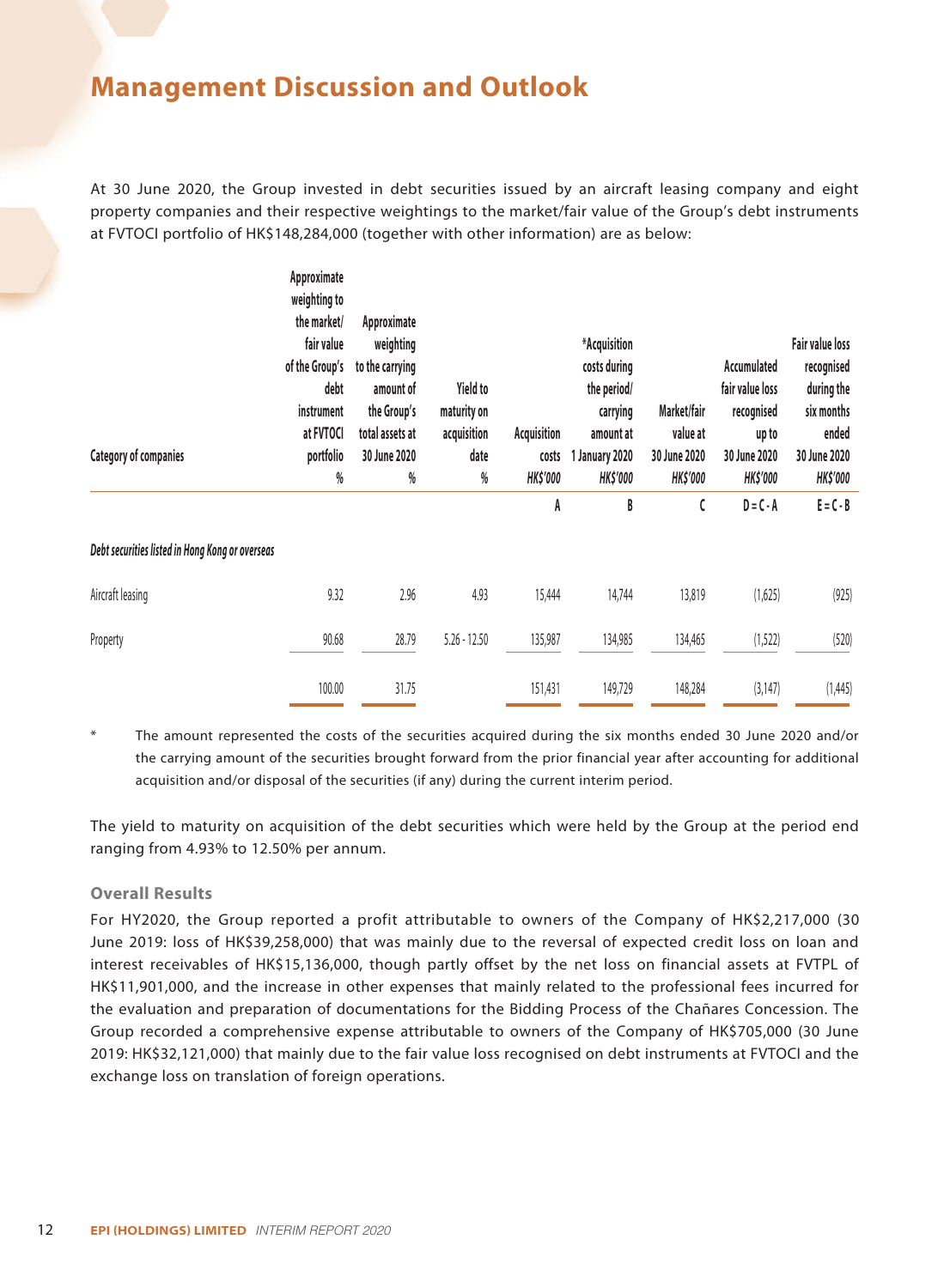#### **FINANCIAL REVIEW**

#### **Liquidity, Financial Resources and Capital Structure**

During HY2020, the Group financed its operation mainly by cash generated from its operations and shareholders' funds. At the interim period end, the Group had current assets of HK\$333,925,000 (31 December 2019: HK\$312,217,000) and liquid assets comprising bank balances and cash as well as financial assets at FVTPL totaling HK\$139,184,000 (31 December 2019: HK\$129,459,000). The Group's current ratio, calculated based on current assets over current liabilities of HK\$21,868,000 (31 December 2019: HK\$25,321,000), was at a liquid level of about 15.3 (31 December 2019: 12.3). The Group is preserving its cash resources for the possible investment in the Chañares Concession under the Bidding Process.

At 30 June 2020, the Group's net assets slightly decreased to HK\$443,109,000 (31 December 2019: HK\$443,896,000). The Group's gearing ratio, calculated on the basis of total liabilities of HK\$24,014,000 (31 December 2019: HK\$25,368,000) divided by total assets of HK\$467,123,000 (31 December 2019: HK\$469,264,000), was at a low level of about 5% (31 December 2019: 5%). Finance costs represented the imputed interest on lease liabilities of HK\$106,000 for the current period (30 June 2019: HK\$145,000).

At 30 June 2020, the equity attributable to owners of the Company amounted to HK\$443,191,000 (31 December 2019: HK\$443,896,000) and was equivalent to an amount of approximately HK8.46 cents (31 December 2019: HK8.47 cents) per share of the Company. The decrease in equity attributable to owners of the Company of HK\$705,000 was mainly a result of the comprehensive expenses incurred by the Group during the interim period.

With the amount of liquid assets on hand, the management is of the view that the Group has sufficient financial resources to meet its ongoing operational requirements.

#### **Foreign Currency Management**

The monetary assets and liabilities as well as business transactions of the Group are mainly denominated in HK\$, US\$, RMB and ARS. During the period under review, the Group had not experienced any significant exchange rate exposure to US\$ as HK\$ and US\$ exchange rate is pegged. Besides, the Group continuously monitors foreign exchange exposure of RMB and will consider a formal foreign currency hedging policy for RMB should the needs arise. As for the Group's petroleum operations in Argentina, the oil selling proceeds are quoted at US\$ and converted into ARS for settlement at official exchange rate on a monthly basis, and a majority of the investment and operating costs including infrastructure and equipment, drilling costs, completion costs and workover jobs are based on US\$ and converted into ARS for payments. Any surplus funds in ARS are converted into US\$ and will be remitted back to Hong Kong. As such, the ARS converted from the US\$ denominated sales receipts and expenditures of the Argentinean operation are largely matched and the devaluation of ARS during the current period does not have a significant impact on the foreign currency exposure of the operation. The Group currently does not have a formal foreign currency hedging policy for ARS, however, the management regularly monitors the foreign exchange exposure of ARS and will undertake appropriate hedging measures should significant exposures arise.

#### **Contingent Liability**

At 30 June 2020, the Group had no significant contingent liability (31 December 2019: nil).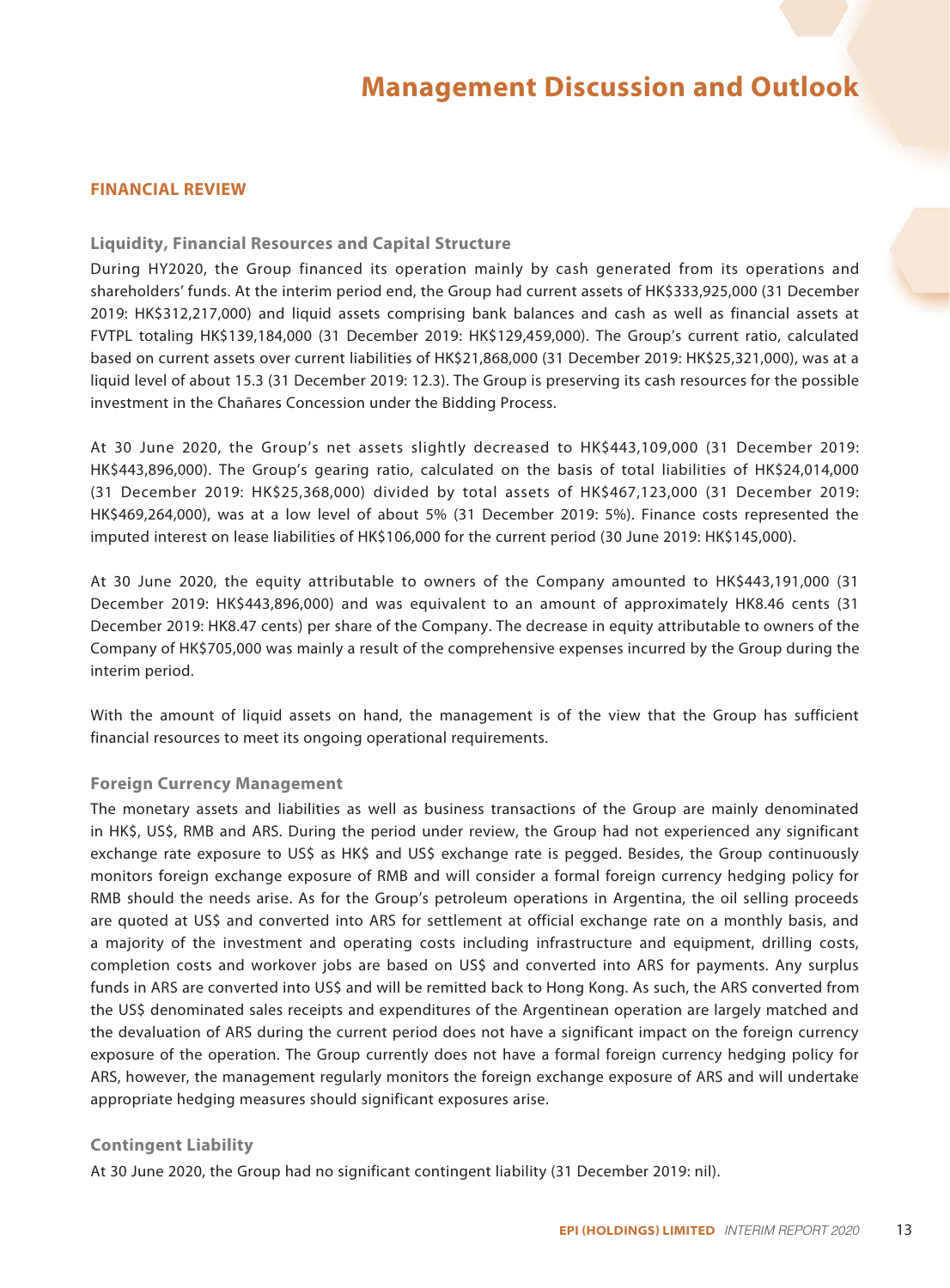#### **Pledge of Assets**

At 30 June 2020, the Group had no pledged assets (31 December 2019: nil).

#### **Capital Commitment**

At 30 June 2020, the Group had no significant capital commitment (31 December 2019: nil).

#### **Event after the Reporting Period**

As disclosed in the announcement of the Company dated 30 June 2020, the Company is assessing the timeline of the Bidding Process and the terms of the bid offer in light of the prevailing market condition. At the reporting date, the Bidding Process has not yet commenced.

The outbreak of COVID-19 that is affecting many nations, the global and local investment and credit markets and the international oil prices has adverse impact on the Group's operations. The Directors considered it is difficult to predict the evolution and duration of the pandemic and that at the reporting date, the extent of its impact to the Group's operations cannot be reliably quantified or estimated. The management will continue to closely monitor the situation and will take all necessary and appropriate measures to reduce the impact of the pandemic to the Group.

#### **HUMAN RESOURCES AND REMUNERATION POLICY**

At 30 June 2020, the Group had a total of 62 (30 June 2019: 44) employees including directors of the Company with 55 (30 June 2019: 38) employees in Hong Kong and the PRC and 7 (30 June 2019: 6) employees in Argentina. Staff costs, including directors' emoluments, amounted to HK\$7,859,000 for the current period (30 June 2019: HK\$7,336,000). The remuneration packages for directors and staff are normally reviewed annually and are structured by reference to prevailing market terms and individual competence, performance and experience. The Group operates a Mandatory Provident Fund Scheme for employees in Hong Kong and operates employees' pension schemes for employees in the PRC and Argentina. In addition, the Group provides other employee benefits which include medical insurance, share option scheme and discretionary bonus.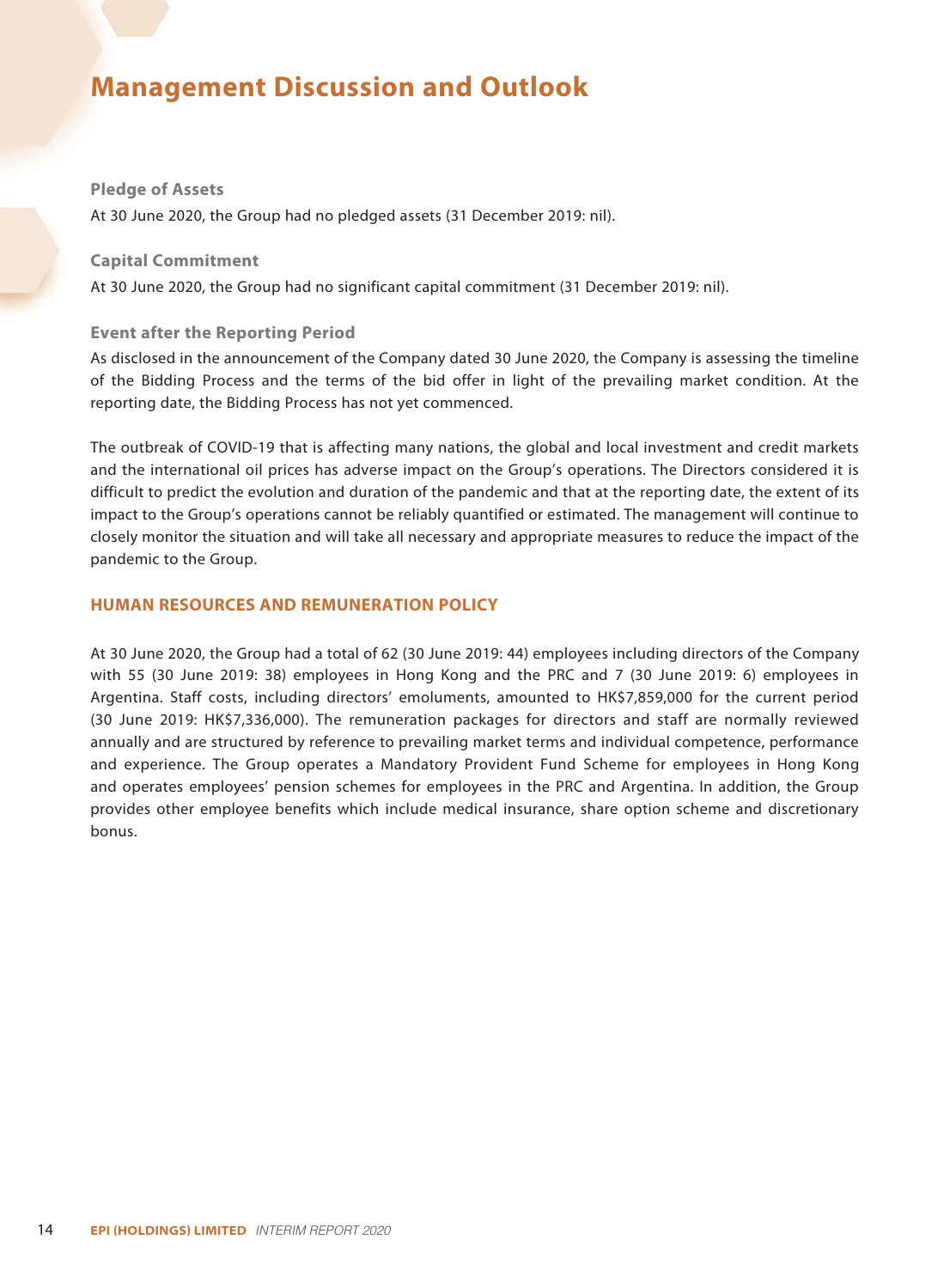#### **PROSPECTS**

As disclosed in the Company's circular dated 12 March 2020, after due evaluation of the data and information relating to the Chañares Concession (of which the CHE Concession area forms part), the Company intends, through its indirect wholly owned subsidiary, to submit a bid offer for the Chañares Concession under the Bidding Process. Further, as referred to in the Company's announcements dated 27 March 2020 and 30 June 2020, for various reasons, the shareholders' meeting to approve the submission of the bid offer and the timeline of the Bidding Process have been delayed. The Directors considered that the submission of the bid offer presents a valuable investment opportunity to acquire a valuable petroleum asset which facilitates the development of the Group's petroleum exploration and production business. Further announcements on the shareholders' meeting and the Bidding Process will be made by the Company as and when appropriate.

Although the easing of tension of the trade disputes between China and the United States since the signing of the first phase trade deal in January 2020 was expected to give a positive boost to international oil prices, the global outbreak of COVID-19 has posed great threats to many nations and their economies, and has created significant uncertainties in the global and local investment markets and volatilities of international oil prices. The fluctuations of international oil prices were further escalated during HY2020 owing to the non-consensus between major oil producing countries on their production cut, and different counter measures adopted by major oil buying countries on their inventory level. Against this macroeconomic backdrop, coupled with the continuous disputes between China and the United States that extend from the trade to technology sector, and the social events that took place in Hong Kong, the Group has been operating under some unprecedented market conditions.

Nevertheless, there are signs that gradual revival of economic activities of some major economies including Mainland China have taking place and international oil prices have stabilised, and that many measures have been adopted by the Hong Kong government in controlling the pandemic conditions locally. With all the efforts of many governments across the globe in fighting against the COVID-19 pandemic, the Group believes that the effect of the pandemic will finally ease off and is prudently optimistic about the prospect of the global and local economy.

Looking forward, the management will continue to adopt a prudent approach in managing the Group's businesses and will diligently consider to, subject to the prevailing market conditions when the Bidding Process commences and other applicable conditions, participate in the Bidding Process.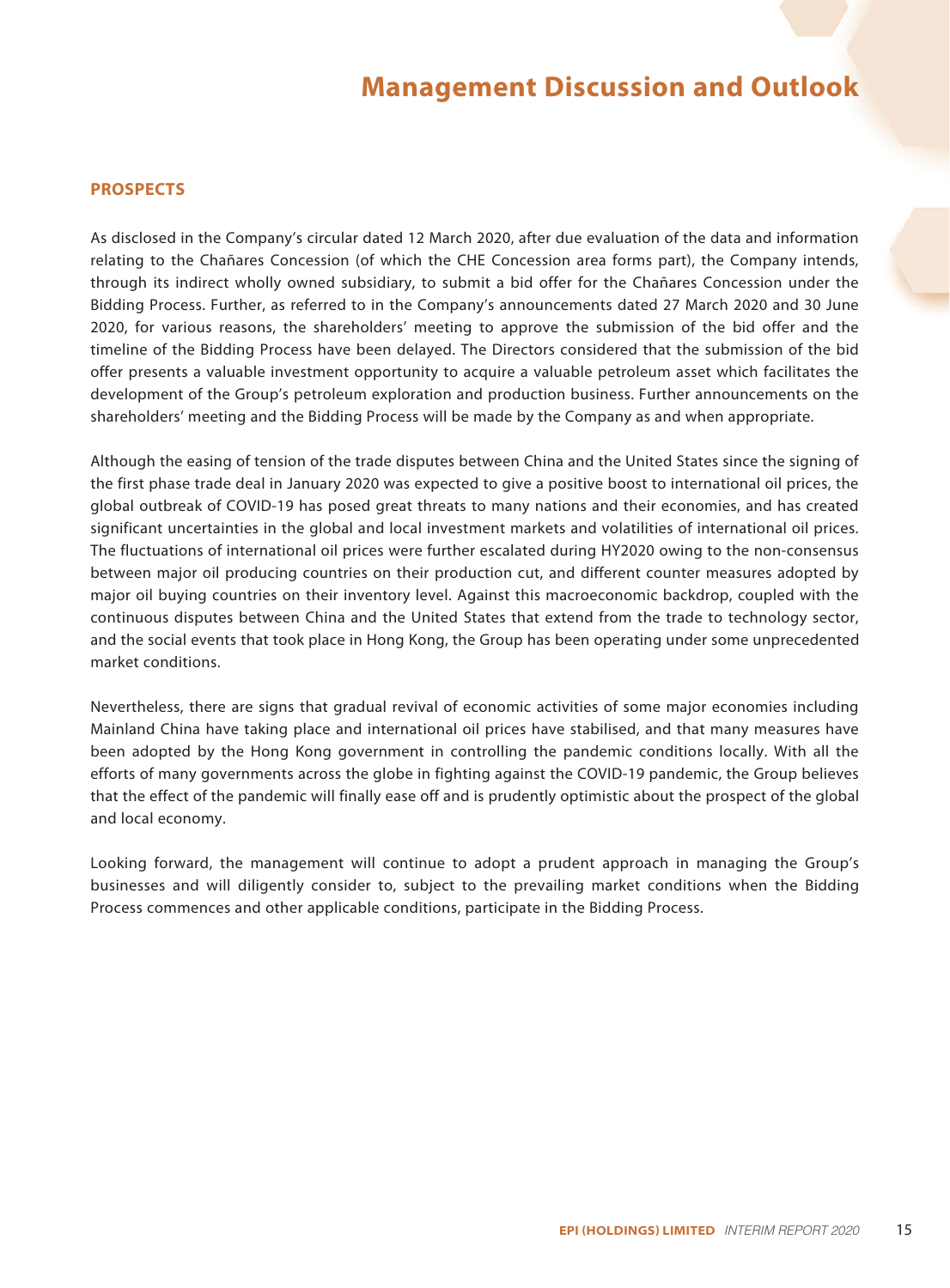## **Condensed Consolidated Statement of Profit or Loss and Other Comprehensive Income**

For the six months ended 30 June 2020

|                                                                           |              | Six months ended 30 June |               |  |
|---------------------------------------------------------------------------|--------------|--------------------------|---------------|--|
|                                                                           |              | 2020                     | 2019          |  |
|                                                                           | <b>Notes</b> | <b>HK\$'000</b>          | HK\$'000      |  |
|                                                                           |              | (Unaudited)              | (Unaudited)   |  |
| <b>Revenue</b>                                                            | 3            | 19,861                   | 31,293        |  |
| Sales of petroleum                                                        |              | 5,669                    | 12,581        |  |
| Interest income                                                           |              | 14,192                   | 18,406        |  |
| Others                                                                    |              |                          | 306           |  |
| Purchases, processing and related expenses                                |              | (4,670)                  | (10,674)      |  |
| Other income and losses, net                                              | 5            | 1,012                    | (487)         |  |
| Net loss on financial assets at fair value through profit or loss         | 6            | (11, 901)                | (19, 588)     |  |
| Gain on redemption of debt instruments at fair value through              |              |                          |               |  |
| other comprehensive income                                                |              |                          | 328           |  |
| Wages, salaries and other benefits                                        |              | (7, 859)                 | (7, 336)      |  |
| Depreciation                                                              |              | (643)                    | (5,364)       |  |
| Reversal (provision) of expected credit loss on financial assets of:      |              |                          |               |  |
| Loan and interest receivables                                             |              | 15,136                   | (5, 130)      |  |
| Debt instruments at fair value through other comprehensive income         |              | (680)                    | (316)         |  |
| Provision of impairment losses on property, plant and equipment           | 7            |                          | (14, 126)     |  |
| Other expenses                                                            |              | (8, 146)                 | (5, 521)      |  |
| Finance costs                                                             | 8            | (106)                    | (145)         |  |
| Profit (loss) before tax                                                  |              | 2,004                    | (37,066)      |  |
| Income tax credit (expense)                                               | 9            | 131                      | (2, 192)      |  |
|                                                                           |              |                          |               |  |
| Profit (loss) for the period                                              | 10           | 2,135                    | (39, 258)     |  |
| Other comprehensive (expense) income                                      |              |                          |               |  |
| Items that may be reclassified subsequently to profit or loss:            |              |                          |               |  |
| Net fair value (loss) gain on debt instruments at fair value through      |              |                          |               |  |
| other comprehensive income                                                |              | (1, 260)                 | 7,802         |  |
| Release on redemption of debt instruments at fair value through           |              |                          |               |  |
| other comprehensive income                                                |              |                          | (328)         |  |
| Exchange differences on translation of foreign operations                 |              | (1,662)                  | (337)         |  |
|                                                                           |              |                          |               |  |
| Other comprehensive (expense) income for the period,<br>net of income tax |              |                          |               |  |
|                                                                           |              | (2,922)                  | 7,137         |  |
| Total comprehensive expense for the period                                |              | (787)                    | (32, 121)     |  |
|                                                                           |              |                          |               |  |
| Profit (loss) for the period attributable to:                             |              |                          |               |  |
| Owners of the Company                                                     |              | 2,217                    | (39, 258)     |  |
| Non-controlling interests                                                 |              | (82)                     |               |  |
|                                                                           |              |                          |               |  |
|                                                                           |              | 2,135                    | (39, 258)     |  |
| Total comprehensive expense for the period attributable to:               |              |                          |               |  |
| Owners of the Company                                                     |              | (705)                    | (32, 121)     |  |
| Non-controlling interests                                                 |              | (82)                     |               |  |
|                                                                           |              |                          |               |  |
|                                                                           |              | (787)                    | (32, 121)     |  |
|                                                                           |              |                          |               |  |
| Earnings (loss) per share attributable to owners of the Company           |              |                          |               |  |
| - Basic                                                                   | 12           | HK0.04 cent              | HK(0.75) cent |  |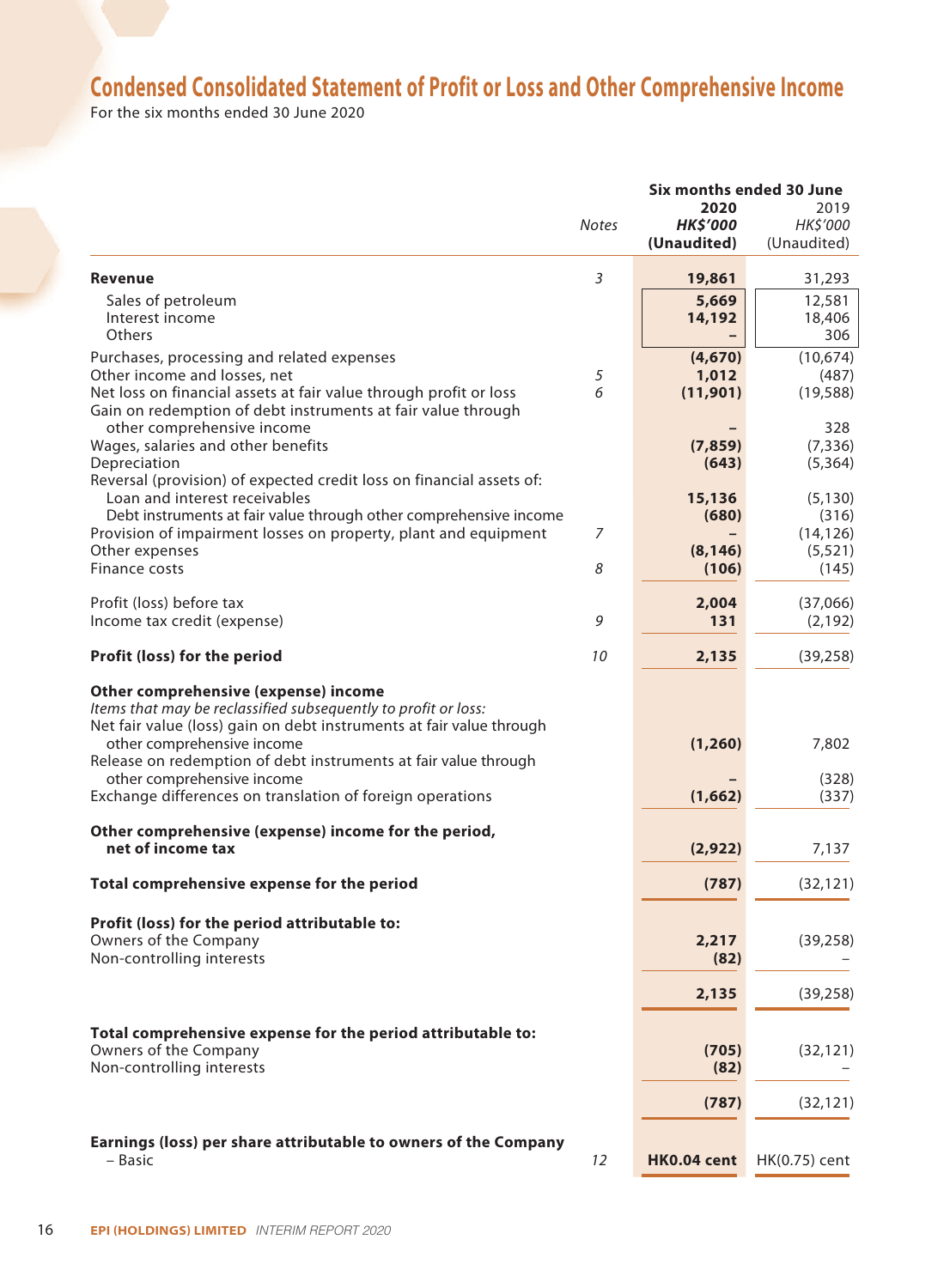### **Condensed Consolidated Statement of Financial Position**

At 30 June 2020

|                                                                                       | <b>Notes</b> | At<br>30 June<br>2020<br><b>HK\$'000</b> | At<br>31 December<br>2019<br><b>HK\$'000</b> |
|---------------------------------------------------------------------------------------|--------------|------------------------------------------|----------------------------------------------|
|                                                                                       |              | (Unaudited)                              | (Audited)                                    |
| <b>Non-current assets</b>                                                             |              |                                          |                                              |
| Exploration and evaluation assets                                                     |              |                                          |                                              |
| Property, plant and equipment                                                         |              | 510                                      | 605                                          |
| Right-of-use assets                                                                   | 13           | 3,335                                    |                                              |
| Intangible asset<br>Debt instruments at fair value through other comprehensive income | 14           | 420<br>128,933                           | 420<br>123,022                               |
| Loan and interest receivables                                                         | 15           |                                          | 33,000                                       |
|                                                                                       |              |                                          |                                              |
| Total non-current assets                                                              |              | 133,198                                  | 157,047                                      |
| <b>Current assets</b>                                                                 |              |                                          |                                              |
| Debt instruments at fair value through other comprehensive income                     | 14           | 19,351                                   | 18,804                                       |
| Inventories                                                                           |              | 236                                      |                                              |
| Loan and interest receivables                                                         | 15           | 157,532                                  | 152,688                                      |
| Trade and other receivables and prepayments<br>Other tax recoverables                 | 16           | 14,763<br>1,032                          | 9,296<br>881                                 |
| Income tax recoverable                                                                |              | 1,827                                    | 1,089                                        |
| Financial assets at fair value through profit or loss                                 | 17           | 25,634                                   | 37,059                                       |
| Bank balances and cash                                                                |              | 113,550                                  | 92,400                                       |
| Total current assets                                                                  |              | 333,925                                  | 312,217                                      |
| <b>Current liabilities</b>                                                            |              |                                          |                                              |
| Trade and other payables                                                              | 18           | 15,288                                   | 16,913                                       |
| Income tax payable                                                                    |              | 3,524                                    | 4,796                                        |
| Lease liabilities                                                                     |              | 3,056                                    | 3,612                                        |
|                                                                                       |              |                                          |                                              |
| <b>Total current liabilities</b>                                                      |              | 21,868                                   | 25,321                                       |
| <b>Net current assets</b>                                                             |              | 312,057                                  | 286,896                                      |
| <b>Total assets less current liabilities</b>                                          |              | 445,255                                  | 443,943                                      |
| <b>Non-current liabilities</b>                                                        |              |                                          |                                              |
| Deferred tax liabilities                                                              |              | 8                                        | 47                                           |
| Lease liabilities                                                                     |              | 2,138                                    |                                              |
| Total non-current liabilities                                                         |              | 2,146                                    | 47                                           |
|                                                                                       |              |                                          |                                              |
| <b>Net assets</b>                                                                     |              | 443,109                                  | 443,896                                      |
| <b>Capital and reserves</b>                                                           |              |                                          |                                              |
| Share capital                                                                         | 19           | 52,403                                   | 52,403                                       |
| Reserves                                                                              |              | 390,788                                  | 391,493                                      |
|                                                                                       |              |                                          |                                              |
| Equity attributable to owners of the Company<br>Non-controlling interests             |              | 443,191<br>(82)                          | 443,896                                      |
|                                                                                       |              |                                          |                                              |
| <b>Total equity</b>                                                                   |              | 443,109                                  | 443,896                                      |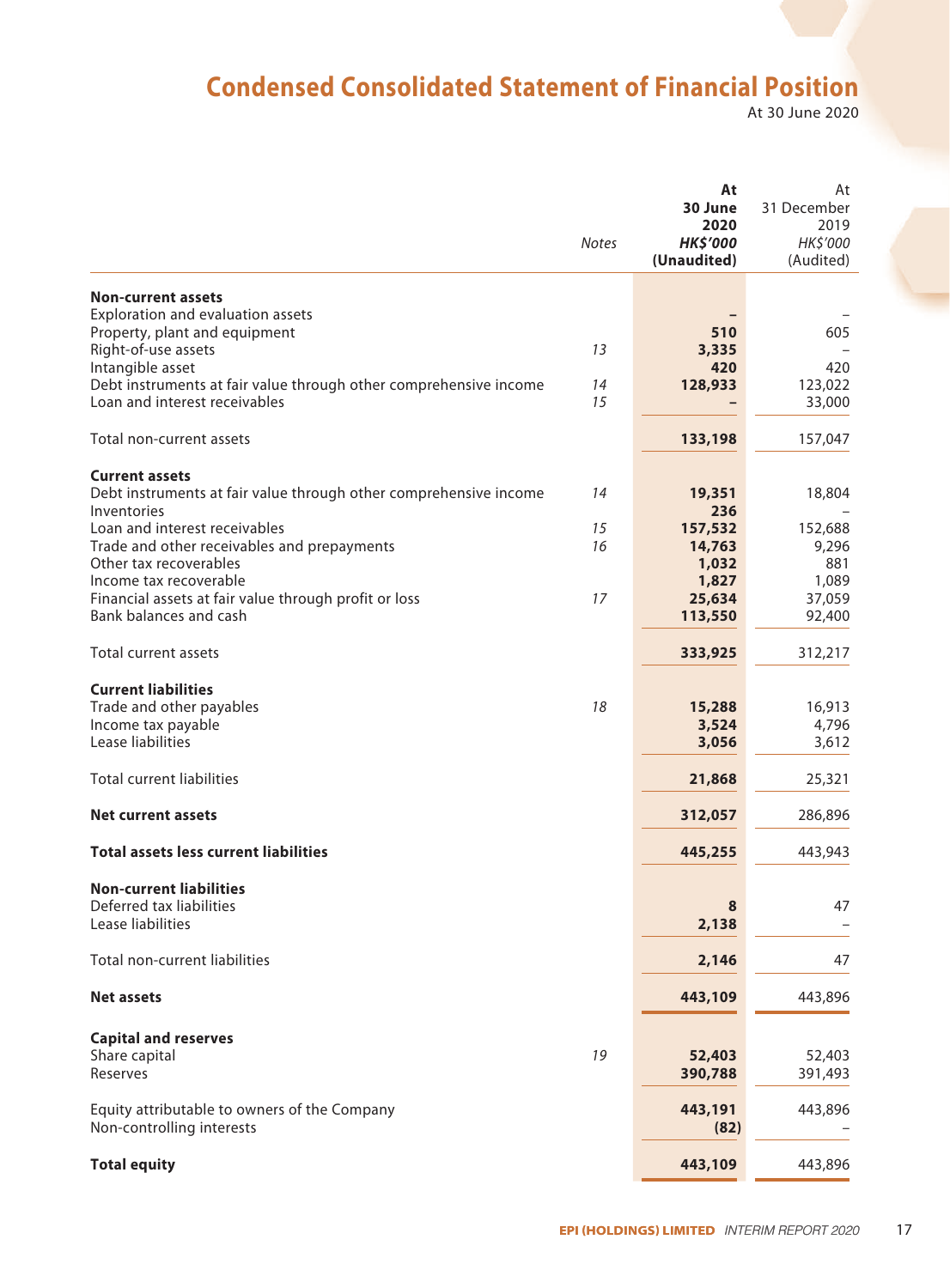### **Condensed Consolidated Statement of Changes in Equity**

For the six months ended 30 June 2020

|                                                                                             |                 |                 | Share           | Investment               |                 |                                |                 | Non-            |                 |
|---------------------------------------------------------------------------------------------|-----------------|-----------------|-----------------|--------------------------|-----------------|--------------------------------|-----------------|-----------------|-----------------|
|                                                                                             | Share           | Share           | options         | revaluation              |                 | <b>Translation Accumulated</b> |                 | controlling     |                 |
|                                                                                             | capital         | premium         | reserve         | reserve                  | reserve         | losses                         | Sub-total       | interest        | Total           |
|                                                                                             | <b>HK\$'000</b> | <b>HK\$'000</b> | <b>HK\$'000</b> | <b>HK\$'000</b>          | <b>HK\$'000</b> | <b>HK\$'000</b>                | <b>HK\$'000</b> | <b>HK\$'000</b> | <b>HK\$'000</b> |
| At 1 January 2019 (audited)                                                                 | 52,403          | 918,270         | 201,645         | (11, 301)                | (4,631)         | (581, 333)                     | 575,053         |                 | 575,053         |
| Loss for the period                                                                         |                 |                 |                 |                          |                 | (39, 258)                      | (39, 258)       |                 | (39, 258)       |
| Net fair value gain on debt instruments at fair value<br>through other comprehensive income |                 |                 |                 | 7,802                    |                 |                                | 7,802           | L,              | 7,802           |
| Release on redemption of debt instruments at fair value                                     |                 |                 |                 |                          |                 |                                |                 |                 |                 |
| through other comprehensive income                                                          |                 |                 |                 | (328)                    |                 |                                | (328)           |                 | (328)           |
| Exchange differences on translation of                                                      |                 |                 |                 |                          |                 |                                |                 |                 |                 |
| foreign operations                                                                          |                 |                 |                 | $\overline{\phantom{m}}$ | (337)           |                                | (337)           |                 | (337)           |
| Total comprehensive expense for the period                                                  |                 |                 | ÷               | 7,474                    | (337)           | (39, 258)                      | (32, 121)       | ÷               | (32, 121)       |
| At 30 June 2019 (unaudited)                                                                 | 52,403          | 918,270         | 201,645         | (3,827)                  | (4,968)         | (620, 591)                     | 542,932         |                 | 542,932         |
| At 1 January 2020 (audited)                                                                 | 52,403          | 918,270         | 201,645         | (2, 345)                 | (6, 645)        | (719, 432)                     | 443,896         |                 | 443,896         |
| Profit for the period                                                                       |                 |                 |                 |                          |                 | 2,217                          | 2,217           | (82)            | 2,135           |
| Net fair value loss on debt instruments at fair value                                       |                 |                 |                 |                          |                 |                                |                 |                 |                 |
| through other comprehensive income                                                          |                 |                 |                 | (1, 260)                 |                 |                                | (1, 260)        |                 | (1, 260)        |
| Exchange differences on translation of<br>foreign operations                                |                 |                 |                 |                          | (1,662)         |                                | (1,662)         | $\overline{a}$  | (1,662)         |
|                                                                                             |                 |                 |                 |                          |                 |                                |                 |                 |                 |
| Total comprehensive expense for the period                                                  |                 |                 |                 | (1, 260)                 | (1,662)         | 2,217                          | (705)           | (82)            | (787)           |
| At 30 June 2020 (unaudited)                                                                 | 52,403          | 918,270         | 201,645         | (3,605)                  | (8, 307)        | (717, 215)                     | 443,191         | (82)            | 443,109         |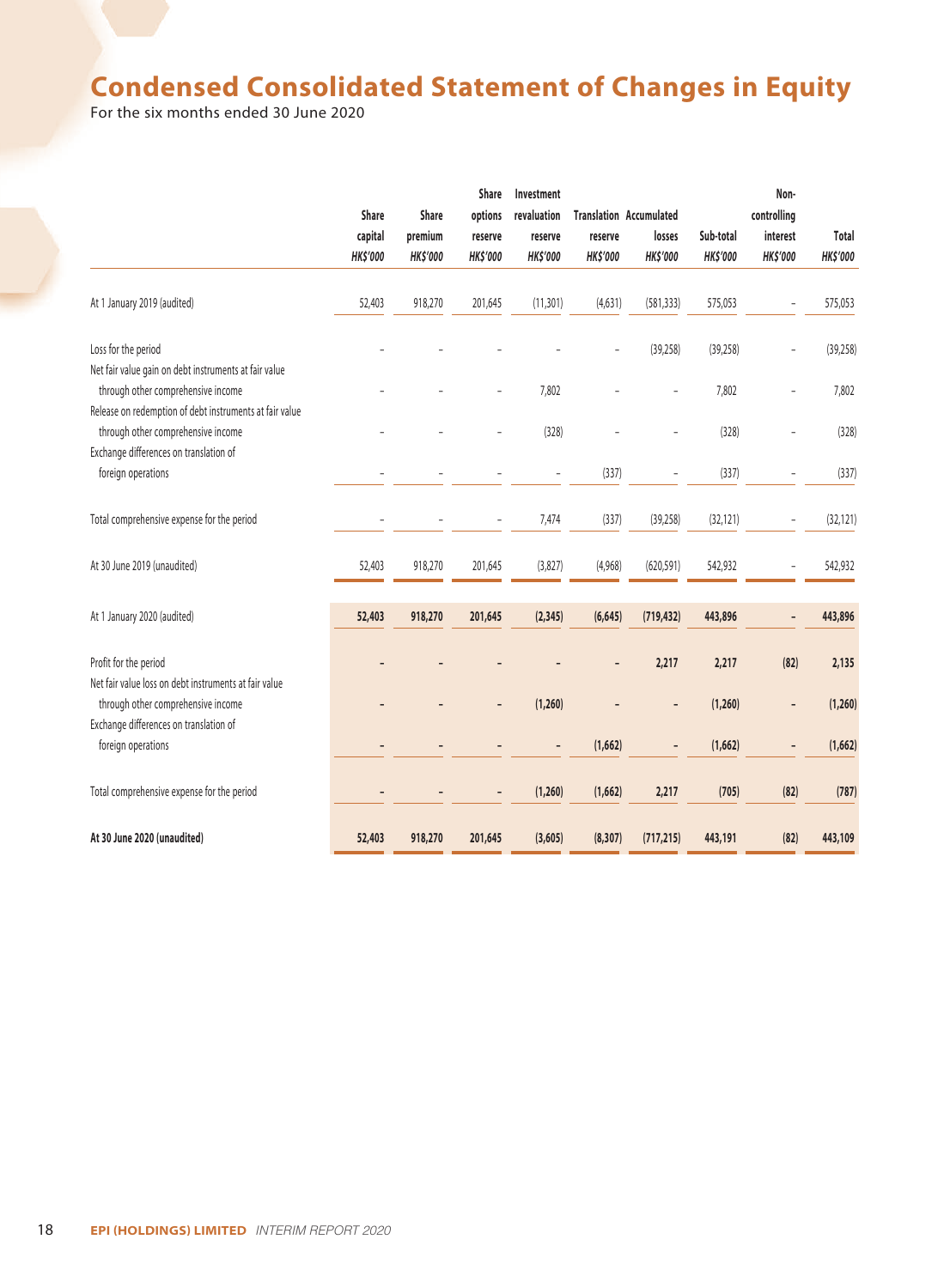### **Condensed Consolidated Statement of Cash Flows**

For the six months ended 30 June 2020

|                                                                                  | Six months ended 30 June |             |  |
|----------------------------------------------------------------------------------|--------------------------|-------------|--|
|                                                                                  | 2020                     | 2019        |  |
|                                                                                  | <b>HK\$'000</b>          | HK\$'000    |  |
|                                                                                  | (Unaudited)              | (Unaudited) |  |
|                                                                                  |                          |             |  |
| <b>Net cash from operating activities</b>                                        | 31,798                   | 646         |  |
| Net cash used in investing activities                                            |                          |             |  |
| Purchase of debt instruments at fair value through other<br>comprehensive income | (7,903)                  | (13, 840)   |  |
| Proceeds from redemption of debt instruments at fair value                       |                          |             |  |
| through other comprehensive income                                               |                          | 11,738      |  |
| Purchase of property, plant and equipment                                        | (25)                     |             |  |
| Bank interest received                                                           | 517                      | 163         |  |
|                                                                                  |                          |             |  |
|                                                                                  | (7, 411)                 | (1,939)     |  |
| Net cash used in financing activities                                            |                          |             |  |
| Repayment of lease liabilities                                                   | (2, 346)                 | (2,075)     |  |
| Interest paid                                                                    | (106)                    | (145)       |  |
|                                                                                  |                          |             |  |
|                                                                                  | (2, 452)                 | (2,220)     |  |
|                                                                                  |                          |             |  |
| Net increase (decrease) in cash and cash equivalents                             | 21,935                   | (3, 513)    |  |
| Cash and cash equivalents at the beginning of the period                         | 92,400                   | 83,593      |  |
| Effect of foreign exchange rate changes                                          | (785)                    | (467)       |  |
|                                                                                  |                          |             |  |
| Cash and cash equivalents at the end of the period,                              |                          |             |  |
| represented by bank balances and cash                                            | 113,550                  | 79,613      |  |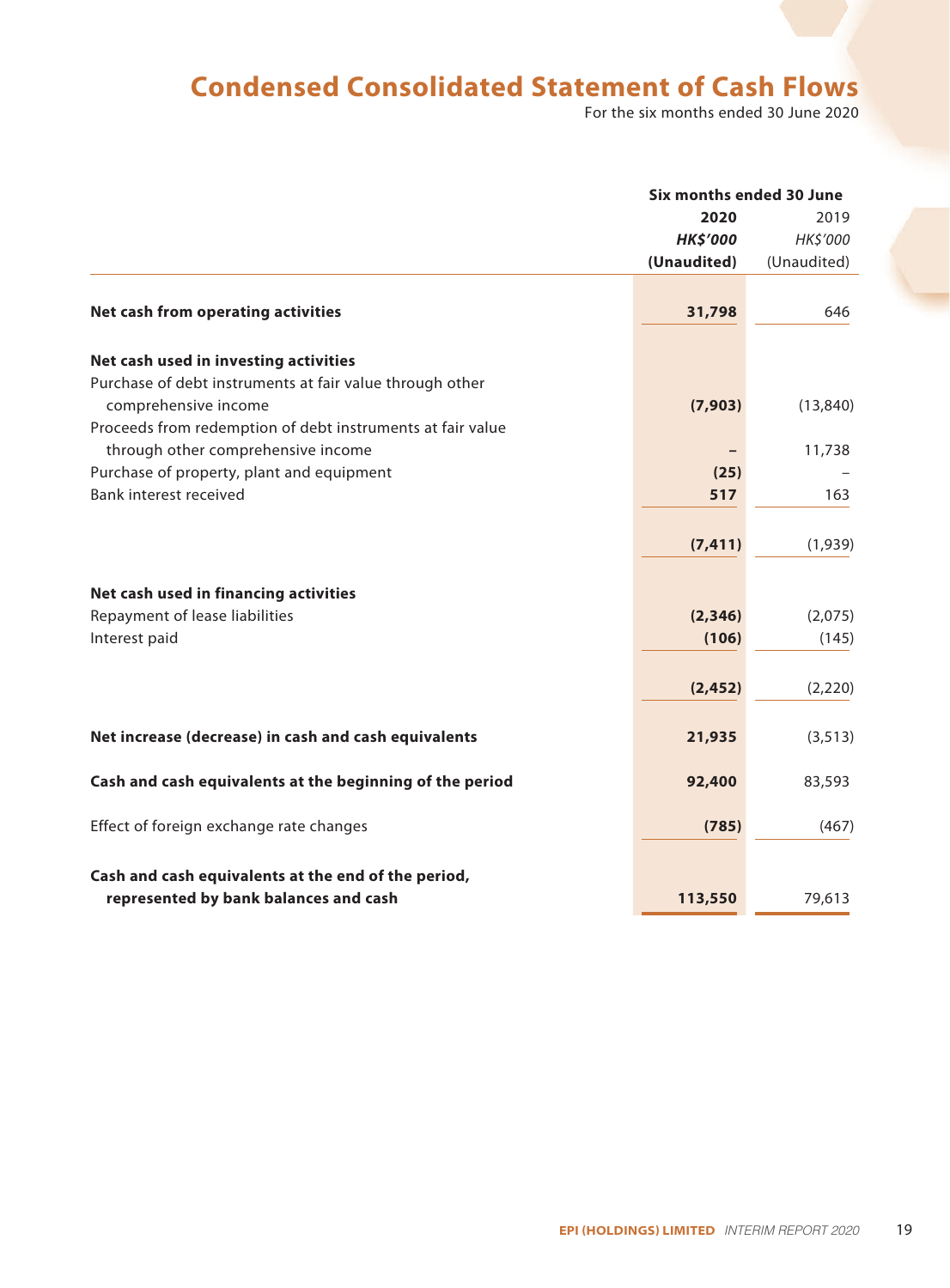For the six months ended 30 June 2020

#### **1. BASIS OF PREPARATION**

The condensed consolidated financial statements have been prepared in accordance with Hong Kong Accounting Standard ("HKAS") 34 "Interim Financial Reporting" issued by the Hong Kong Institute of Certified Public Accountants (the "HKICPA") as well as the applicable disclosure requirements of Appendix 16 to the Listing Rules.

The condensed consolidated financial statements are presented in HK\$ which is the functional currency of the Company. All values are rounded to the nearest thousand (HK\$'000) unless otherwise indicated.

#### **1A. SIGNIFICANT EVENTS AND TRANSACTIONS IN THE CURRENT INTERIM PERIOD**

The outbreak of COVID-19 and the subsequent quarantine measures as well as the travel restrictions imposed by many countries have had negative impacts to the global economy and business environment, and directly and indirectly affecting the operations of the Group. The financial position and performance of the Group have been affected in different aspects, including reduction in revenue from the petroleum exploration and production and money lending businesses.

#### **2. PRINCIPAL ACCOUNTING POLICIES**

The condensed consolidated financial statements have been prepared on the historical cost basis, except for certain financial instruments, which are measured at fair value.

Other than additional accounting policies resulting from application of amendments to Hong Kong Financial Reporting Standards ("HKFRSs"), the accounting policies and methods of computation used in the condensed consolidated financial statements for the six months ended 30 June 2020 are the same as those presented in the Group's audited consolidated financial statements for the year ended 31 December 2019.

#### **Application of amendments to HKFRSs**

In the current interim period, the Group has applied the Amendments to References to the Conceptual Framework in HKFRSs and the following amendments to HKFRSs issued by the HKICPA, for the first time, which are mandatorily effective for the annual period beginning on or after 1 January 2020 for the preparation of the Group's condensed consolidated financial statements:

| Amendments to HKAS1 and HKAS 8             | Definition of Material         |
|--------------------------------------------|--------------------------------|
| Amendments to HKFRS 3                      | Definition of a Business       |
| Amendments to HKFRS 9, HKAS 39 and HKFRS 7 | Interest Rate Benchmark Reform |

Except as described below, the application of the Amendments to References to the Conceptual Framework in HKFRSs and the amendments to HKFRSs in the current period has had no material impact on the Group's financial positions and performance for the current and prior periods and/or on the disclosures set out in these condensed consolidated financial statements.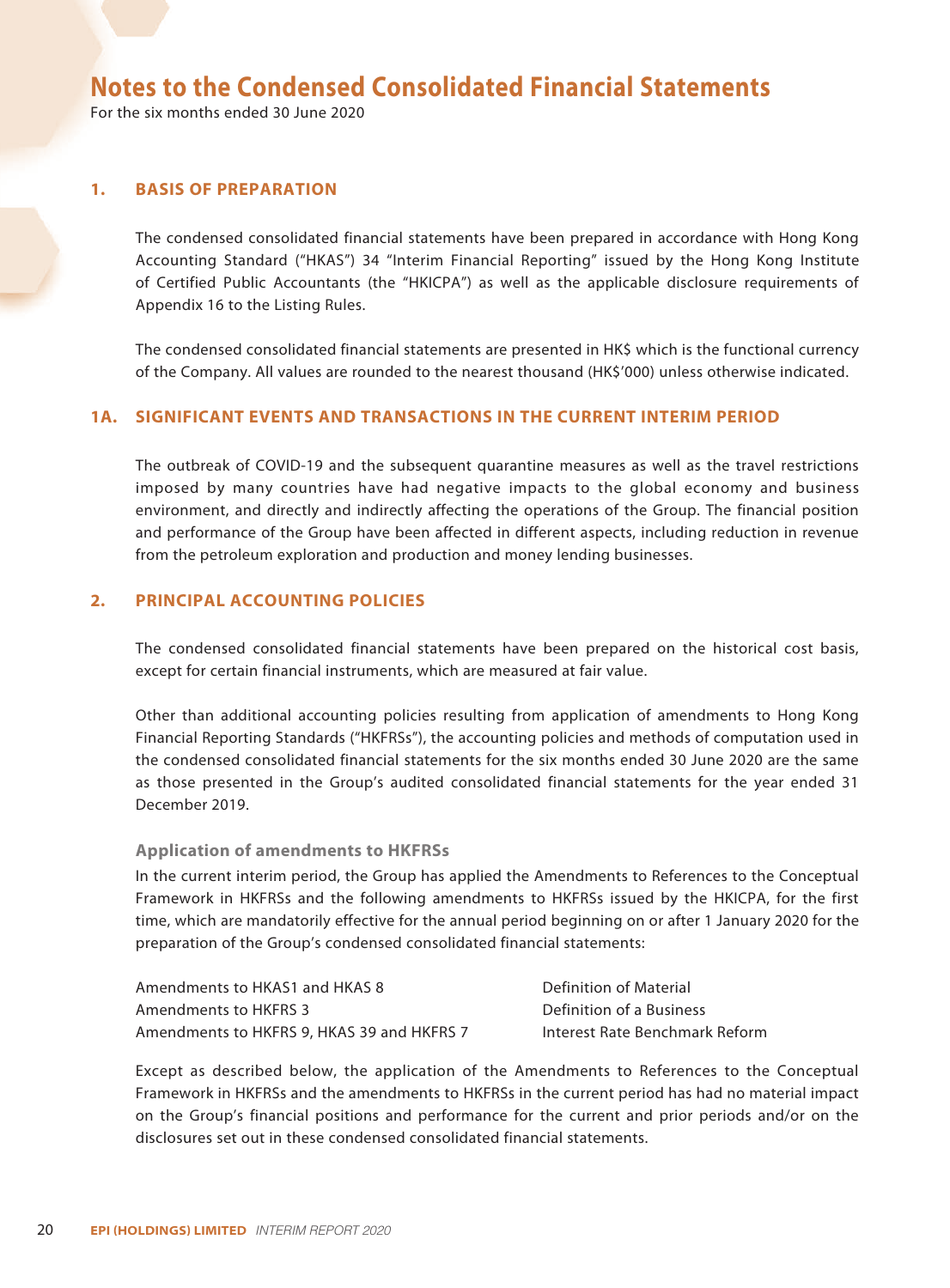For the six months ended 30 June 2020

#### **2. PRINCIPAL ACCOUNTING POLICIES (continued)**

#### **Impacts of application on Amendments to HKAS 1 and HKAS 8 "Definition of Material"**

The amendments provide a new definition of material that states "information is material if omitting, misstating or obscuring it could reasonably be expected to influence decisions that the primary users of general purpose financial statements make on the basis of those financial statements, which provide financial information about a specific reporting entity." The amendments also clarify that materiality depends on the nature or magnitude of information, either individually or in combination with other information, in the context of the financial statements taken as a whole.

The application of the amendments in the current period has had no impact on the condensed consolidated financial statements. Changes in presentation and disclosures on the application of the amendments, if any, will be reflected on the consolidated financial statements for the year ending 31 December 2020.

#### **3. REVENUE**

The Group's revenue is arising from petroleum exploration and production, money lending and investment in securities businesses.

An analysis of the Group's revenue for the period is as follows:

|                                                             |                | Six months ended 30 June |  |  |  |
|-------------------------------------------------------------|----------------|--------------------------|--|--|--|
|                                                             | 2020           | 2019                     |  |  |  |
|                                                             | <b>HKS'000</b> | <b>HKS'000</b>           |  |  |  |
|                                                             | (Unaudited)    | (Unaudited)              |  |  |  |
|                                                             |                |                          |  |  |  |
| Sales of petroleum                                          | 5,669          | 12,581                   |  |  |  |
| Interest income from money lending business*                | 8,845          | 13,942                   |  |  |  |
| Interest income from debt instruments at fair value through |                |                          |  |  |  |
| other comprehensive income ("FVTOCI")*                      | 5,347          | 4,464                    |  |  |  |
| Dividend and interest income from financial assets at       |                |                          |  |  |  |
| fair value through profit or loss ("FVTPL")                 |                | 306                      |  |  |  |
|                                                             |                |                          |  |  |  |
|                                                             | 19,861         | 31,293                   |  |  |  |
|                                                             |                |                          |  |  |  |

#### Under effective interest method

During the periods under review, revenue is recognised at a point in time except for dividend income and interest income which fall outside the scope of HKFRS 15 "Revenue from contracts with customers".

Revenue from sales of petroleum is recognised once the control of the crude oil is transferred from the Group to the customer. Revenue is measured based on the oil price agreed with the customer at the point of sales.

This is consistent with the revenue information disclosed for each reportable segment.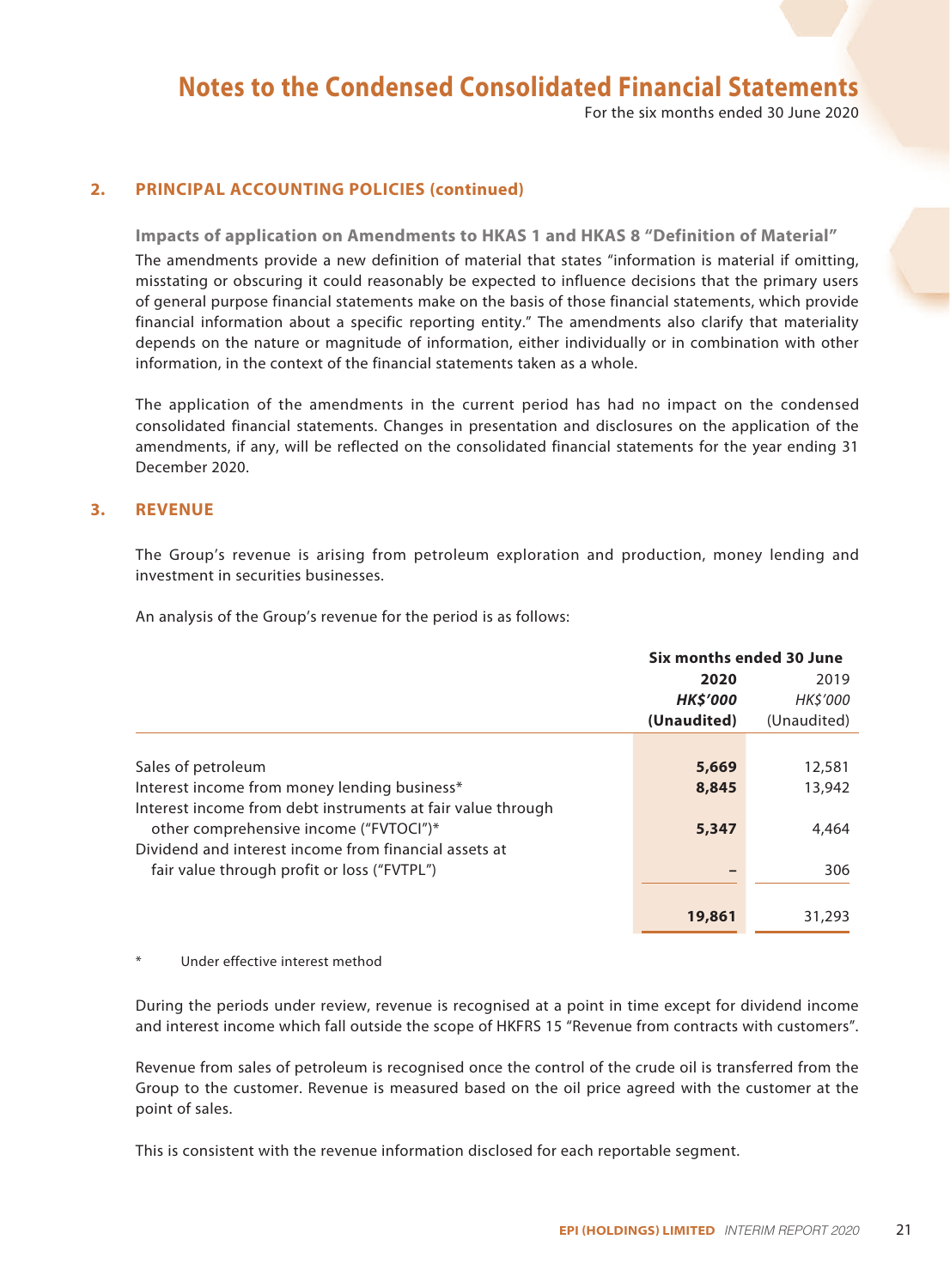For the six months ended 30 June 2020

#### **4. SEGMENT INFORMATION**

The following is an analysis of the Group's revenue and results by operating segments, based on the information provided to the chief operating decision maker representing the Board, for the purposes of allocating resources to segments and assessing their performance. This is also the basis upon which the Group is arranged and organised.

The Group's operating segments under HKFRS 8 "Operating Segments" are as follows:

- *(i)* Petroleum exploration and production
- *(ii)* Money lending
- *(iii)* Investment in securities

#### **Segment revenue and results**

The following is an analysis of the Group's revenue and results by operating segments:

#### **For the six months ended 30 June 2020**

|                                                | <b>Petroleum</b>   |                 |                                                 |                 |
|------------------------------------------------|--------------------|-----------------|-------------------------------------------------|-----------------|
|                                                | exploration<br>and |                 |                                                 |                 |
|                                                | production         |                 | <b>Money Investment</b>                         | <b>Total</b>    |
|                                                | <b>HK\$'000</b>    |                 | lending in securities                           |                 |
|                                                |                    | <b>HK\$'000</b> | <b>HK\$'000</b>                                 | <b>HK\$'000</b> |
|                                                |                    |                 | (Unaudited) (Unaudited) (Unaudited) (Unaudited) |                 |
| <b>Segment revenue</b>                         |                    |                 |                                                 |                 |
| External sales/sources                         | 5,669              | 8,845           | 5,347                                           | 19,861          |
| <b>Results</b>                                 |                    |                 |                                                 |                 |
| Segment results before reversal (provision) of |                    |                 |                                                 |                 |
| expected credit loss ("ECL")                   | (2, 252)           | 8,874           | (6,662)                                         | (40)            |
| Reversal (provision) of ECL                    |                    | 15,136          | (680)                                           | 14,456          |
| Segment results                                | (2, 252)           | 24,010          | (7, 342)                                        | 14,416          |
| Other income and losses, net                   |                    |                 |                                                 | 669             |
| Corporate expenses                             |                    |                 |                                                 | (12, 975)       |
| Finance costs                                  |                    |                 |                                                 | (106)           |
| Profit before tax                              |                    |                 |                                                 | 2,004           |
| Income tax credit                              |                    |                 |                                                 | 131             |
| Profit for the period                          |                    |                 |                                                 | 2,135           |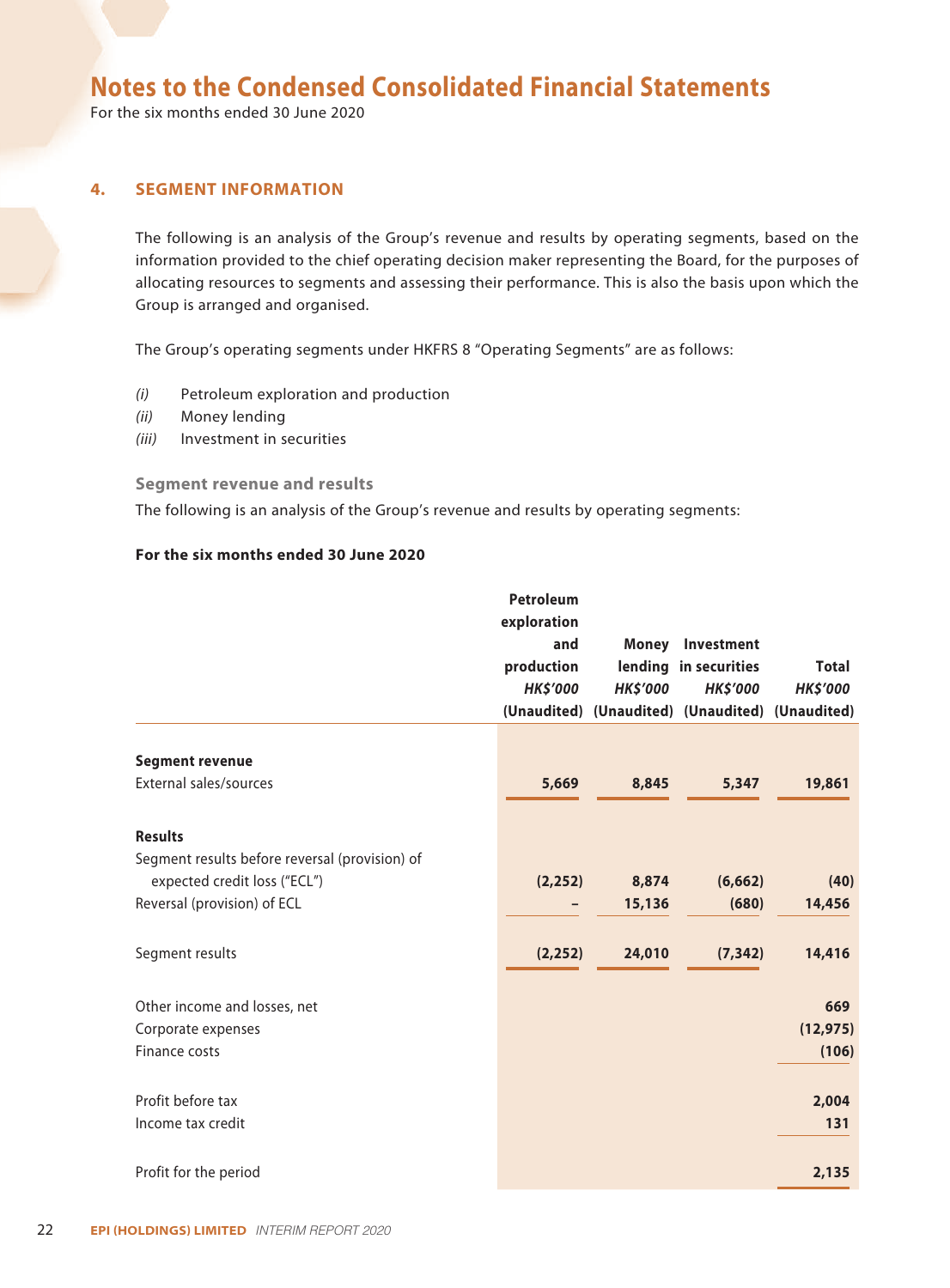For the six months ended 30 June 2020

#### **4. SEGMENT INFORMATION (continued)**

**Segment revenue and results (continued)** For the six months ended 30 June 2019

|                                     | Petroleum   |             |               |             |
|-------------------------------------|-------------|-------------|---------------|-------------|
|                                     | exploration |             |               |             |
|                                     | and         | Money       | Investment    |             |
|                                     | production  | lending     | in securities | Total       |
|                                     | HK\$'000    | HK\$'000    | HK\$'000      | HK\$'000    |
|                                     | (Unaudited) | (Unaudited) | (Unaudited)   | (Unaudited) |
| <b>Segment revenue</b>              |             |             |               |             |
| External sales/sources              | 12,581      | 13,942      | 4,770         | 31,293      |
| <b>Results</b>                      |             |             |               |             |
| Segment results before provision of |             |             |               |             |
| impairment losses/ECL               | (3,865)     | 13,967      | (14, 518)     | (4, 416)    |
| Provision of impairment losses      | (14, 126)   |             |               | (14, 126)   |
| Provision of ECL                    |             | (5, 130)    | (316)         | (5, 446)    |
| Segment results                     | (17,991)    | 8,837       | (14, 834)     | (23,988)    |
| Other income and losses, net        |             |             |               | (358)       |
| Corporate expenses                  |             |             |               | (12, 575)   |
| Finance costs                       |             |             |               | (145)       |
| Loss before tax                     |             |             |               | (37,066)    |
| Income tax expense                  |             |             |               | (2, 192)    |
| Loss for the period                 |             |             |               | (39, 258)   |

Segment results represent the loss incurred/profit earned by each segment without allocation of certain other income and losses, net, corporate expenses, finance costs and income tax credit (expense).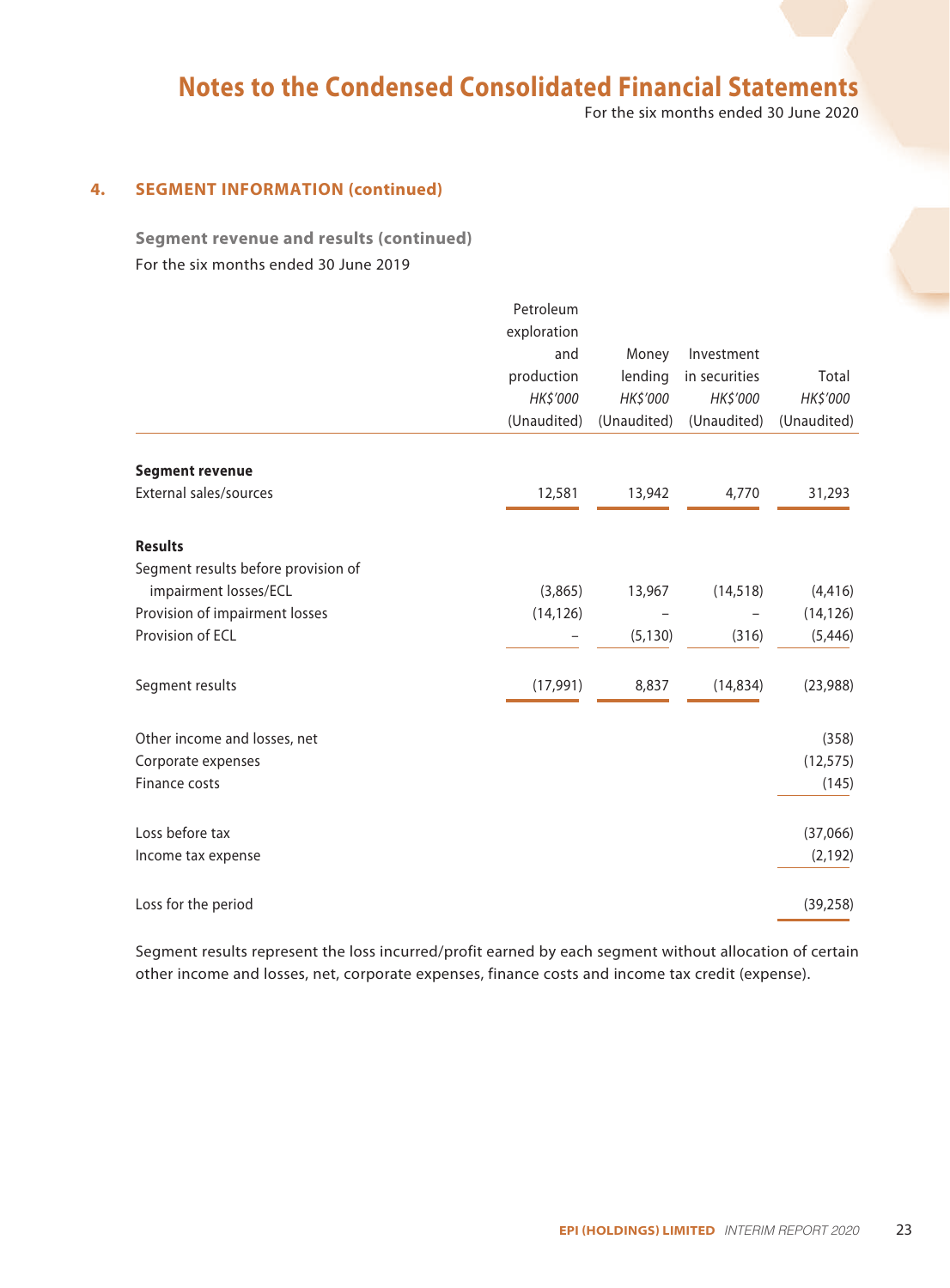For the six months ended 30 June 2020

#### **4. SEGMENT INFORMATION (continued)**

#### **Segment assets and liabilities**

The following is an analysis of the Group's assets and liabilities by reportable and operating segments:

|                                      | At              | At          |
|--------------------------------------|-----------------|-------------|
|                                      | 30 June         | 31 December |
|                                      | 2020            | 2019        |
|                                      | <b>HK\$'000</b> | HK\$'000    |
|                                      | (Unaudited)     | (Audited)   |
|                                      |                 |             |
| <b>Segment assets</b>                |                 |             |
| Petroleum exploration and production | 4,433           | 5,645       |
| Money lending                        | 160,016         | 206,630     |
| Investment in securities             | 180,249         | 180,290     |
|                                      |                 |             |
| Total segment assets                 | 344,698         | 392,565     |
| Unallocated:                         |                 |             |
| Property, plant and equipment        | 485             | 520         |
| Right-of-use assets                  | 3,335           |             |
| Bank balances and cash               | 111,276         | 70,433      |
| Other unallocated assets             | 7,329           | 5,746       |
|                                      |                 |             |
| <b>Consolidated assets</b>           | 467,123         | 469,264     |
|                                      |                 |             |
| <b>Segment liabilities</b>           |                 |             |
| Petroleum exploration and production | 3,808           | 3,108       |
| Money lending                        | $\overline{2}$  | 419         |
| Investment in securities             | 8               | 47          |
|                                      |                 |             |
| <b>Total segment liabilities</b>     | 3,818           | 3,574       |
| Unallocated:                         |                 |             |
| Lease liabilities                    | 5,194           | 3,612       |
| <b>Other liabilities</b>             | 15,002          | 18,182      |
|                                      |                 |             |
| <b>Consolidated liabilities</b>      | 24,014          | 25,368      |

For the purposes of monitoring segment performances and allocating resources between segments:

- all assets are allocated to operating segments other than certain property, plant and equipment, right-of-use assets, certain bank balances and cash and certain other assets; and
- all liabilities are allocated to operating segments other than lease liabilities and certain other liabilities.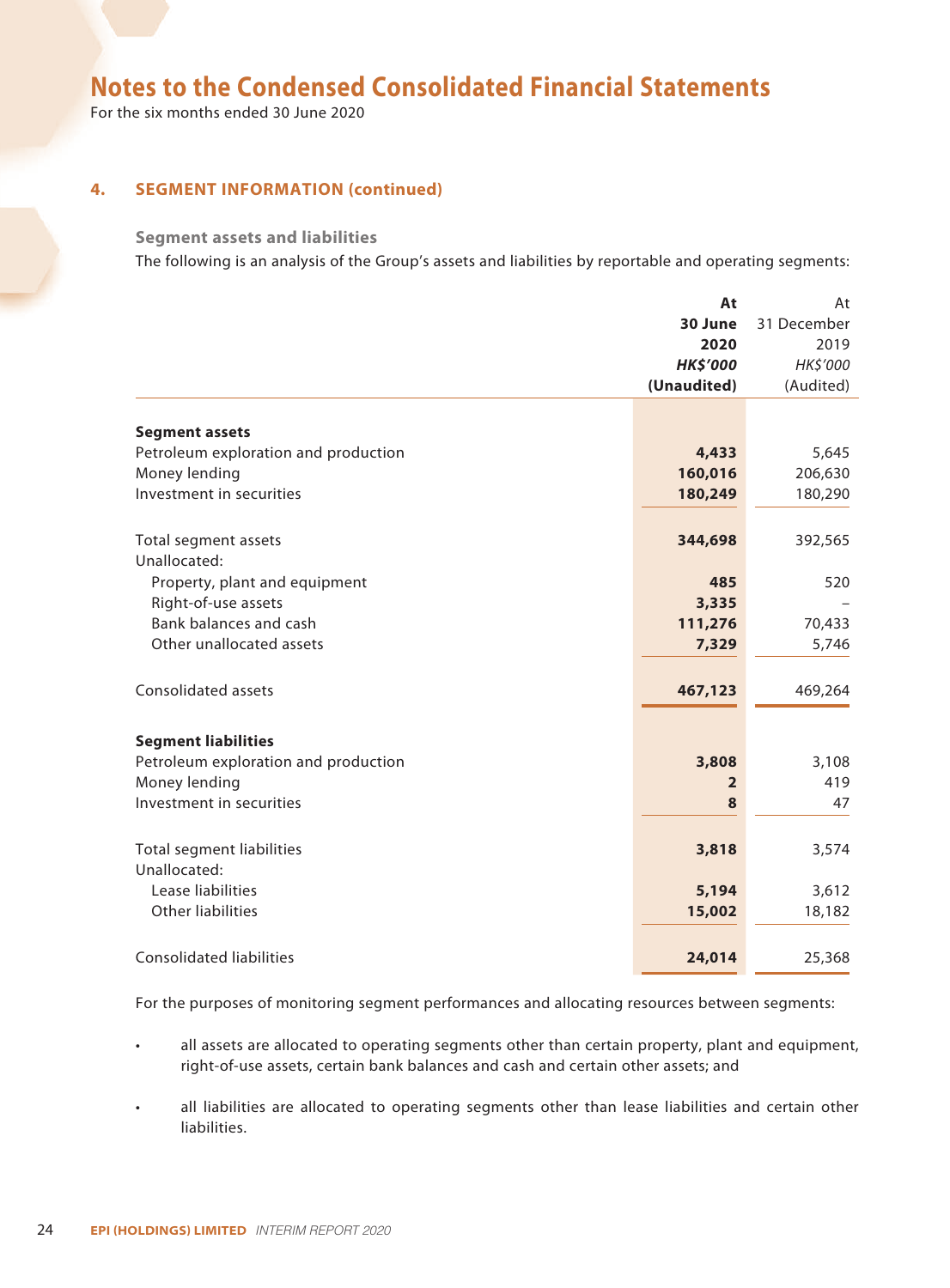For the six months ended 30 June 2020

#### **4. SEGMENT INFORMATION (continued)**

**Revenue from major products and services**

The Group's revenue is arising from petroleum exploration and production, money lending and investment in securities businesses.

#### **5. OTHER INCOME AND LOSSES, NET**

|                             | Six months ended 30 June |             |
|-----------------------------|--------------------------|-------------|
|                             | 2020                     | 2019        |
|                             | <b>HK\$'000</b>          | HK\$'000    |
|                             | (Unaudited)              | (Unaudited) |
|                             |                          |             |
| Bank interest income        | 517                      | 163         |
| Exchange gain (losses), net | 496                      | (488)       |
| Others                      | (1)                      | (162)       |
|                             |                          |             |
|                             | 1,012                    | (487)       |

#### **6. NET LOSS ON FINANCIAL ASSETS AT FAIR VALUE THROUGH PROFIT OR LOSS**

|                                                            | Six months ended 30 June |                |
|------------------------------------------------------------|--------------------------|----------------|
|                                                            | 2020                     | 2019           |
|                                                            | <b>HK\$'000</b>          | <b>HKS'000</b> |
|                                                            | (Unaudited)              | (Unaudited)    |
|                                                            |                          |                |
| Net unrealised loss on financial assets at FVTPL           | 7,353                    | 19,232         |
| Net realised loss on disposal of financial assets at FVTPL | 4,548                    | 356            |
|                                                            |                          |                |
|                                                            | 11,901                   | 19,588         |

#### **7. PROVISION OF IMPAIRMENT LOSSES ON PROPERTY, PLANT AND EQUIPMENT**

|                                                                 | Six months ended 30 June |             |
|-----------------------------------------------------------------|--------------------------|-------------|
|                                                                 | 2019<br>2020             |             |
|                                                                 | <b>HK\$'000</b>          | HK\$'000    |
|                                                                 | (Unaudited)              | (Unaudited) |
|                                                                 |                          |             |
| Provision of impairment losses on property, plant and equipment | -                        | 14,126      |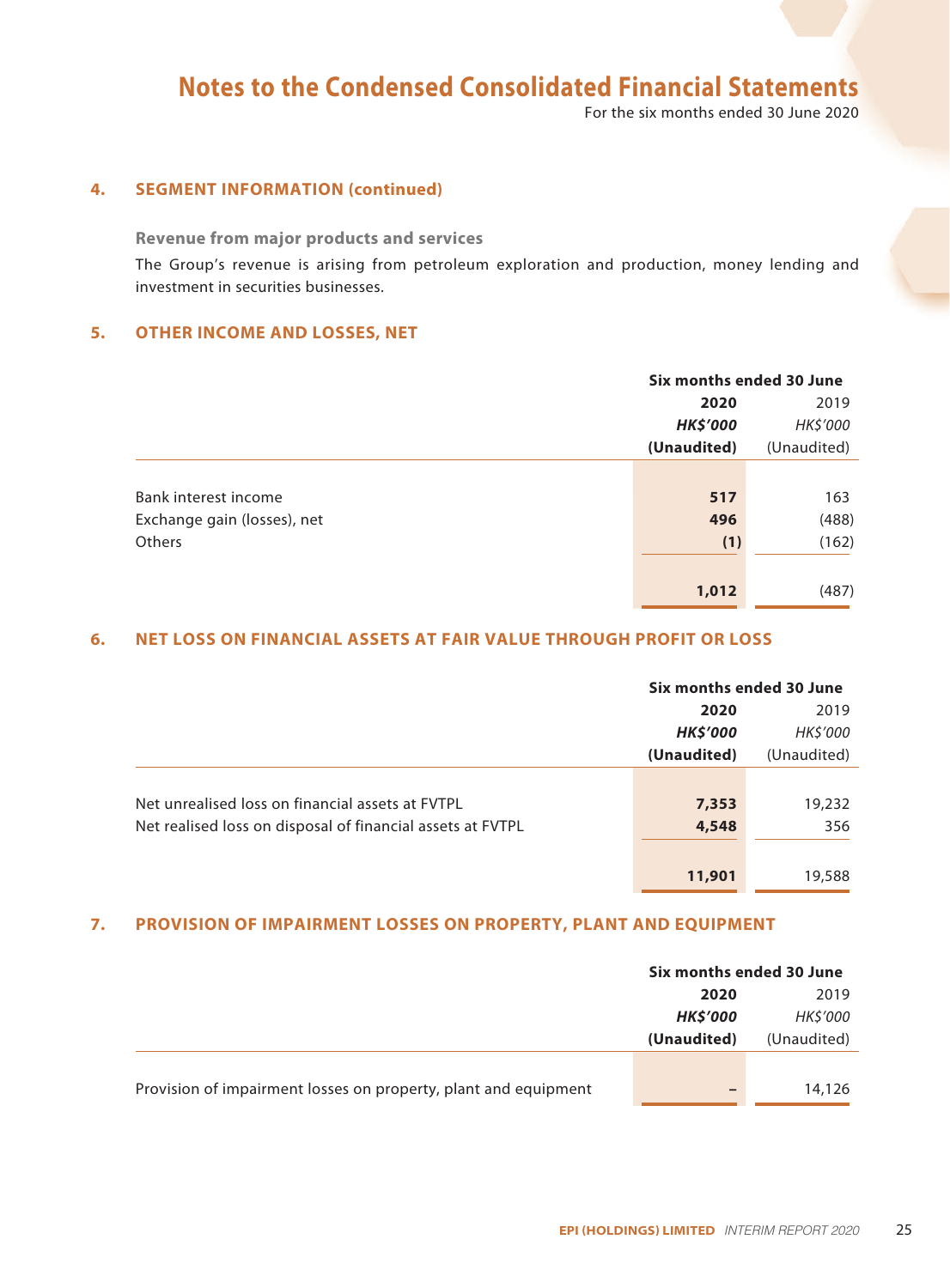For the six months ended 30 June 2020

#### **8. FINANCE COSTS**

|                               | Six months ended 30 June |                 |
|-------------------------------|--------------------------|-----------------|
|                               | 2020                     | 2019            |
|                               | <b>HK\$'000</b>          | <b>HK\$'000</b> |
|                               | (Unaudited)              | (Unaudited)     |
|                               |                          |                 |
| Interest on lease liabilities | 106                      | 145             |

#### **9. INCOME TAX CREDIT (EXPENSE)**

|                                                               | Six months ended 30 June |             |
|---------------------------------------------------------------|--------------------------|-------------|
|                                                               | 2020                     | 2019        |
|                                                               | <b>HK\$'000</b>          | HK\$'000    |
|                                                               | (Unaudited)              | (Unaudited) |
|                                                               |                          |             |
| Tax charge comprises:                                         |                          |             |
| Current tax                                                   |                          |             |
| Hong Kong                                                     |                          | (2, 298)    |
| The PRC                                                       | (69)                     |             |
| Argentina                                                     |                          |             |
| - Withholding tax paid on interest income from a group entity |                          | (300)       |
|                                                               |                          |             |
|                                                               | (69)                     | (2, 598)    |
| Overprovision in prior years                                  |                          |             |
| Hong Kong                                                     |                          | 70          |
| The PRC                                                       | 161                      | 54          |
| Deferred tax                                                  | 39                       | 282         |
|                                                               |                          |             |
| Income tax credit (expense) recognised in profit or loss      | 131                      | (2, 192)    |
|                                                               |                          |             |

The Hong Kong profits tax of the qualifying group entity is calculated at 8.25% on the first HK\$2 million of the estimated assessable profits and at 16.5% on the estimated assessment profits above HK\$2 million. There is no assessable profit arising in Hong Kong for the period under review.

Under the Law of the PRC on Enterprise Income Tax (the "EIT Law") and Implementation Regulation of the EIT Law, the tax rate of the PRC subsidiaries is 25% for the period under review. No provision of the PRC EIT was made for the previous period as there was no assessable profit.

Argentina withholding tax on interest income received from an Argentinean subsidiary by the Group was calculated at 35% on such income for the previous period.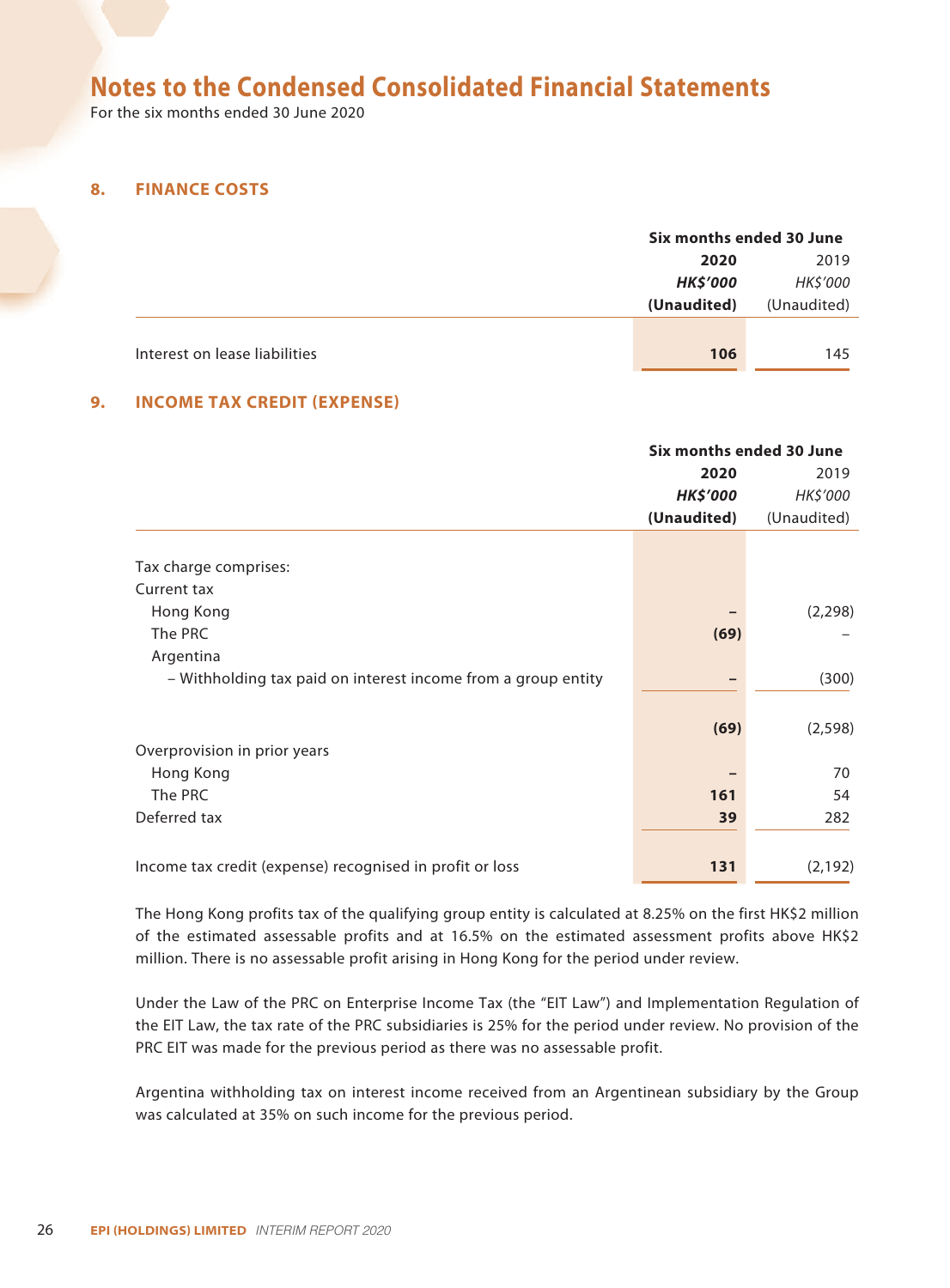For the six months ended 30 June 2020

#### **10. PROFIT (LOSS) FOR THE PERIOD**

Profit (loss) for the period has been arrived at after charging:

|                                                           | Six months ended 30 June |                 |
|-----------------------------------------------------------|--------------------------|-----------------|
|                                                           | 2020                     | 2019            |
|                                                           | <b>HK\$'000</b>          | <b>HK\$'000</b> |
|                                                           | (Unaudited)              | (Unaudited)     |
|                                                           |                          |                 |
| Depreciation of property, plant and equipment             | 120                      | 3,230           |
| Depreciation of right-of-use assets                       | 523                      | 2,134           |
|                                                           |                          |                 |
| <b>Total depreciation</b>                                 | 643                      | 5,364           |
|                                                           |                          |                 |
| Staff costs                                               |                          |                 |
| - directors' emoluments                                   | 1,388                    | 1,448           |
| - other staff costs                                       | 5,726                    | 5,210           |
| - other staff's retirement benefits schemes contributions | 745                      | 678             |
|                                                           |                          |                 |
| Total staff costs                                         | 7,859                    | 7,336           |
|                                                           |                          |                 |
| Professional and consultancy fee                          | 5,178                    | 2,648           |
|                                                           |                          |                 |

#### **11. DIVIDENDS**

No dividend was paid, declared or proposed for the six months ended 30 June 2020 (six months ended 30 June 2019: nil), nor has any dividend been proposed since the end of the reporting periods.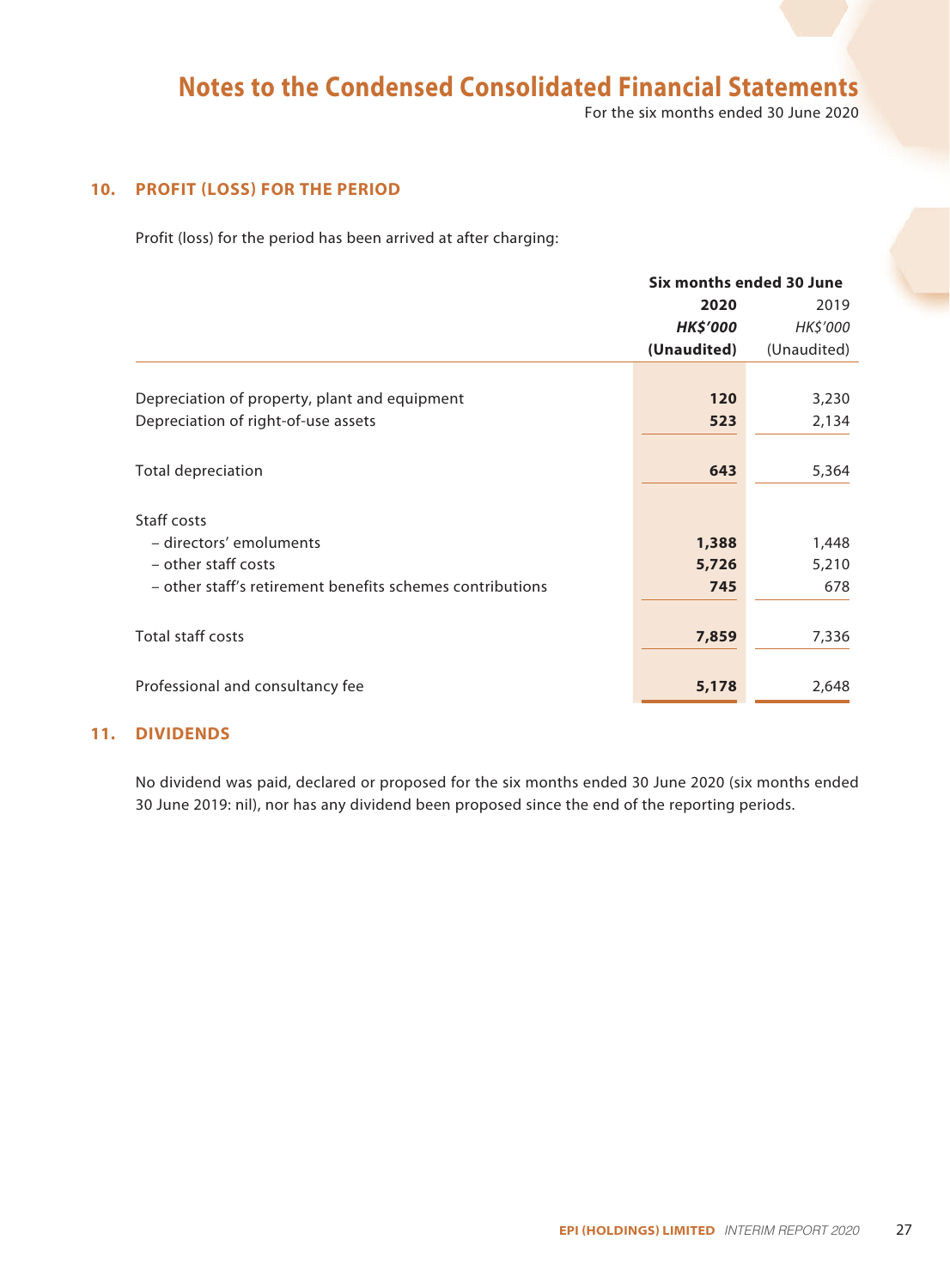For the six months ended 30 June 2020

#### **12. EARNINGS (LOSS) PER SHARE ATTRIBUTABLE TO OWNERS OF THE COMPANY**

The calculation of the earnings (loss) per share attributable to owners of the Company is based on the following data:

|                                                                                                                                                           | Six months ended 30 June |                          |
|-----------------------------------------------------------------------------------------------------------------------------------------------------------|--------------------------|--------------------------|
|                                                                                                                                                           | 2020                     | 2019                     |
|                                                                                                                                                           | <b>HK\$'000</b>          | HK\$'000                 |
|                                                                                                                                                           | (Unaudited)              | (Unaudited)              |
| <b>Earnings (loss):</b><br>Profit (loss) for the period attributable to the owners of<br>the Company for the purpose of calculating basic earnings (loss) |                          |                          |
| per share attributable to owners of the Company                                                                                                           | 2,217                    | (39, 258)                |
|                                                                                                                                                           |                          | Six months ended 30 June |
|                                                                                                                                                           | 2020                     | 2019                     |
|                                                                                                                                                           | <b>'000</b>              | '000                     |
| <b>Number of shares:</b><br>Weighted average number of ordinary shares for the purpose<br>of calculating basic earnings (loss) per share attributable to  |                          |                          |
| owners of the Company                                                                                                                                     | 5,240,344                | 5,240,344                |

For the six months ended 30 June 2020, the diluted earnings per share attributable to owners of the Company was not presented since all the outstanding share options were lapsed on 4 May 2020 and thus there were no dilutive potential ordinary shares in issue.

For the six months ended 30 June 2019, the diluted loss per share attributable to owners of the Company was not presented since the assumed exercise of the Company's share options would result in a decrease in loss per share attributable to owners of the Company.

#### **13. RIGHT-OF-USE ASSETS**

During the current interim period, the Group entered into certain new lease agreements with lease term ranging from one year to three years. On lease commencement, the Group recognised right-of-use assets of HK\$3,858,000 (six months ended 30 June 2019: nil) and lease liabilities of HK\$3,858,000 (six months ended 30 June 2019: nil).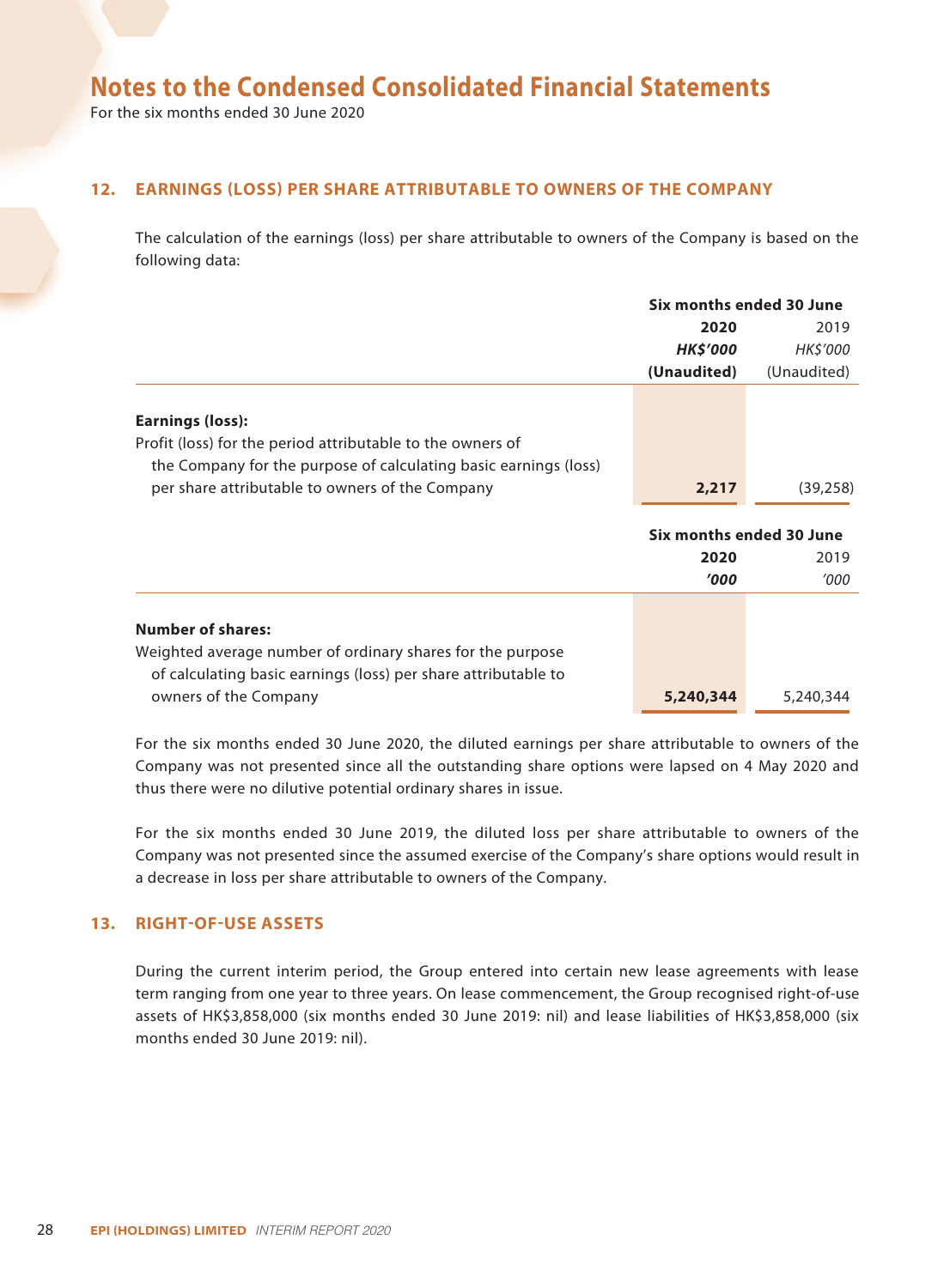For the six months ended 30 June 2020

#### **14. DEBT INSTRUMENTS AT FAIR VALUE THROUGH OTHER COMPREHENSIVE INCOME**

|                                                                                                                                                                                                                                                                                                                     | At              | At              |
|---------------------------------------------------------------------------------------------------------------------------------------------------------------------------------------------------------------------------------------------------------------------------------------------------------------------|-----------------|-----------------|
|                                                                                                                                                                                                                                                                                                                     | 30 June         | 31 December     |
|                                                                                                                                                                                                                                                                                                                     | 2020            | 2019            |
|                                                                                                                                                                                                                                                                                                                     | <b>HK\$'000</b> | <b>HK\$'000</b> |
|                                                                                                                                                                                                                                                                                                                     | (Unaudited)     | (Audited)       |
| Listed investments, at fair value:<br>- Debt securities listed in Hong Kong or overseas with fixed<br>interests ranging from 4.70% to 11.75%<br>$(31$ December 2019: 4.70% to 11.75%) per annum and maturity<br>dates ranging from 19 July 2020 to 28 June 2025<br>(31 December 2019: 19 July 2020 to 28 June 2025) | 148,284         | 141,826         |
| Analysed as:                                                                                                                                                                                                                                                                                                        |                 |                 |
| Current portion                                                                                                                                                                                                                                                                                                     | 19,351          | 18,804          |
| Non-current portion                                                                                                                                                                                                                                                                                                 | 128,933         | 123,022         |
|                                                                                                                                                                                                                                                                                                                     | 148,284         | 141,826         |

At 30 June 2020 and 31 December 2019, debt instruments at FVTOCI were stated at fair values which were determined based on the quoted market closing prices available on the Stock Exchange or other recognised stock exchanges.

Debt instruments at FVTOCI are listed bonds with credit loss allowance measured on 12-month ECL basis as the credit risks on these financial instruments have not increased significantly since initial recognition. The Group assessed the ECL for debt instruments at FVTOCI by reference to the credit rating of the bond investments by rating agencies, macroeconomic factors affecting the respective industry of each issuer, corporate historical default and loss rate and exposure of default of each bond investment. The Group also considered macroeconomic factors and recent forward-looking information (such as gross domestic product growth and unemployment rate with adjustment on different scenarios of economic environment prospect) affecting the respective industry of each issuer in the assessment.

During the six months ended 30 June 2020, provision of ECL of HK\$680,000 (six months ended 30 June 2019: HK\$316,000) was recognised.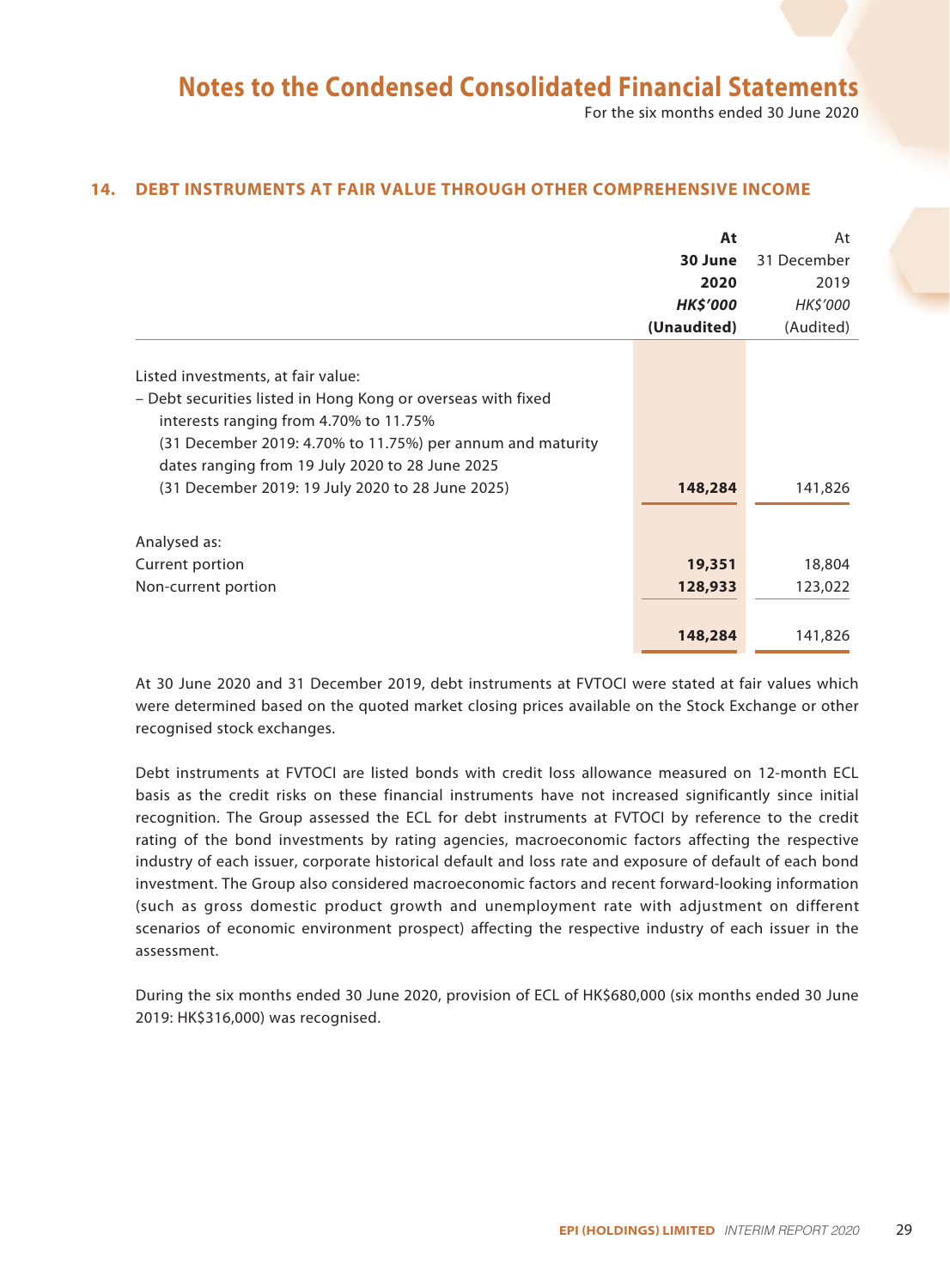For the six months ended 30 June 2020

#### **15. LOAN AND INTEREST RECEIVABLES**

|                             | At              | At          |
|-----------------------------|-----------------|-------------|
|                             | 30 June         | 31 December |
|                             | 2020            | 2019        |
|                             | <b>HK\$'000</b> | HK\$'000    |
|                             | (Unaudited)     | (Audited)   |
|                             |                 |             |
| Fixed-rate loan receivables | 193,172         | 241,365     |
| Interest receivables        | 17,979          | 13,078      |
|                             |                 |             |
|                             | 211,151         | 254,443     |
| Less: impairment allowance  | (53, 619)       | (68, 755)   |
|                             |                 |             |
|                             | 157,532         | 185,688     |
|                             |                 |             |
| Analysed as:                |                 |             |
| Current portion             | 157,532         | 152,688     |
| Non-current portion         |                 | 33,000      |
|                             |                 |             |
|                             | 157,532         | 185,688     |
|                             |                 |             |
| Analysed as:                |                 |             |
| Secured                     | 153,532         | 158,619     |
| Unsecured                   | 4,000           | 27,069      |
|                             |                 |             |
|                             | 157,532         | 185,688     |
|                             |                 |             |

At 30 June 2020, the range of interest rates attributed to the Group's loan receivables was 8% to 18% (31 December 2019: 8% to 18%) per annum.

Before granting loans to potential borrowers, the Group performs internal credit assessment process to assess the potential borrowers' credit quality individually and defines the credit limits granted to the borrowers. The credit limits granted to the borrowers are reviewed by the management regularly.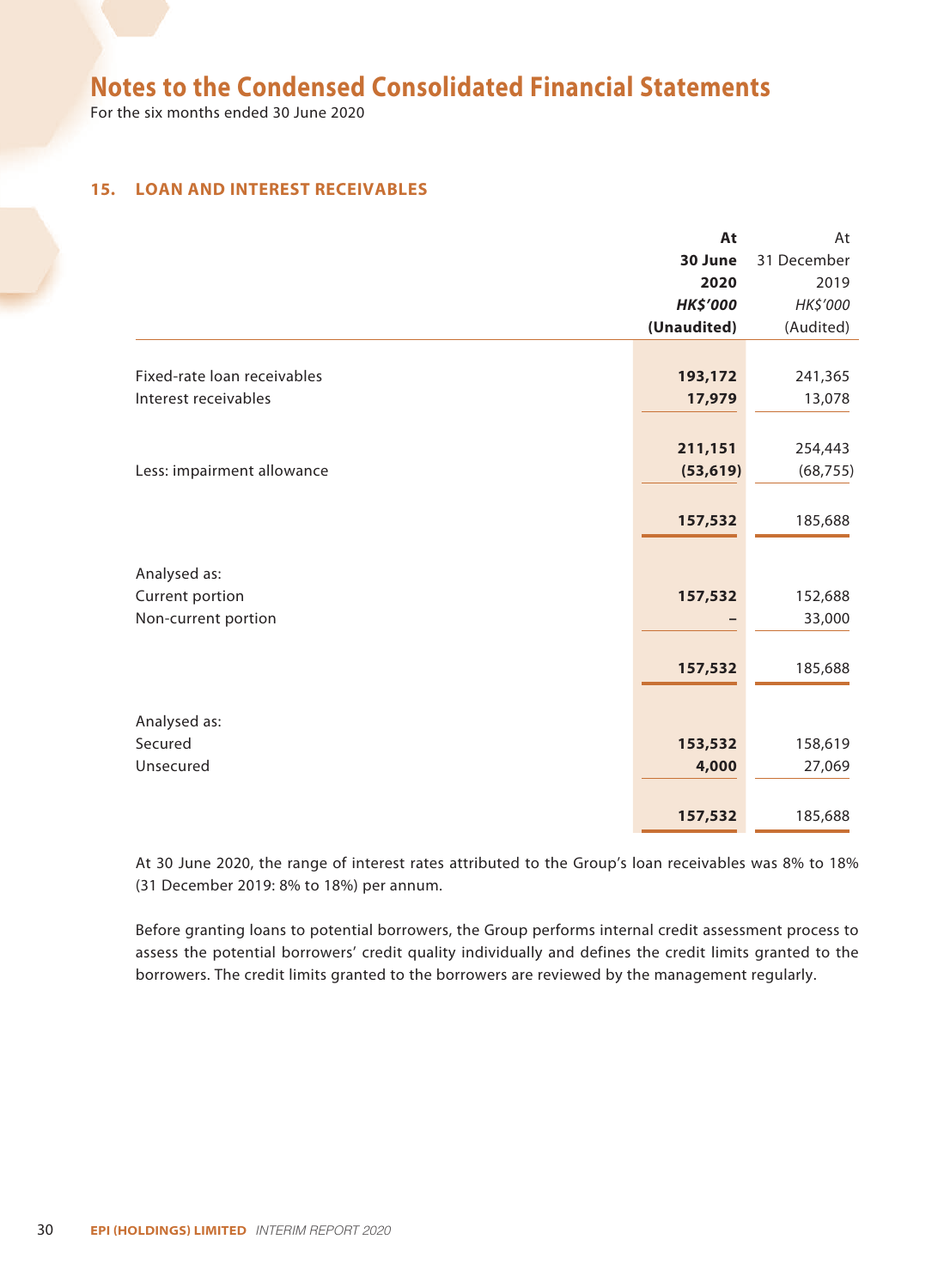For the six months ended 30 June 2020

#### **15. LOAN AND INTEREST RECEIVABLES (continued)**

An analysis of the Group's loan and interest receivables by respective contractual maturity dates is as follows:

|                                                   | At              | At              |
|---------------------------------------------------|-----------------|-----------------|
|                                                   | 30 June         | 31 December     |
|                                                   | 2020            | 2019            |
|                                                   | <b>HK\$'000</b> | <b>HK\$'000</b> |
|                                                   | (Unaudited)     | (Audited)       |
|                                                   |                 |                 |
| Loan and interest receivables:                    |                 |                 |
| Within one year or on demand                      | 157,532         | 152,688         |
| In more than one year but not more than two years |                 | 33,000          |
|                                                   |                 |                 |
|                                                   | 157,532         | 185,688         |

During the six months ended 30 June 2020, reversal of ECL of HK\$15,136,000 (six months ended 30 June 2019: provision of ECL of HK\$5,130,000) on loan and interest receivables was recognised in profit or loss, which represented mainly the recovery from loans that were recognised as credit-impaired at 31 December 2019.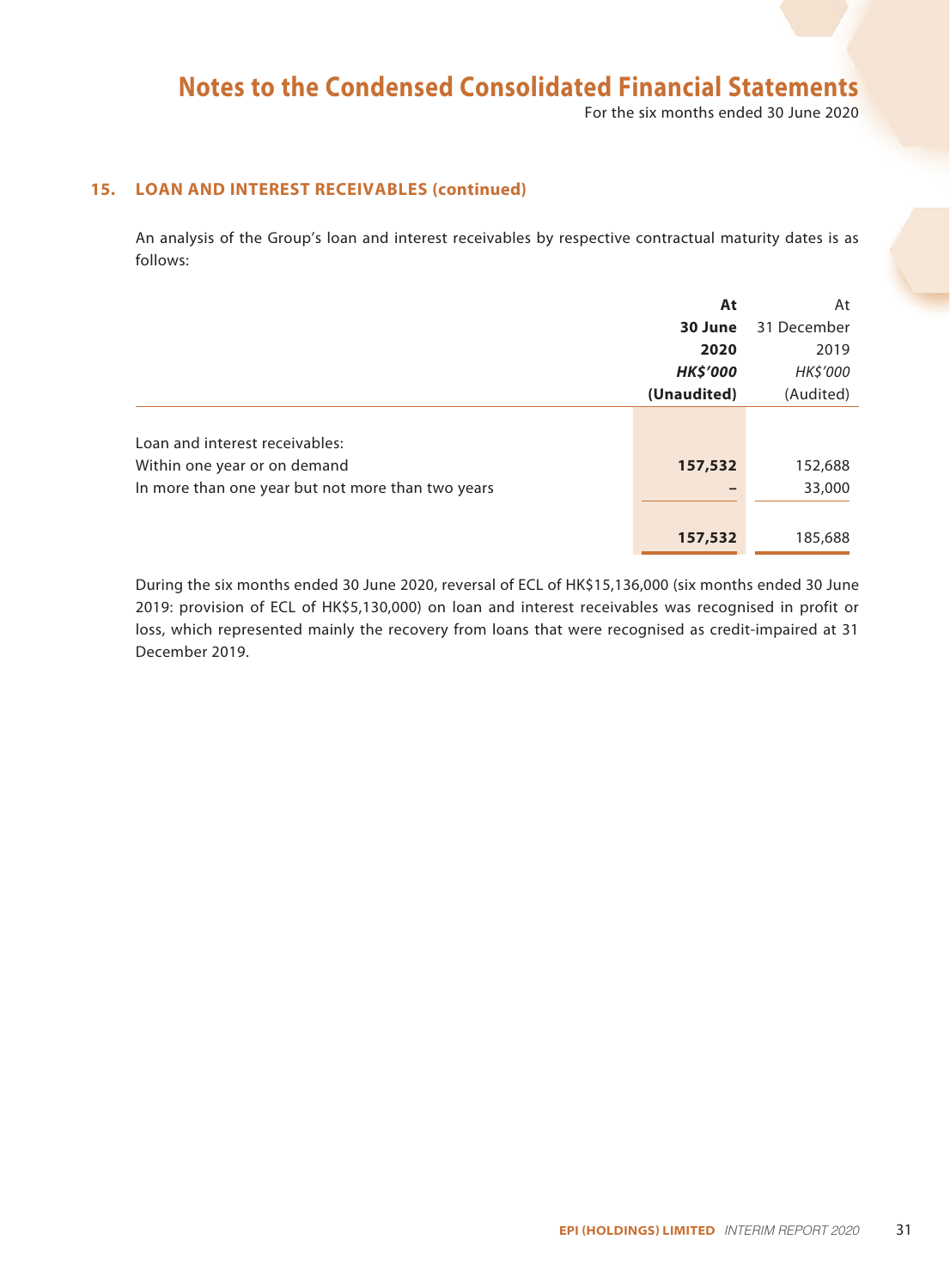For the six months ended 30 June 2020

#### **16. TRADE AND OTHER RECEIVABLES AND PREPAYMENTS**

|                                                                  | At              | At              |
|------------------------------------------------------------------|-----------------|-----------------|
|                                                                  | 30 June         | 31 December     |
|                                                                  | 2020            | 2019            |
|                                                                  | <b>HK\$'000</b> | <b>HK\$'000</b> |
|                                                                  | (Unaudited)     | (Audited)       |
|                                                                  |                 |                 |
| Trade receivables (Note (i))                                     | 645             | 1,261           |
| Deposits and prepayments                                         | 4,722           | 4,693           |
| Deposits held for petroleum exploration and production operation | 1,788           | 1,676           |
| Others (Note (ii))                                               | 7,608           | 1,666           |
|                                                                  |                 |                 |
|                                                                  | 14,763          | 9,296           |

*Notes:*

*(i)* The oil selling price for the Argentina operation is quoted in US\$ and converted into ARS for invoicing. The Group allows an average credit period of 30 to 60 days. The trade receivables of HK\$645,000 (31 December 2019: HK\$1,261,000) were neither past due nor impaired and aged within 30 days based on the invoice date.

Before accepting any new customer, the Group assesses the potential customer's credit quality and defines credit limits by customer. Limits and credit quality attributed to the customers are reviewed regularly.

The Group applies the simplified approach of HKFRS 9 to measure ECL which uses a lifetime ECL for all trade receivables. Trade receivables have been assessed based on shared credit risk characteristics and the historical observed default rates adjusted by forward-looking estimates. At 30 June 2020, aging of the trade receivables balances were within the credit period of 60 days, the directors of the Company considered that the lifetime ECL allowance was insignificant at 30 June 2020.

- *(ii)* The amount included HK\$6,331,000 (31 December 2019: HK\$1,405,000) placed with securities brokers in relation to securities investment activities in Hong Kong.
- *(iii)* No ECL was recognised on other receivables as the directors of the Company considered that the amount was immaterial.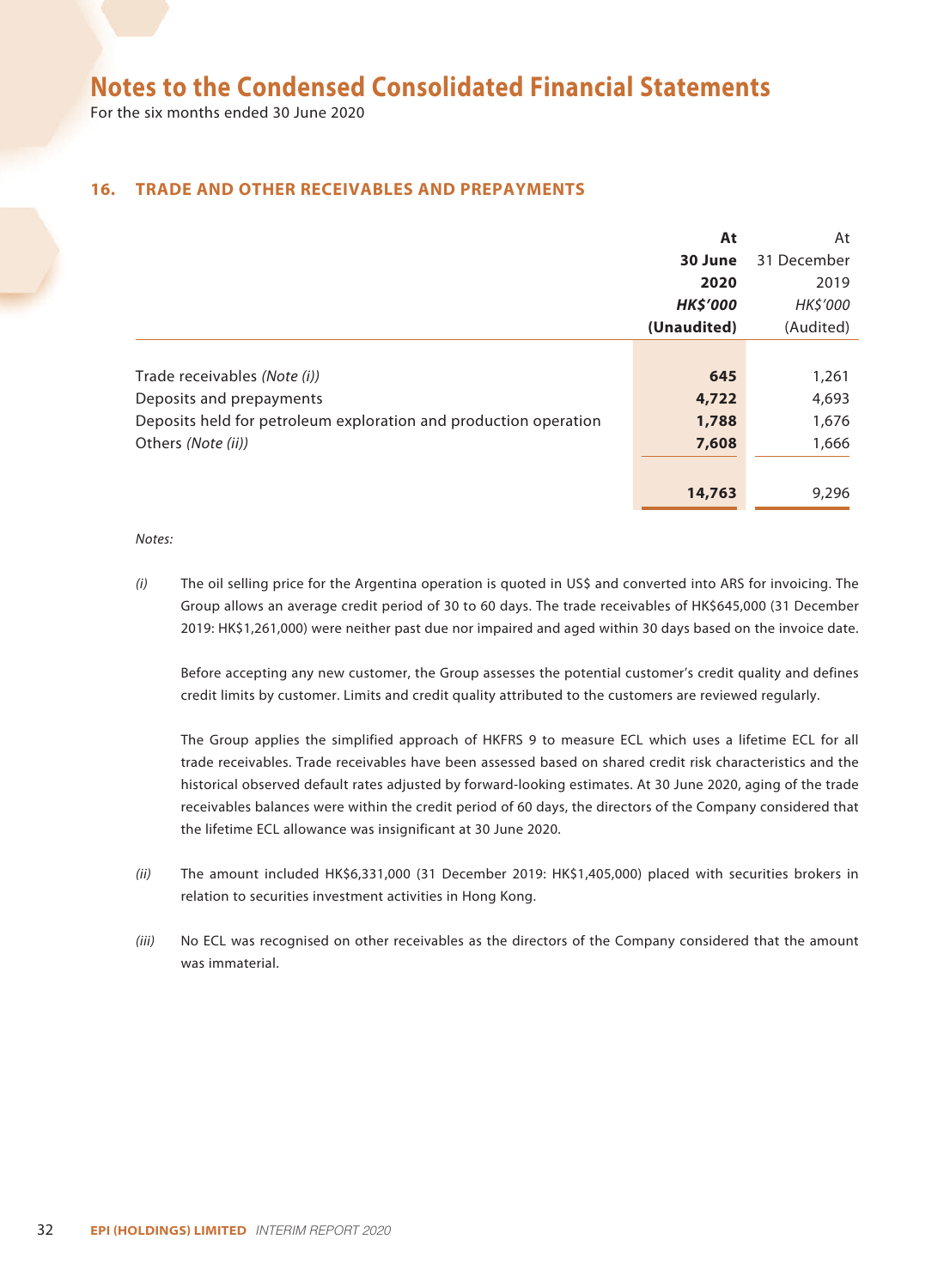For the six months ended 30 June 2020

#### **17. FINANCIAL ASSETS AT FAIR VALUE THROUGH PROFIT OR LOSS**

|                                         | At              | At          |
|-----------------------------------------|-----------------|-------------|
|                                         | 30 June         | 31 December |
|                                         | 2020            | 2019        |
|                                         | <b>HK\$'000</b> | HK\$'000    |
|                                         | (Unaudited)     | (Audited)   |
|                                         |                 |             |
| Listed investments, at fair value:      |                 |             |
| - Equity securities listed in Hong Kong | 25,634          | 37,059      |

At 30 June 2020 and 31 December 2019, listed equity securities were stated at fair values which were determined based on quoted market closing prices available on the Stock Exchange.

#### **18. TRADE AND OTHER PAYABLES**

|                             | At              | At          |
|-----------------------------|-----------------|-------------|
|                             | 30 June         | 31 December |
|                             | 2020            | 2019        |
|                             | <b>HK\$'000</b> | HK\$'000    |
|                             | (Unaudited)     | (Audited)   |
|                             |                 |             |
| Trade payables              | 1,693           | 866         |
| Other tax payables          | 1,774           | 1,644       |
| Accrued professional fees   | 8,262           | 10,719      |
| Other payables and accruals | 3,559           | 3,684       |
|                             |                 |             |
|                             | 15,288          | 16,913      |

The following is an aged analysis of trade payables, presented based on the invoice date at the end of the reporting period:

|               | At              | At          |
|---------------|-----------------|-------------|
|               | 30 June         | 31 December |
|               | 2020            | 2019        |
|               | <b>HK\$'000</b> | HK\$'000    |
|               | (Unaudited)     | (Audited)   |
|               |                 |             |
| $0 - 30$ days | 1,693           | 866         |

The average credit period on purchases of goods was 30 days.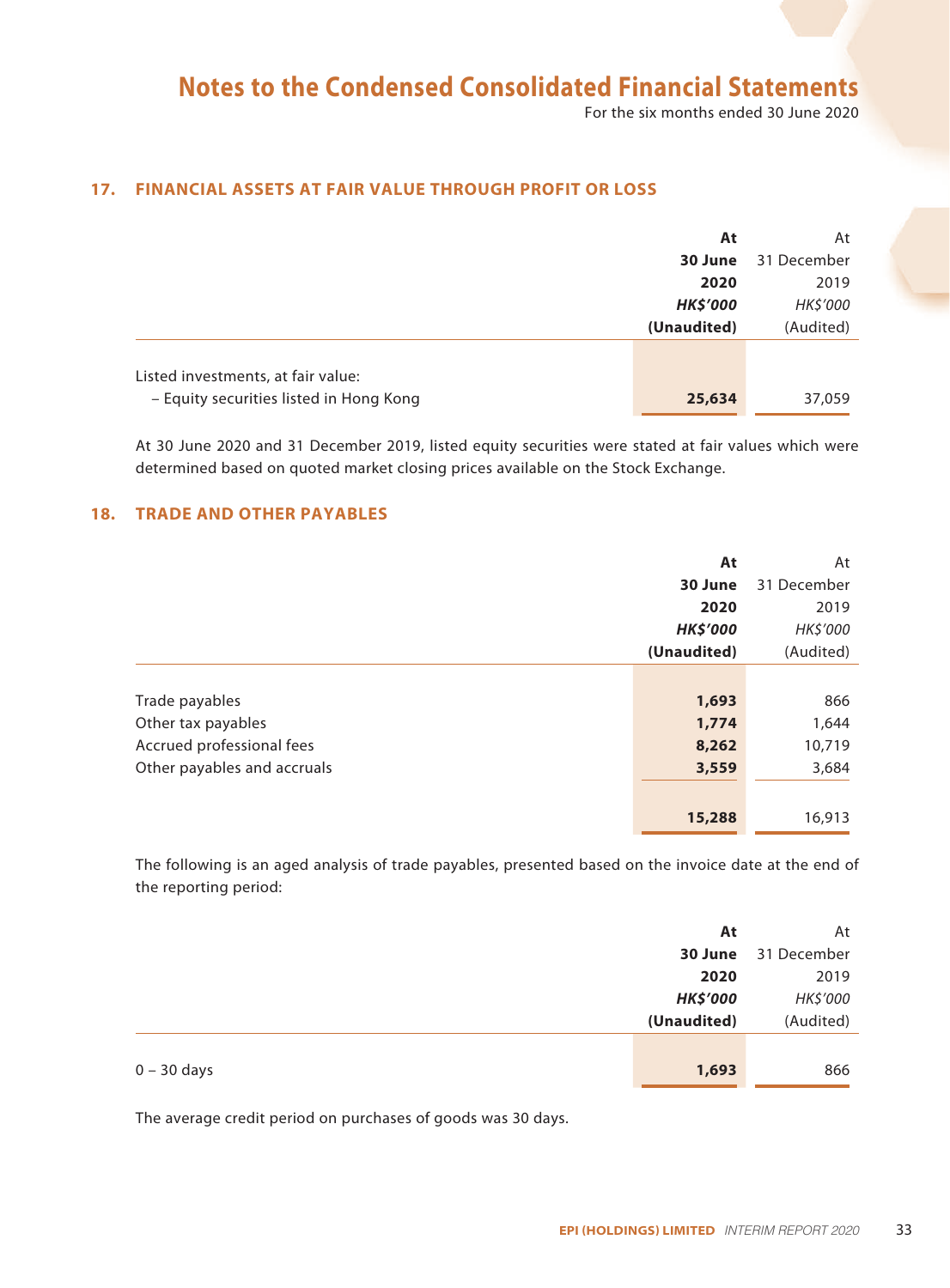For the six months ended 30 June 2020

#### **19. SHARE CAPITAL**

|                                                    | Number of<br>ordinary<br>shares<br>'000' | <b>Share</b><br>capital<br><b>HK\$'000</b> |
|----------------------------------------------------|------------------------------------------|--------------------------------------------|
| Authorised:                                        |                                          |                                            |
| Ordinary shares of HK\$0.01 each                   |                                          |                                            |
| At 1 January 2019, 30 June 2019, 31 December 2019, |                                          |                                            |
| 1 January 2020 and 30 June 2020                    | 100,000,000                              | 1,000,000                                  |
| Issued and fully paid:                             |                                          |                                            |
| Ordinary shares of HK\$0.01 each                   |                                          |                                            |
| At 1 January 2019, 30 June 2019, 31 December 2019, |                                          |                                            |
| 1 January 2020 and 30 June 2020                    | 5,240,344                                | 52,403                                     |

#### **20. SHARE OPTION SCHEME**

The existing share option scheme of the Company (the "Share Option Scheme") was adopted by the Company at the annual general meeting of the Company held on 22 June 2016. Unless otherwise cancelled or amended, the Share Option Scheme will be valid and effective for a period of ten years commencing on the date of adoption. The purpose of the Share Option Scheme is to enable the Group to grant options to the participants as incentive or rewards for their contribution to the Group or any entity in which the Group holds any equity interest.

On 4 May 2017, the Company granted share options to eligible persons to subscribe for a total of 436,710,000 ordinary shares of the Company under the Share Option Scheme. The exercise price of the options granted was HK\$0.53 per share and the exercisable period was from 4 May 2017 to 3 May 2020 (both dates inclusive).

On 4 May 2020, all the outstanding share options were lapsed. At 30 June 2020, there were no outstanding share options (31 December 2019: number of outstanding share options was 436,710,000).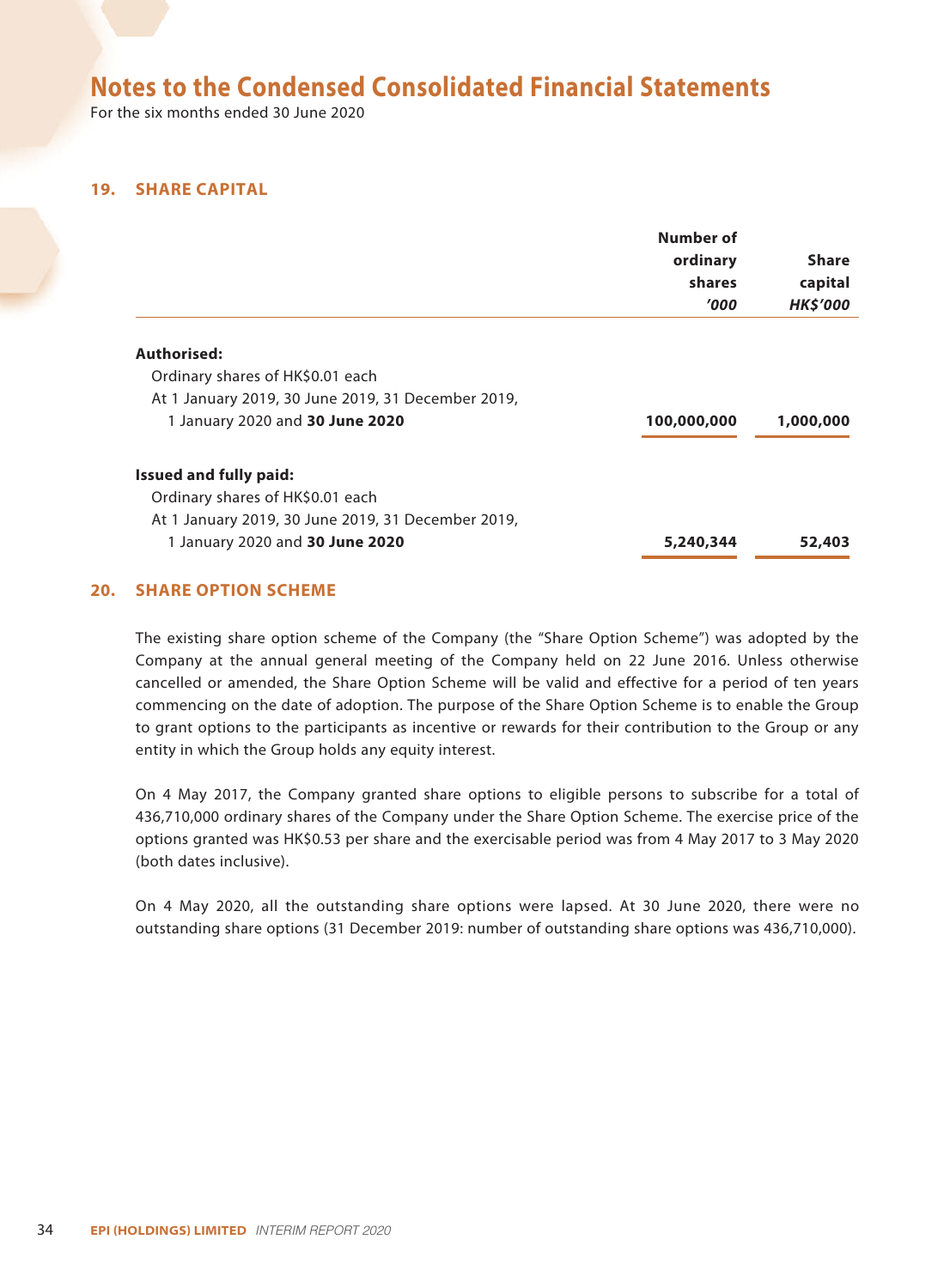For the six months ended 30 June 2020

#### **20. SHARE OPTION SCHEME (continued)**

Details of movements in the number of share options during the six months ended 30 June 2020 and the year ended 31 December 2019 under the Share Option Scheme are as follows:

| Name or category<br>of participant | Date of grant | <b>Exercisable period</b><br>(both dates inclusive) | <b>Exercise</b><br>price<br>HK\$ | Outstanding<br>at<br>1 January<br>2019 | Reclassified/<br>granted/<br>forfeited/<br>exercised/<br>lapsed<br>during the<br>period from<br>2019 to<br>30 June<br>2019 | 1 January Outstanding<br>at<br>2019 | Reclassified/<br>granted/<br>forfeited/<br>exercised/<br>lapsed<br>during the<br>period from<br>2019 to<br>30 June 31 December<br>2019 | Outstanding<br>at<br>1 July 31 December<br>2019 and<br>1 January<br>2020 | Reclassified/<br>granted/<br>forfeited/<br>exercised/<br>lapsed<br>during the<br>period from<br>1 January<br>2020 to<br>30 June<br>2020 | Outstanding<br>at<br>30 June<br>2020 |
|------------------------------------|---------------|-----------------------------------------------------|----------------------------------|----------------------------------------|----------------------------------------------------------------------------------------------------------------------------|-------------------------------------|----------------------------------------------------------------------------------------------------------------------------------------|--------------------------------------------------------------------------|-----------------------------------------------------------------------------------------------------------------------------------------|--------------------------------------|
|                                    |               |                                                     | (Note (ii))                      |                                        |                                                                                                                            |                                     | (Note (iii))                                                                                                                           |                                                                          | (Note (iv))                                                                                                                             |                                      |
| <b>Directors:</b><br>Mr. Liu Zhiyi | 4 May 2017    | 4 May 2017 - 3 May 2020                             | 0.53                             | 43,500,000                             |                                                                                                                            | 43,500,000                          |                                                                                                                                        | 43,500,000                                                               | (43,500,000)                                                                                                                            |                                      |
| Mr. Sue Ka Lok                     | 4 May 2017    | 4 May 2017 - 3 May 2020                             | 0.53                             | 22,800,000                             |                                                                                                                            | 22,800,000                          |                                                                                                                                        | 22,800,000                                                               | (22,800,000)                                                                                                                            |                                      |
| Mr. Yiu Chun Kong                  | 4 May 2017    | 4 May 2017 - 3 May 2020                             | 0.53                             | 600,000                                | ÷,                                                                                                                         | 600,000                             | ÷,                                                                                                                                     | 600,000                                                                  | (600,000)                                                                                                                               |                                      |
| Mr. Chan Shui Yuen                 | 4 May 2017    | 4 May 2017 - 3 May 2020                             | 0.53                             | 900,000                                | Ē,                                                                                                                         | 900,000                             | ÷,                                                                                                                                     | 900,000                                                                  | (900, 000)                                                                                                                              |                                      |
| Mr. To Yan Ming, Edmond            | 4 May 2017    | 4 May 2017 - 3 May 2020                             | 0.53                             | 300,000                                | ÷,                                                                                                                         | 300,000                             | (300,000)                                                                                                                              |                                                                          |                                                                                                                                         |                                      |
| Mr. Pun Chi Ping                   | 4 May 2017    | 4 May 2017 - 3 May 2020                             | 0.53                             | 300,000                                | $\qquad \qquad \blacksquare$                                                                                               | 300,000                             | $\overline{a}$                                                                                                                         | 300,000                                                                  | (300,000)                                                                                                                               |                                      |
| Ms. Leung Pik Har, Christine       | 4 May 2017    | 4 May 2017 - 3 May 2020                             | 0.53                             | 300,000                                | ÷,                                                                                                                         | 300,000                             |                                                                                                                                        | 300,000                                                                  | (300,000)                                                                                                                               |                                      |
|                                    |               |                                                     |                                  | 68,700,000                             |                                                                                                                            | 68,700,000                          | (300,000)                                                                                                                              | 68,400,000                                                               | (68, 400, 000)                                                                                                                          |                                      |
| <b>Employees:</b><br>In aggregate  | 4 May 2017    | 4 May 2017 - 3 May 2020                             | 0.53                             | 368,010,000                            | $\qquad \qquad \blacksquare$                                                                                               | 368,010,000                         | $\overline{\phantom{m}}$                                                                                                               |                                                                          | 368,010,000 (368,010,000)                                                                                                               |                                      |
| Others (Note (iii))                | 4 May 2017    | 4 May 2017 - 3 May 2020                             | 0.53                             |                                        |                                                                                                                            |                                     | 300,000                                                                                                                                | 300,000                                                                  | (300,000)                                                                                                                               |                                      |
|                                    |               |                                                     |                                  | 436,710,000                            | $\overline{\phantom{a}}$                                                                                                   | 436,710,000                         | $\overline{\phantom{0}}$                                                                                                               |                                                                          | 436,710,000 (436,710,000)                                                                                                               |                                      |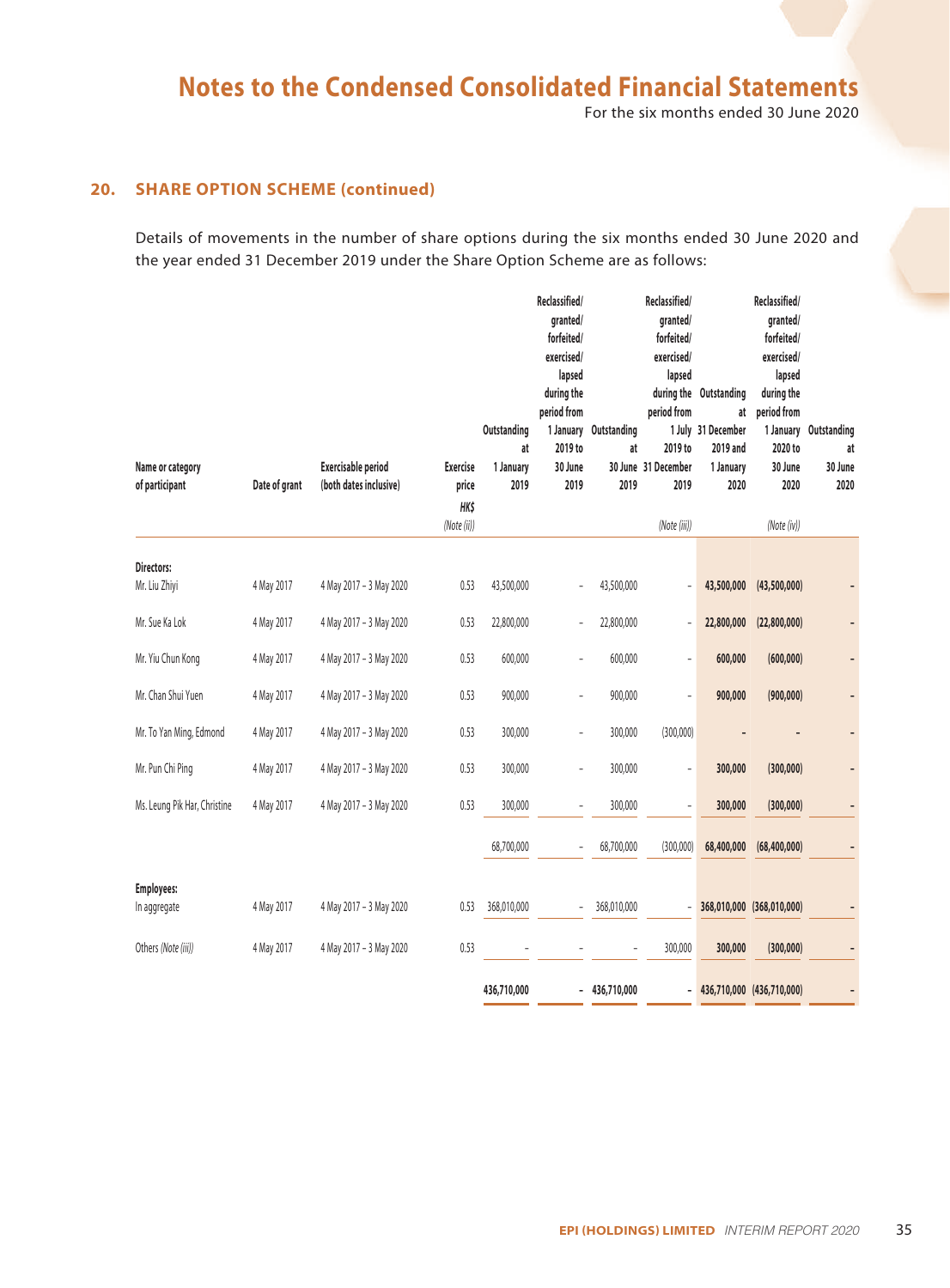For the six months ended 30 June 2020

#### **20. SHARE OPTION SCHEME (continued)**

*Notes:*

- *(i)* The share options granted were vested upon granted.
- *(ii)* The exercise price of the share options was subject to adjustments in the case of capitalisation of profits or reserve, bonus issues, rights issue, open offer, subdivision or consolidation of shares, or reduction of share capital or other changes in the capital structure of the Company.
- *(iii)* Mr. To Yan Ming, Edmond, an Independent Non-executive Director, passed away on 28 August 2019. According to the Share Option Scheme, the legal personal representative of the grantee can exercise the share options by giving notice in writing to the Company, up to 4 May 2020, no such notification had been received.
- *(iv)* All the outstanding share options were lapsed on 4 May 2020.

No share options were granted and no share-based payments expense was recognised during the six months ended 30 June 2020 and 2019.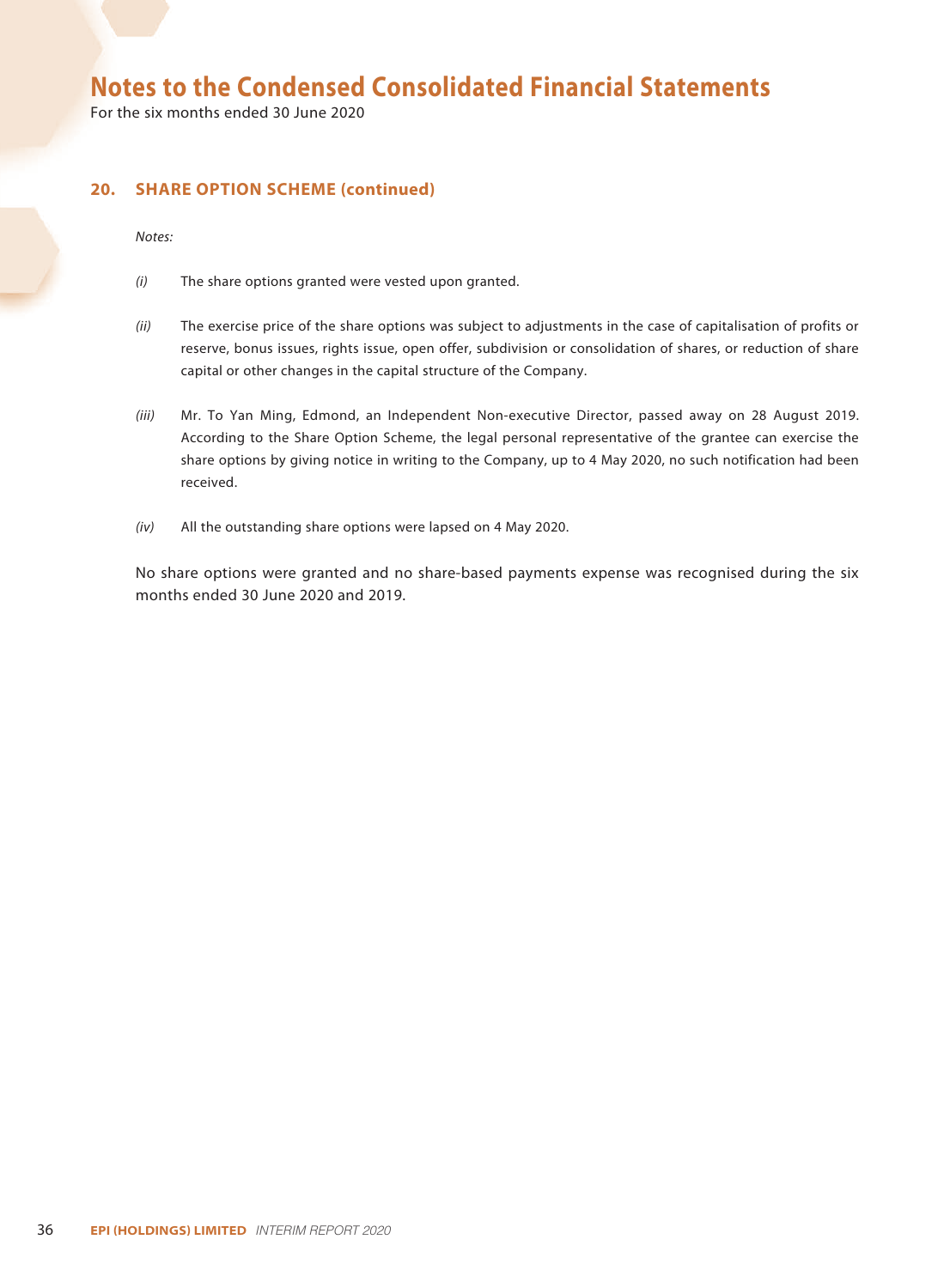For the six months ended 30 June 2020

#### **21. FAIR VALUE MEASUREMENTS OF FINANCIAL INSTRUMENTS**

**Fair value of the Group's financial assets that are measured at fair value on a recurring basis**

Some of the Group's financial assets are measured at fair value at the end of each reporting period. The following table gives information about how the fair values of these financial assets are determined (in particular, the valuation technique(s) and inputs used), as well as the level of the fair value hierarchy into which the fair value measurements are categorised (Level 1 to 3) based on the degree to which the inputs to the fair value measurements is observable.

- Level 1 fair value measurements are those derived from quoted prices (unadjusted) in active market for identical assets;
- Level 2 fair value measurements are those derived from inputs other than quoted prices included within Level 1 that are observable for the asset, either directly (i.e. as prices) or indirectly (i.e. derived from prices); and
- Level 3 fair value measurements are those derived from valuation techniques that include inputs for the asset or liability that are not based on observable market data (unobservable inputs).

|                                                                                        | <b>Fair values at</b> |             |                   | <b>Valuation</b>                             | Significant               |  |
|----------------------------------------------------------------------------------------|-----------------------|-------------|-------------------|----------------------------------------------|---------------------------|--|
|                                                                                        | 30 June               | 31 December | <b>Fair value</b> |                                              | technique(s) Unobservable |  |
|                                                                                        | 2020                  | 2019        | hierarchy         | and key input(s)                             | inputs                    |  |
|                                                                                        | <b>HK\$'000</b>       | HK\$'000    |                   |                                              |                           |  |
|                                                                                        | (Unaudited)           | (Audited)   |                   |                                              |                           |  |
| <b>Financial assets</b><br><b>Debt instruments at FVTOCI</b><br>Listed debt securities | 148,284               | 141,826     | Level 1           | Quoted bid<br>prices in<br>active<br>markets | N/A                       |  |
| <b>Financial assets at FVTPL</b><br>Listed equity securities                           | 25,634                | 37,059      | Level 1           | Quoted bid<br>prices in an<br>active market  | N/A                       |  |

There were no transfers between Level 1, 2 and 3 in the current period and the year ended 31 December 2019.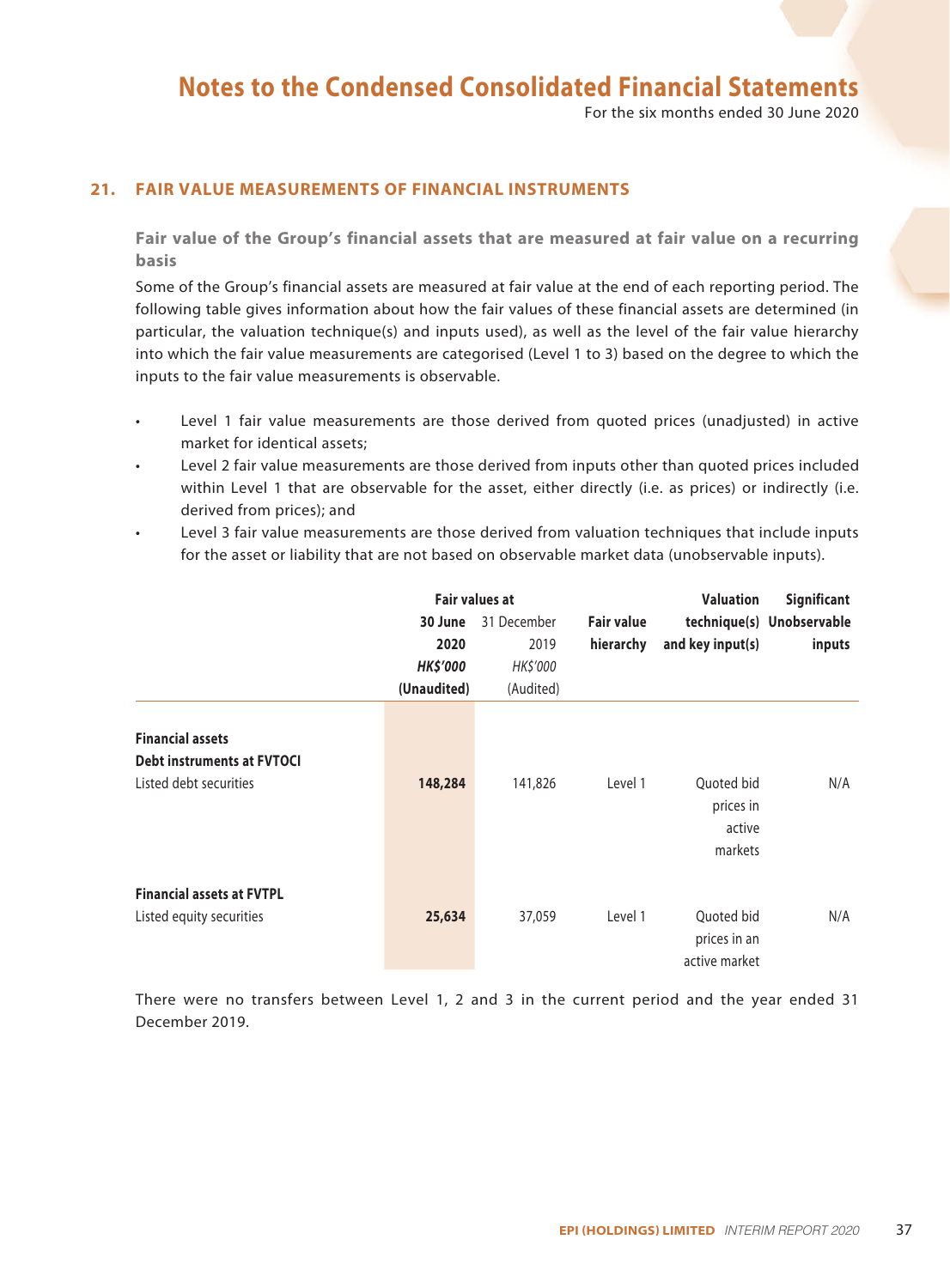For the six months ended 30 June 2020

#### **22. RELATED PARTY TRANSACTIONS**

#### **Compensation of key management personnel**

The remuneration of directors and other members of key management during the periods were as follows:

|                              | Six months ended 30 June |             |  |
|------------------------------|--------------------------|-------------|--|
|                              | 2019<br>2020             |             |  |
|                              | <b>HK\$'000</b>          | HK\$'000    |  |
|                              | (Unaudited)              | (Unaudited) |  |
|                              |                          |             |  |
| Short-term employee benefits | 3,259                    | 2,747       |  |
| Post-employment benefits     | 313                      | 64          |  |
|                              |                          |             |  |
|                              | 3,572                    | 2,811       |  |

The remuneration of directors and key executives is determined by the Remuneration Committee having regard to the competence, performance and experience of individuals and prevailing market terms.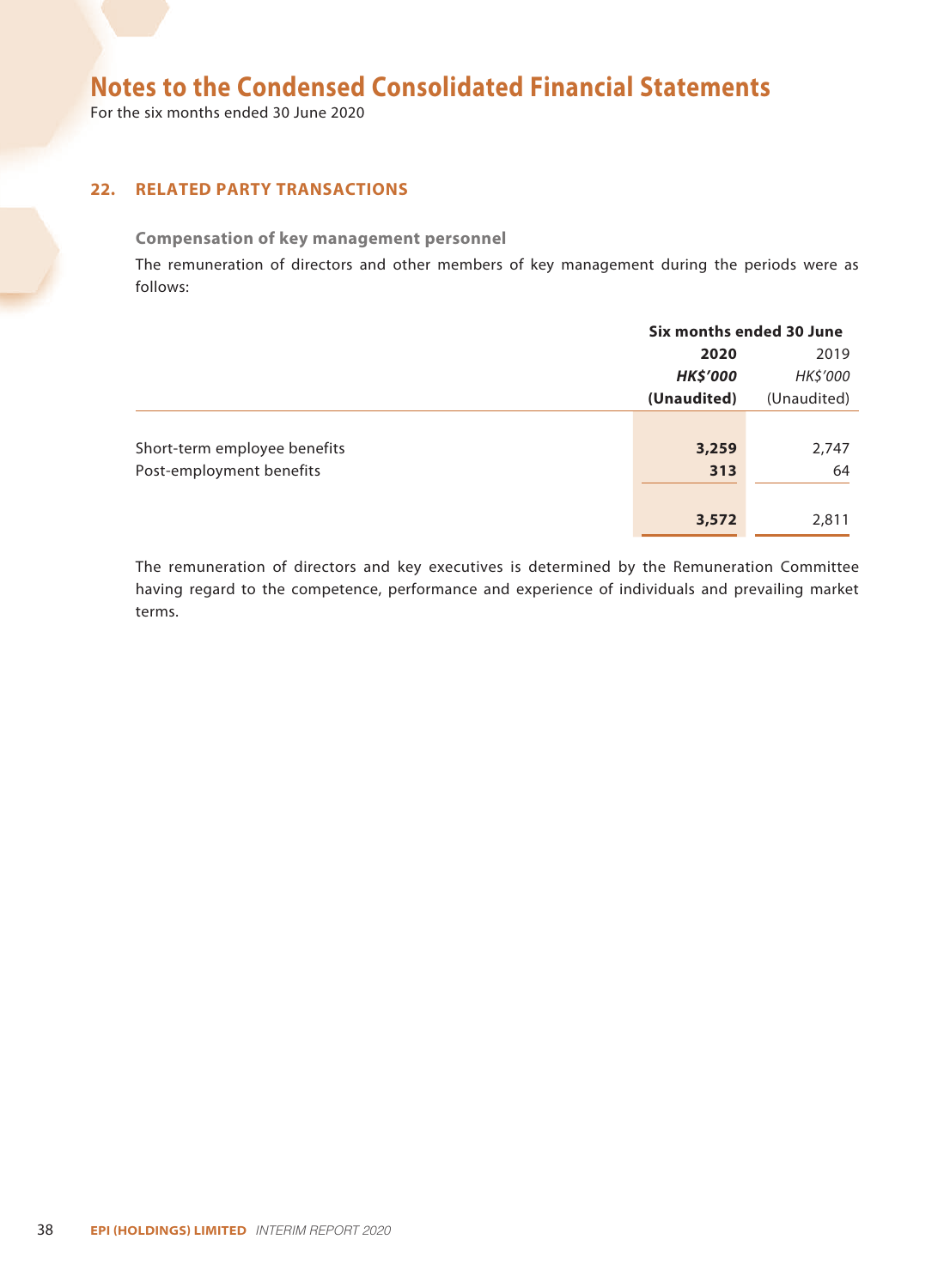#### **INTERIM DIVIDEND**

The Board has resolved not to declare an interim dividend for the six months ended 30 June 2020 (30 June 2019: nil).

#### **DIRECTORS' INTERESTS AND SHORT POSITIONS IN SHARES, UNDERLYING SHARES AND DEBENTURES**

At 30 June 2020, none of the directors or chief executive of the Company had registered an interest or short positions in the shares, underlying shares and debentures of the Company or any of its associated corporations (within the meaning of Part XV of the SFO) that was required to be recorded pursuant to section 352 of the SFO, or as otherwise notified to the Company and the Stock Exchange pursuant to the Model Code.

#### **SHARE OPTION SCHEME**

The existing share option scheme of the Company (the "Share Option Scheme") was adopted by the Company at the annual general meeting of the Company held on 22 June 2016. Unless otherwise cancelled or amended, the Share Option Scheme will be valid and effective for a period of ten years commencing on the date of adoption. The purpose of the Share Option Scheme is to enable the Group to grant options to participants as incentives or rewards for their contribution to the Group or any entity in which the Group holds any equity interest.

Details of movement of share options of the Company during the six months ended 30 June 2020 and 2019 are set out in Note 20 to the condensed consolidated financial statements.

Further details of the Share Option Scheme were set out in the Company's 2019 Annual Report.

#### **DIRECTORS' RIGHTS TO ACQUIRE SHARES OR DEBENTURES**

Save for the Share Option Scheme as mentioned above, at no time during the six months ended 30 June 2020 was the Company or any of its subsidiaries a party to any arrangements to enable the directors of the Company to acquire benefits by means of the acquisition of shares in, or debentures of, the Company or any other body corporate, and none of the directors of the Company or their spouse or minor children had any rights to subscribe for the securities of the Company, or had exercised any such rights during the period.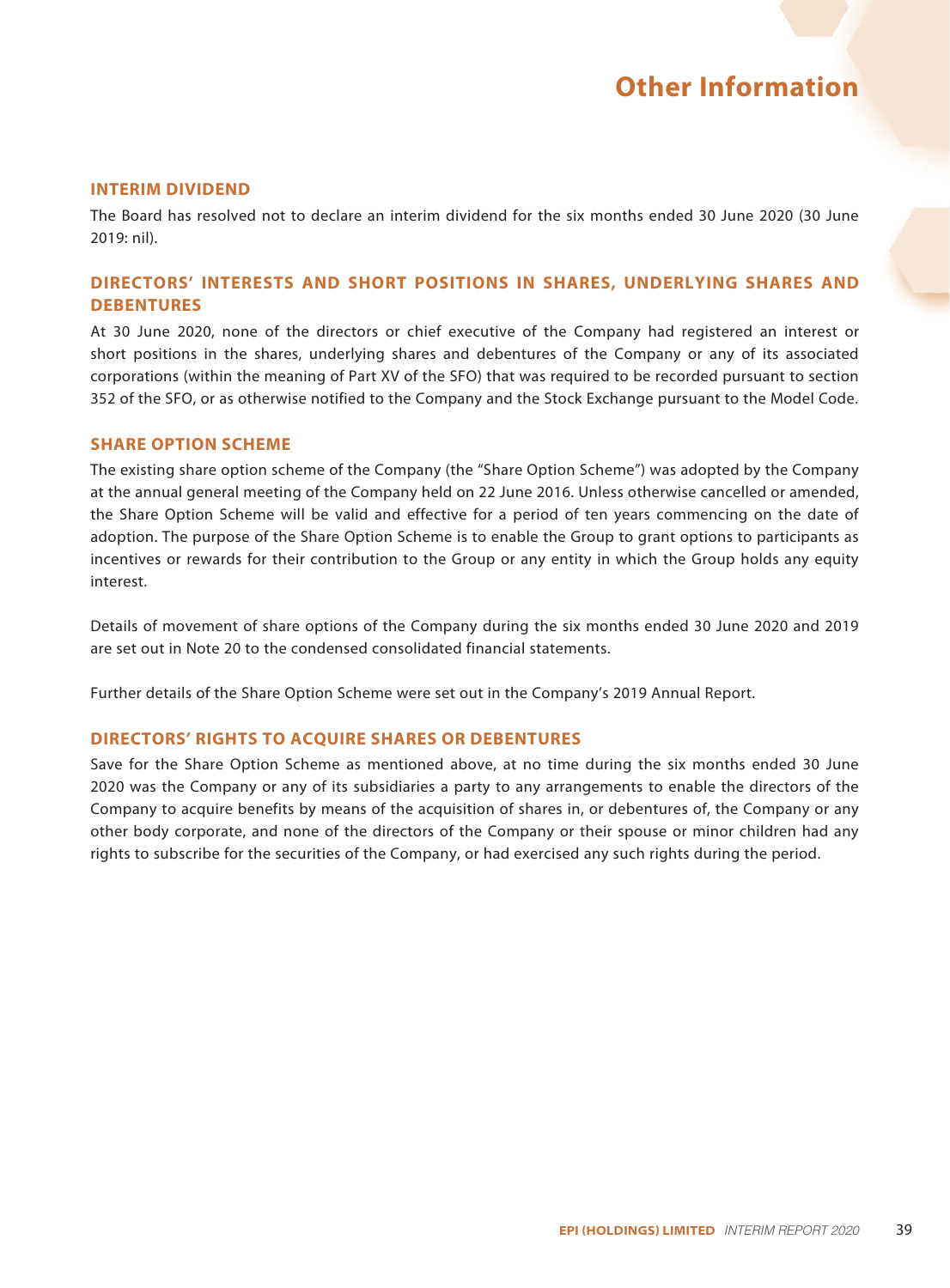#### **INTERESTS AND SHORT POSITIONS OF SHAREHOLDERS DISCLOSEABLE UNDER THE SFO**

At 30 June 2020, the following interests of more than 5% of the issued share capital of the Company were recorded in the register of interests required to be kept by the Company pursuant to section 336 of the SFO.

**Long positions in the shares of the Company:**

| Name of shareholders                                          | <b>Capacity and nature of interest</b> | Number of<br>shares held   | Approximate<br>percentage<br>of the<br>Company's<br>issued share<br>capital<br>(Note (i)) |
|---------------------------------------------------------------|----------------------------------------|----------------------------|-------------------------------------------------------------------------------------------|
| Mr. Suen Cho Hung, Paul ("Mr. Suen")                          | Interests of controlled corporation    | 862,085,620<br>(Note (ii)) | 16.45%                                                                                    |
| Premier United Group Limited<br>("Premier United")            | Interests of controlled corporation    | 862,085,620<br>(Note (ii)) | 16.45%                                                                                    |
| <b>Billion Expo International Limited</b><br>("Billion Expo") | Beneficial owner                       | 862,085,620<br>(Note (ii)) | 16.45%                                                                                    |
| China Shipbuilding Capital Limited                            | Beneficial owner                       | 700,170,000                | 13.36%                                                                                    |
| China Create Capital Limited                                  | Beneficial owner                       | 357,705,000                | 6.83%                                                                                     |

*Notes:*

- *(i)* The approximate percentage of the Company's issued share capital was calculated on the basis of 5,240,344,044 shares of the Company in issue at 30 June 2020.
- *(ii)* These interests were held by Billion Expo, which was a wholly owned subsidiary of Premier United which in turn was wholly owned by Mr. Suen. Mr. Suen was the sole director of Billion Expo and Premier United. Accordingly, Mr. Suen was deemed to be interested in 862,085,620 shares of the Company under the SFO.

The interests of Mr. Suen, Premier United and Billion Expo in 862,085,620 shares of the Company referred to in Note (ii) above related to the same parcel of shares.

Save as disclosed above, the Company had not been notified of any other relevant interests or short positions in the shares and underlying shares of the Company at 30 June 2020 as required pursuant to section 336 of the SFO.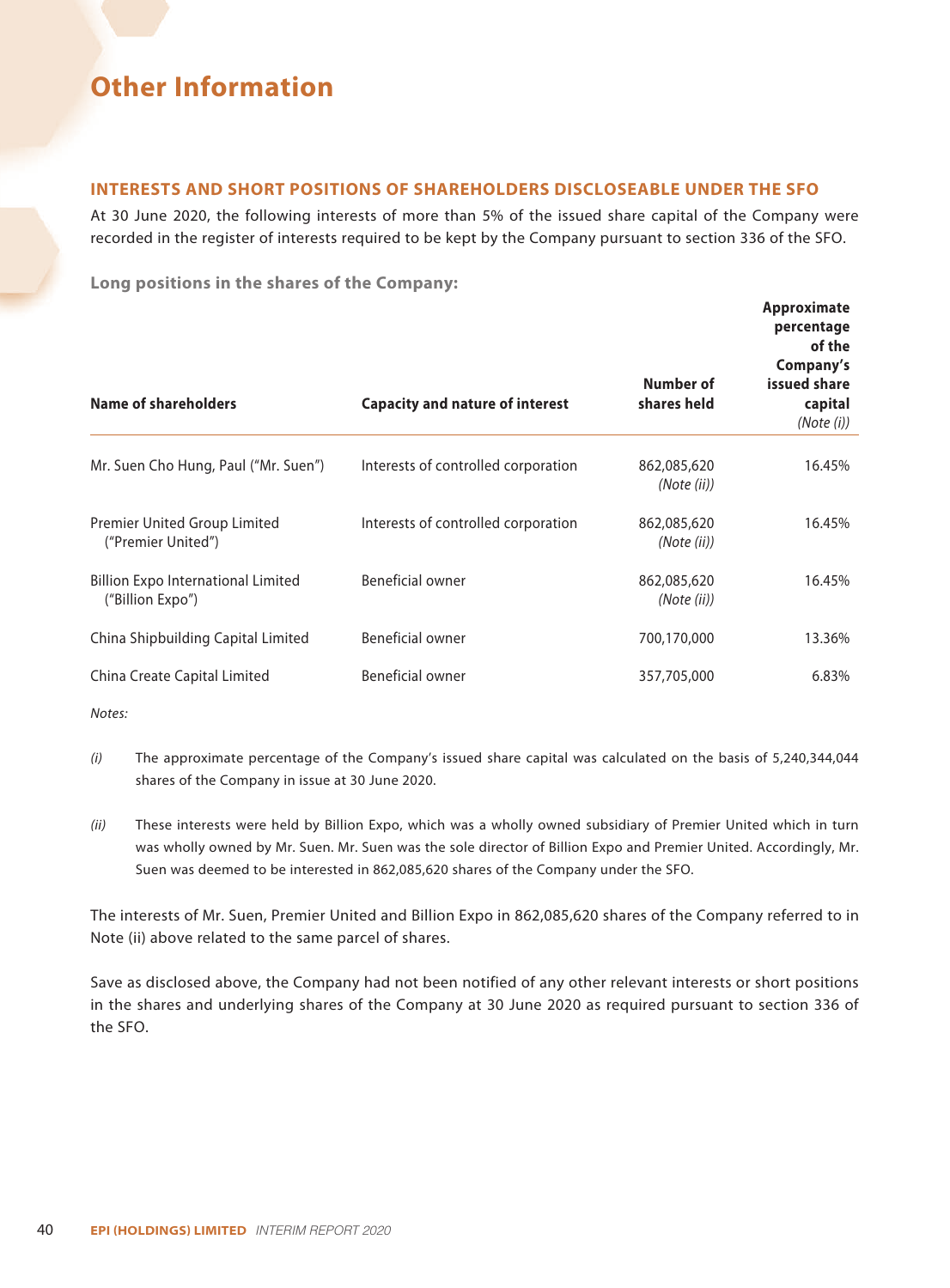#### **CORPORATE GOVERNANCE**

The Company has complied with all the applicable provisions of the Corporate Governance Code (the "CG Code") as set out in Appendix 14 to the Listing Rules for the six months ended 30 June 2020, except for the following deviations with reasons as explained:

#### **Chairman and chief executive**

#### *Code Provision A.2.1*

Code Provision A.2.1 of the CG Code requires the roles of the chairman and chief executive should be separate and should not be performed by the same individual.

#### *Deviation*

There had been a deviation from the Code Provision A.2.1 during the six months ended 30 June 2020 due to Mr. Liu Zhiyi ("Mr. Liu"), a former Executive Director of the Company, had served both roles of the chairman and chief executive officer until 30 June 2020. Following the resignation of Mr. Liu on 30 June 2020, the positions of Chairman of the Board and Chief Executive Officer have been left vacant. The Company is still looking for suitable candidates to fill the vacancies of the Chairman of the Board and the Chief Executive Officer of the Company. The day-to-day management responsibilities are taken up by the Executive Directors of the Company; and the overall direction and strategy of the businesses of the Group are decided by the agreement of the Board. There are three Independent Non-executive Directors on the Board offering independent and differing perspectives. The Board is therefore of the view that there are adequate balance of power and safeguards in place to enable the Company to make and implement decisions promptly and effectively.

#### **Effective communication**

#### *Code Provision E.1.2*

Code Provision E.1.2 of the CG Code stipulates that the chairman of the board should attend the annual general meeting.

#### *Deviation*

The former Chairman of the Board, Mr. Liu, was unable to attend the annual general meeting of the Company held on 26 June 2020 as he had other important business engagement. However, Mr. Sue Ka Lok, an Executive Director of the Company, had chaired the meeting in accordance with bye-law 70 of the Company's Bye-laws.

#### **MODEL CODE FOR SECURITIES TRANSACTIONS BY DIRECTORS OF LISTED ISSUERS**

The Company has adopted the Model Code as its own code of conduct regarding securities transactions by the directors of the Company. Having made specific enquiry with the directors, all of them confirmed that they have complied with the required standards set out in the Model Code during the six months ended 30 June 2020.